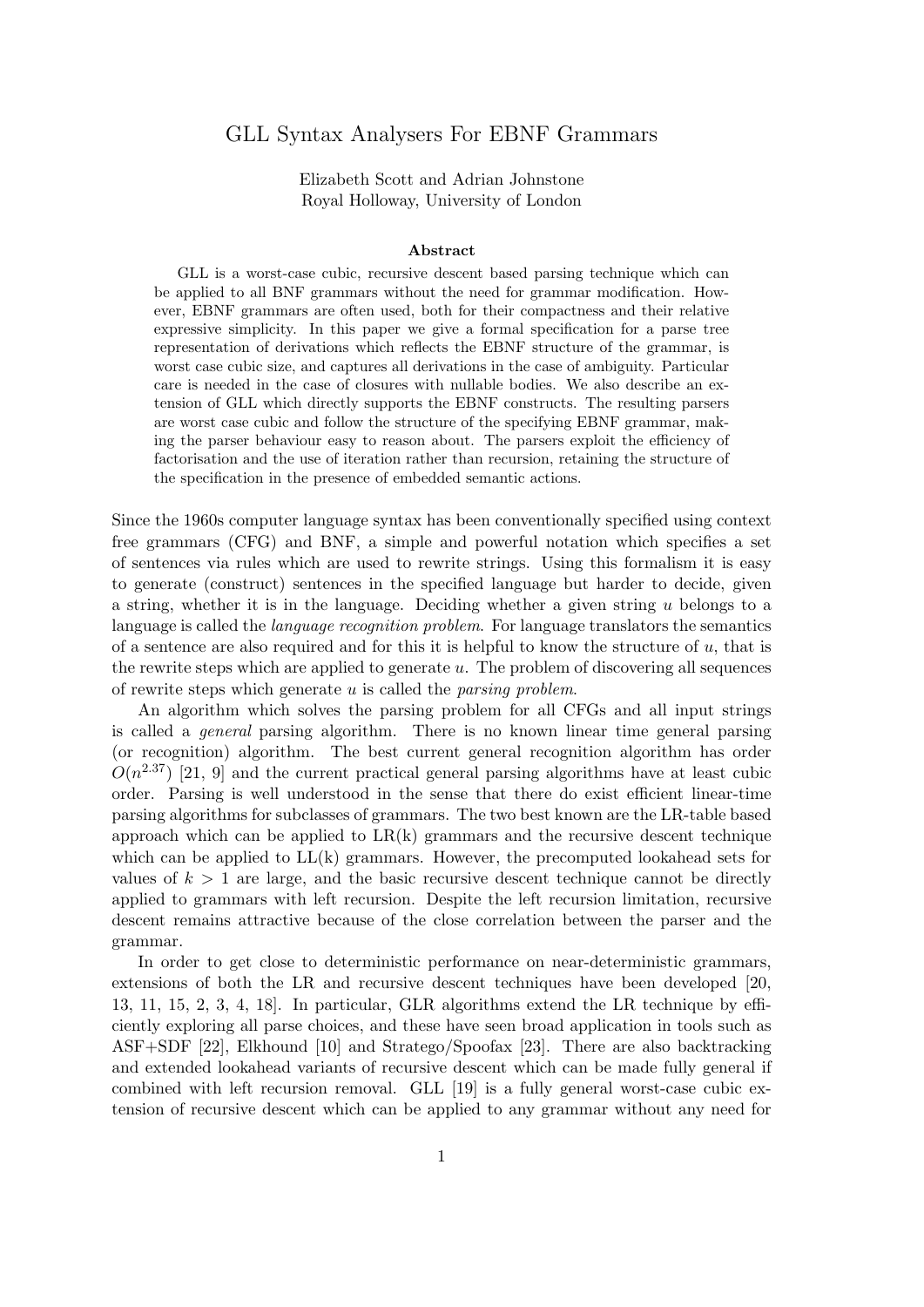grammar modification. GLL parsers are constructed from parsing templates that handle individual BNF constructs in a way that recalls standard recursive descent techniques. The construction is sufficiently simple that parsers may be written by hand. GLL-inspired parsing underpins the Rascal meta-language [8] (the successor to the GLR-based ASF+SDF toolkit) and is currently being incorporated into the K environment [16]; its intuitive nature makes it more attractive than the generalised LR alternative.

Extended forms of BNF, such as that described by Wirth [24], employ grammar rules whose right hand sides are regular expressions over the grammar symbols. EBNF grammars are often more compact; the ability to factorise the grammar and the use of Kleene closure can make the grammar simpler to write and maintain. The support for regular expressions is particularly important for so called 'character level' grammars in which the lexical level syntax is specified as part of the phrase level grammar. The attractiveness of EBNF is reflected in the fact that LR style parser generators, whose underlying LR tables do not support EBNF, often permit EBNF syntax by transforming to BNF before building the parser. However, grammar transformation has several disadvantages, in particular the extra nonterminals required to replace bracketing constructs create additional stack activity in the parser, iteration has to be transformed into either left or right recursion, which can impact the semantics of operators, and output structures such as derivation trees need to be converted to match the structure of the original grammar. If semantic actions are incorporated into the grammar in the top down translation style, then the position of these actions can be changed when a grammar is converted from EBNF to BNF. Furthermore, direct implementation of EBNF can result in more efficient parsers since iteration can be used in place of recursion, and since grammar factoring permits shared parsing activity.

Recursive descent style parsers naturally support direct implementation of EBNF grammars and in this paper we show how GLL parsers can inherit this advantage. We (i) give a formal specification for an SPPF-style parse tree representation which directly reflects the EBNF structure of the grammar, is worst case cubic size, and captures all derivations in the case of ambiguity, and (ii) describe an EBNF extension of the GLL algorithm which produces these derivation representations.

Informally, a BNF grammar is a set of rewrite rules  $X ::= \alpha$  whose left hand sides are variables (called nonterminals) and whose right hand sides are strings of nonterminals and constants (called terminals). Sentences are derived by rewriting the nominated start nonterminal until a string of terminals is obtained. An EBNF grammar is a grammar whose rewrite rules have regular expressions on their right hand sides, and an EBNF rule  $X ::= \tau$  corresponds to the (potentially infinite) set of BNF rules whose right hand sides are the strings in  $\tau$ .

Regular expressions are widely used and intuitively well understood. The structure of a regular expression is easily defined inductively in terms of operators such as concatenation, alternation, and Kleene closure. However, the string replacement definition of a derivation hides the structure of the regular expressions. A rewrite step using an EBNF rule X ::=  $(a Y \mid b)a$  simply has the form  $\mu X \nu \Rightarrow \mu aY a\nu$ . For many applications, the regular expression structure itself is significant. For example, pattern matching searches may need to report which portions of the input string matched a certain subexpression of the regular expression. So the representation of derivations needs to be extended to reflect the construction of a string from a regular expression. Furthermore, the definition of ambiguity for BNF grammars is in terms of unique derivations. This does not extend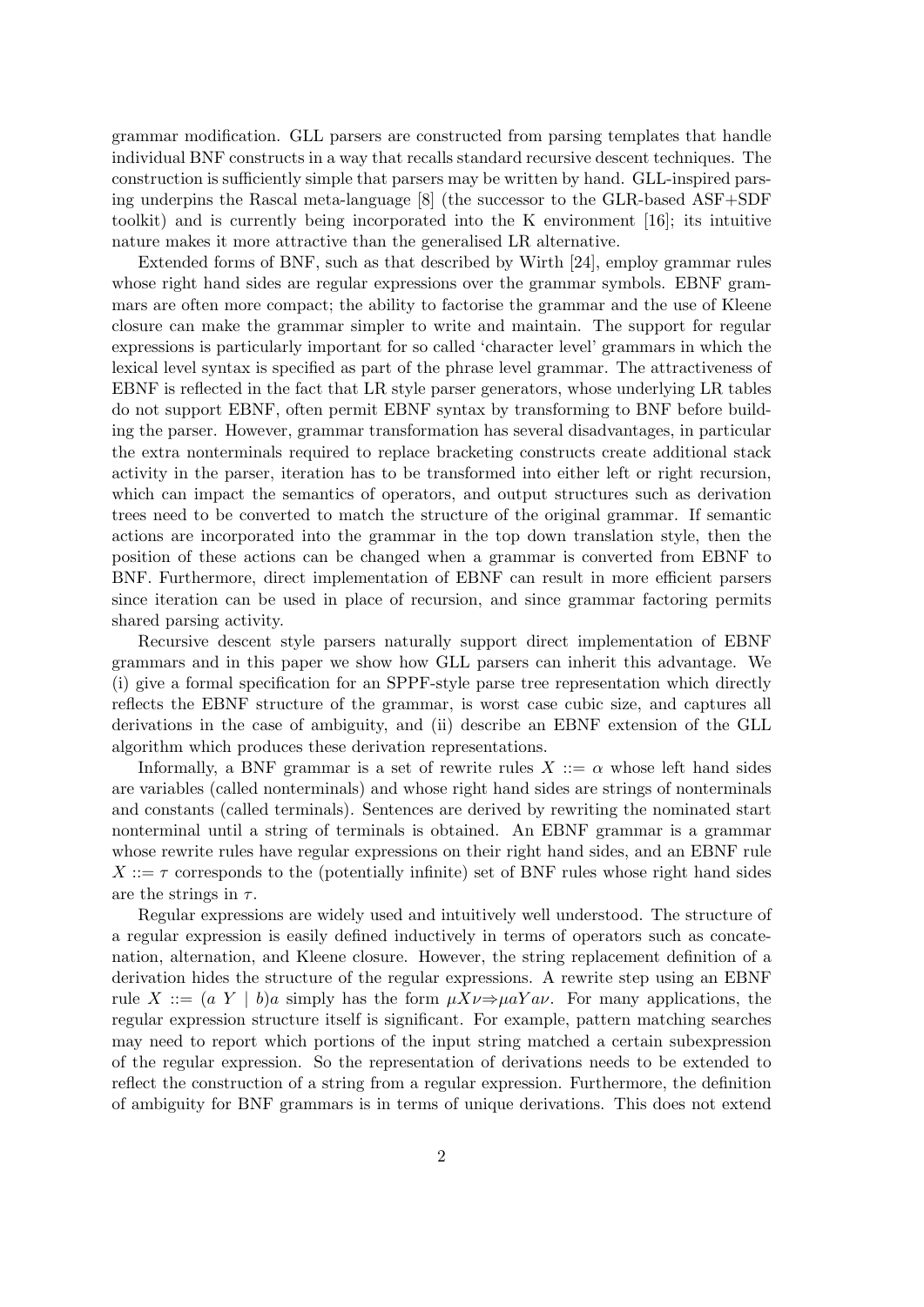directly to EBNF grammars because it does not incorporate the ambiguity of a regular expression. For example,  $X ::= a (a | a b)(c | b c)$  is ambiguous as there are two ways of constructing aabc, but there is only one derivation of any string in the language.

Representing the set of derivations requires care because, if the grammar contains cycles or if the body of a closure expression is nullable (derives the empty string), there may be infinitely many derivations. For example, denoting the Kleene closure by  $\{\}$ , we have that for  $S ::= \{A\}a, A ::= bb|\epsilon, S$  may derive bba with arbitrarily many matches of A to  $\epsilon$ . Even in non-infinite cases the number of derivations can be of unbounded polynomial order. To achieve worst case cubic order, the derivations are represented in the form of a binarised shared packed parse forest (SPPF). The existing SPPF definition is only for BNF grammars, and extending it to EBNF is not straightforward. As we shall see, simply mimicking the structure of a corresponding BNF grammar derivation does not work correctly in subtle cases.

The main contributions of this paper are the provision of a formal definition of SPPF derivation representations for general EBNF grammars, with an SPPF-based definition of grammar ambiguity, and a formal version of the GLL algorithm which directly implements EBNF, using control flow that mimics the factorisation and iteration constructs in the grammar and generating a (worst case cubic size) SPPF.

EBNF GLL parsers are defined inductively over the structure of regular expressions and thus we require, and give, a grammar based definition of regular expressions which is not ambiguous. Even definitions of familiar structures such as FIRST and FOLLOW sets require care, particularly for boundary cases such as closures with nullable bodies. Our systemisation of EBNF grammar specifications and our definitions of corresponding SPPF derivation representations are independent of the GLL algorithm and can be applied to any parsing technology and to regular expression pattern matching.

The paper is structured as follows. We begin with a short discussion on the generalisation of recursive descent, and then give a formal definition of an EBNF grammar via an unambiguous BNF specification of regular expressions. We give formal definitions of first and follow sets for EBNF grammars and establish the definitions needed for the GLL algorithm. In Section 3 we define the structure of derivation trees and SPPFs for EBNF grammars. In Section 4 we discuss the general behaviour of a GLL parser, together with the required data structures and the support functions which construct them. In Section 5 we give the formal specification for the construction of a GLL parser for an EBNF grammar. The primary thrust of this paper is theoretical, however to demonstrate practicality we have implemented an EBNF GLL parser for Java. In Section 6 we describe results comparing GLL parsers for the BNF and EBNF grammars given in the Java 2 specification document.

In the algorithm described in this paper, in order to focus on the basic approach we do not employ any LL(1) optimisation. However, it is straightforward to modify the algorithm to behave in a deterministic fashion on parts of a grammar which are  $LL(1)$ .

## 1 Generalising recursive descent

The natural relationship between a recursive descent parser and its underlying grammar make it an attractive approach to parsing. There is a parse function associated with each grammar nonterminal and these functions call each other as the input string is read.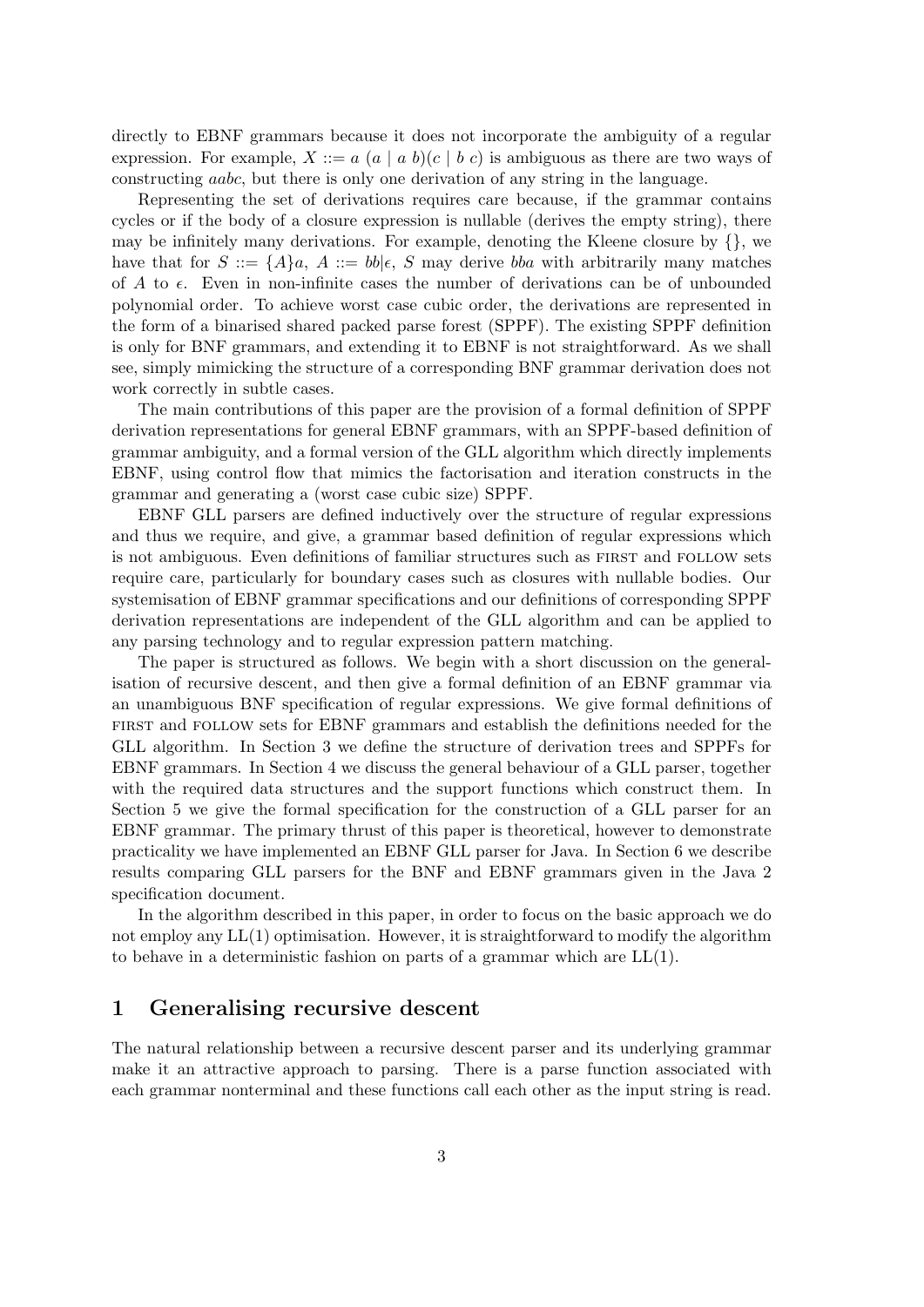Within the parse functions there are branch statements, and for some grammars there can be more than one branch which is valid at the same position in the input string. This can result in incorrect results, and thus basic recursive descent parsers can only be used with  $LL(1)$  grammars [1].

Many techniques have been developed to broaden the applicability of recursive descent. In some cases it is possible to order the branches within the parse functions so that a particular choice is encountered first. If the choices are all valid, that is they all result in a successful parse of the input string, then this approach is valid. For example, it works correctly for the so-called if-then-else ambiguity which exists in many programming languages. The approach can be extended with the addition of backtracking if a particular choice fails, and parsing expression grammars (PEGs) [4] work in this way. For PEGs, precisely one derivation is returned and this is determined by the order in which the grammar rules are written. Simple combinator parsers [12] return a set of results from each parse function, thus allowing multiple branches within the functions to be explored.

In all cases, where multiple parsing choices are explored this needs to be done efficiently. Backtracking is potentially exponential, and both combinator parsers and PEGs have versions which use some form of memoisation to reduce this to polynomial order. The most serious difficulty for recursive descent is that in some cases, when the grammar is left recursive, a parse function can call itself on the same input and in this case the parser does not terminate. It is possible to rewrite the grammar so it is not left recursive, but as language semantics are often built on the grammar syntax, changing the grammar is, at the very least, inconvenient.

GLL [19] uses the graph structured stack approach developed by Tomita [20] to handle the call/return stack associated with the recursive descent parse functions. This allows all possible parse choices to be recorded in 'descriptors' which record the configuration of the parser at any point in the parse. These descriptors can then be processed in turn allowing all possible derivations to be computed. Effectively, all possible traces through the underlying recursive descent parser are executed. The beauty of the GLL approach to recursive descent is that it is naturally of worst case cubic order, even for grammars with left recursion, and it produces a worst case cubic size SPPF representation of all the derivations of its input string.

It is quite common for recursive descent based parsers to employ some form of EBNF. Combinator parsers usually permit embedded factorisation, easily supporting constructs such as  $a(a b | c(d | c)) (a | b)$ . Many tools use iteration to implement left recursive grammar constructs, and many more allow EBNF to be used in the grammar specification and then convert internally to BNF, [15, 7, 22, 5, 6, 14].

Currently, however, there is no direct GLL support for EBNF grammars. The main issue, and one which is shared with any fully general EBNF supporting parser technology, is the representation of the full set of derivations. None of the EBNF approaches mentioned above deal effectively with ambiguity within the regular expressions themselves, in particular with closure constructs whose bodies can derive the empty string. Representing such derivations in a way that also reflects the regular expression structure is the primary issued addressed in this paper. To generate these structures the GLL algorithm also needs significant extension, and we give this new specification.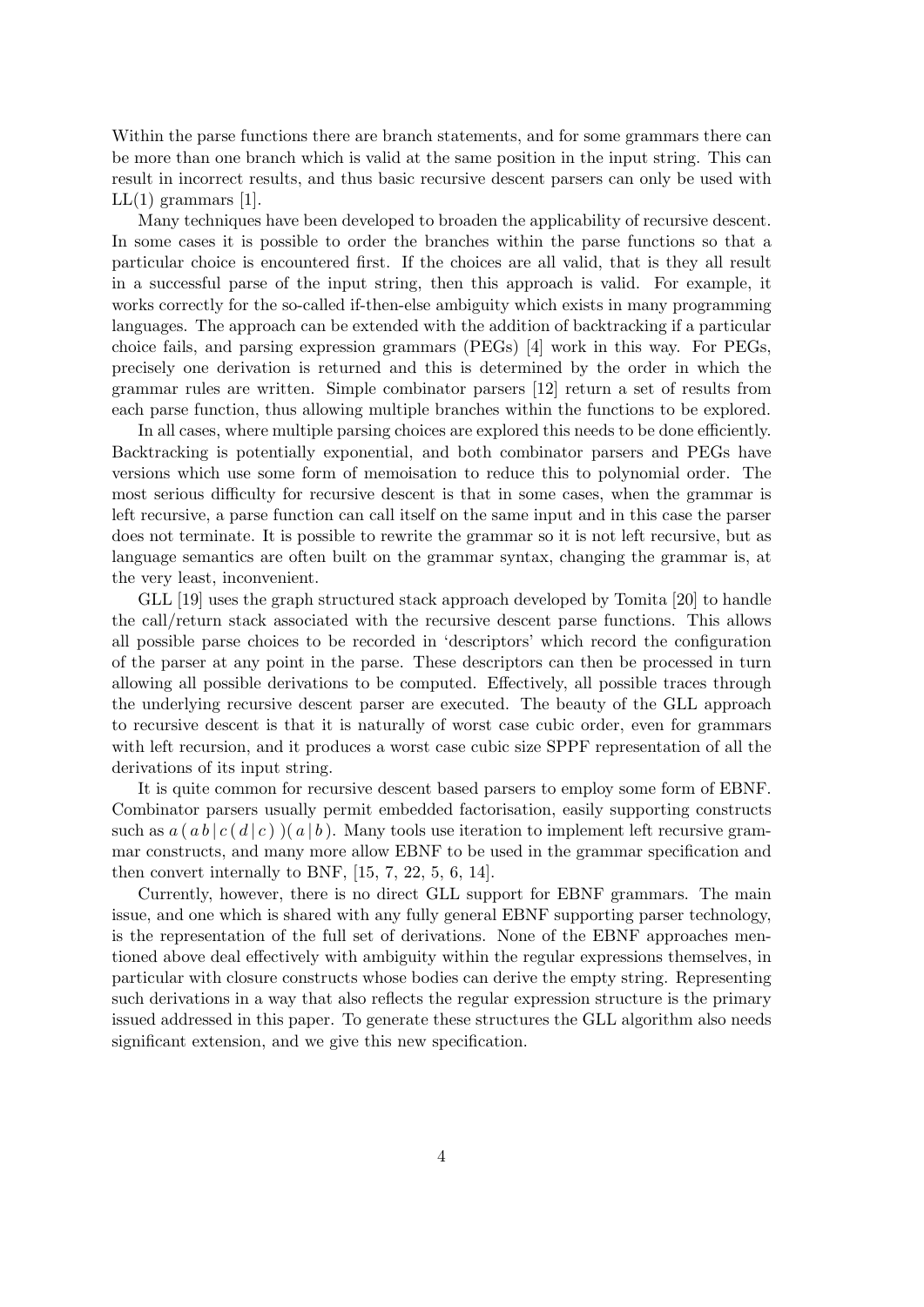# 2 EBNF grammars

It is relatively easy to write a GLL recogniser for an EBNF grammar, but parse tree generation is more subtle. For this we need to take care over the formal definition of an EBNF grammar. There any many compiler implementations based on EBNF grammars but no standard formal definitions of constructs such as FIRST and FOLLOW sets for the fully general case. In this section we develop the definitions we need.

Loosely, a BNF grammar is a set of production rules together with a nominated start nonterminal. For example, in the following productions  $S$  is a nonterminal and  $a, b$  are terminals.

$$
S \ ::= \ a \ S \qquad \qquad S \ ::= \ b \ b \ b
$$

Sentences are generated from a BNF grammar by starting with the start nonterminal and repeatedly replacing a nonterminal with the right hand side of one of its productions, until there are no nonterminals remaining. For example,

$$
S \Rightarrow a S \Rightarrow a a S \Rightarrow a a b b b
$$

It is conventional to group together all productions with the same left hand side and separate their right hand sides with the alternation symbol, |.

$$
S \ ::= \ a \ S \ | \ b \ b \ b
$$

In an EBNF grammar the right hand sides of production rules are regular expressions over the terminals and nonterminals. The common definition of a regular expression gives an ambiguous structure, with operator associativity and priority being used to resolve conflicts. For example,  $ab|c$  is defined to be  $(ab)|c$ , and  $(ab)c$  and  $a(bc)$  are equivalent. Since our definition of a regular expression will be used by the GLL parser generating templates, we want an unambiguous structure. Thus we begin with a formal unambiguous structural definition of a regular expression over a set A.

### 2.1 Regular expressions

**Definition 1** A regular expression over a set A is a set of strings of elements of A defined inductively as follows. (This definition provides disjoint base, closure, concatenation and alternation types allowing an unambiguous  $SLR(1)$  specification.)

For  $b \in \mathcal{A}$ , b and  $\epsilon$  are base regular expressions whose sets are  $\{b\}$  and  $\{\epsilon\}$  respectively.

If  $\tau$  is a regular expression then  $(\tau)$ ,  $\{\tau\}$ ,  $\langle \tau \rangle$ , and  $[\tau]$  are bracketed regular expressions. The set  $(\tau)$  is the same as the set  $\tau$ ,  $[\tau]$  is the set of  $\tau$  together with  $\epsilon$ ,  $\langle \tau \rangle$  is the set of all strings which are concatenations of one or more elements of  $\tau$ , and the set  $\{\tau\}$  is the same as the set  $|<\tau>$ . We may also refer to  $|\tau|$  as an optional expression, to  $<\tau>$ and  $\{\tau\}$  as closure expressions and to  $\langle \tau \rangle$  as a positive closure expression. If  $\tau$  is an alternated regular expression then we say that the bracketed expression is a bracketed alternated regular expression.

If  $\tau_1, \ldots, \tau_n$ ,  $n \geq 2$ , are bracketed or base regular expressions then  $\tau_1 \ldots \tau_n$  is a concatenated regular expression; its elements are the concatenations  $\delta_1 \dots \delta_n$  where  $\delta_j \in \tau_j$ ,  $1 \leq i \leq n$ .

If  $\tau_1, \ldots, \tau_n, n \geq 2$ , are concatenated, bracketed or base regular expressions then  $\tau_1 | \ldots | \tau_n$ is an alternated regular expression; its elements are the union of the sets  $\tau_i$ ,  $1 \leq j \leq n$ .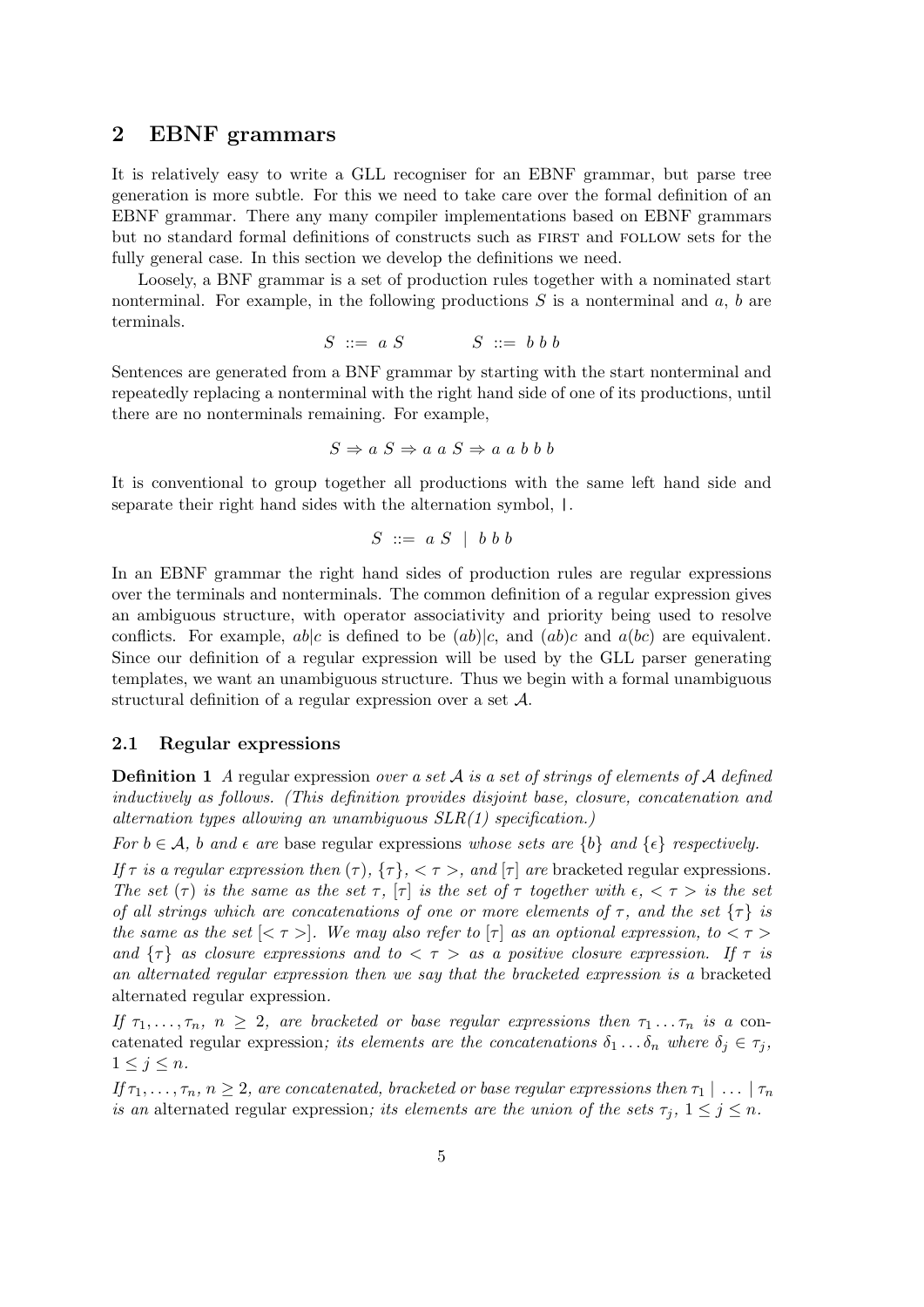We write  $\delta \in \tau$  if  $\delta$  is a string in the regular expression  $\tau$ .

The following BNF grammar, in which terminals are quoted to distinguish them from BNF meta-symbols, generates the set of all regular expressions over the set  $\{a_1, \ldots, a_k\}$ in a way that reflects the structure in Definition 1. The nonterminals base, bracket, cat and alt generate the base, bracketed, concatenated and alternated regular expressions, respectively.

```
reg ::= base | bracket | cat | alt
base ::= 'a1' | ... | 'ak' | '#'
bracket ::= '(' reg ')' | '{' reg '}' | '[' reg ']' | '<' reg '>'
D ::= base | bracket
cat ::= D cat | D DE ::= D | catalt ::= E '|' alt | E '|' E
```
This grammar is  $SLR(1)$  (see [1] for a discussion of the LR family of grammars) and hence is unambiguous. Thus the definition of the structure of a regular expression given in Definition 1 is unambiguous. The slightly unusual forcing of the sublanguages of each nonterminal to be disjoint is because there is a GLL template for regular expressions generated by each of base, bracket, cat, and alt and, since these sublanguages are disjoint, the straightforward substitution method for building parsers from the templates is deterministic and will define a unique parser for any given grammar.

It is convenient to write  $\tau\psi$  where  $\tau$  and  $\psi$  are concatenated expressions, even though we cannot formally concatenate concatenations. For base, bracketed and concatenated expressions  $\tau$ ,  $\psi$  we shall write  $\tau \psi$  for the concatenated expression formally obtained by forming the concatenation of all the base and bracketed expressions in  $\tau$  and  $\psi$ .

A note on notation: perhaps the most common notation for regular expressions is operatorstyle, using \* for closure and ? for optional. Parentheses are used to override priorities,  $(ab)*$  or  $(a|b)$ ?. The GLL specification employs grammar positions, often called items in table driven parser specifications. A GLL EBNF parser will take different actions at positions immediately before and after opening brackets depending on whether the bracket is a closure or optional expression. It is helpful for the specification, and easier for the reader, to be able to determine the nature of an expression from its opening bracket. Thus in this paper we shall use the Wirth-style notation above, whose equivalence to the operator notation is shown in the following table.

| $\sim$ |  |
|--------|--|

Any concrete implementation may, of course, use the operator notation as long as the semantics of the implementation are correct under translation into the Wirth-style. (For example,  $ab*$  should be treated as  $a(b)*$  with two distinct grammar positions before and after the opening (, and  $(a|b)$ <sup>\*</sup> is different from  $((a|b))$ <sup>\*</sup>.)

### 2.2 EBNF grammars and grammar slots

In recursive descent fashion, a GLL parser attempts to generate the given input string by starting with the start symbol and constructing a sequence of strings, at each step taking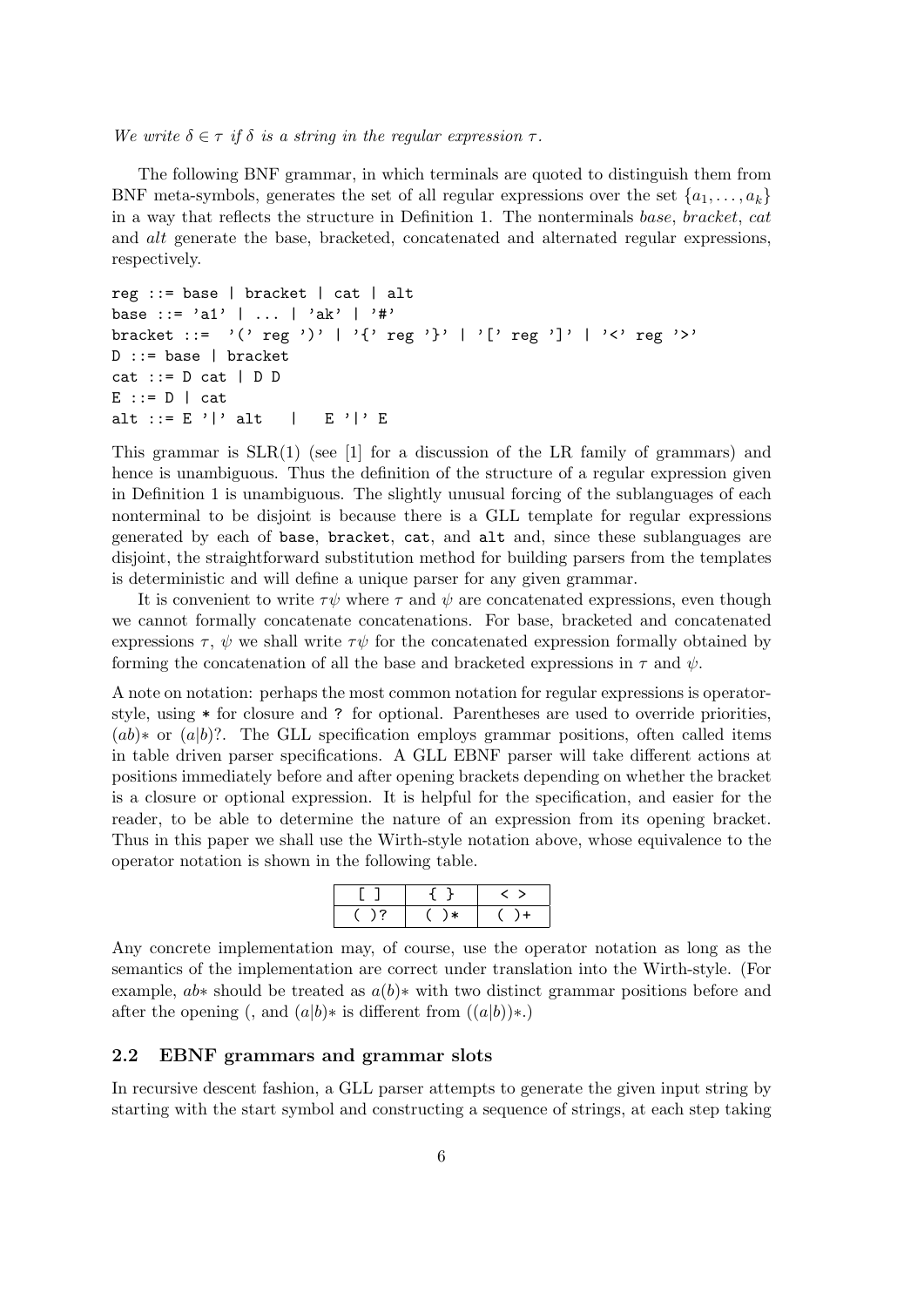the left most nonterminal in the current string and replacing it with the right hand side of one of its productions. Thus a GLL parser has a section of code for each nonterminal, and such a section can be 'jumped' to from multiple places, corresponding to different instances of the corresponding nonterminal in the grammar. The return positions are labelled and prior to a jump the return label is put on a stack. Sections of parser code corresponding to alternation and closure expressions can also result in multiple control flow paths which need to be labelled to ensure all paths are followed. However, the 'return' position associated with a subexpression of a regular expression is unique to that subexpression and does not need to be held on the stack. Thus in our definitions of an EBNF grammar, we treat alternated regular expressions which are the right hand sides of grammar production rules slightly differently from other regular expressions.

Definition 2 An EBNF grammar consists of

a finite set T of terminals

a finite set  $N$  of nonterminals disjoint from  $T$ 

a start symbol  $S \in \mathbb{N}$ 

a finite set of rules  $A ::= \tau_1 \mid \ldots \mid \tau_t$ , at most one for each nonterminal  $A \in \mathbb{N}$ , where each  $\tau_k$ ,  $1 \leq k \leq t$ , is a base, bracketed or concatenated regular expression over the set **T** ∪ **N**. We refer to the  $\tau_k$  as the production alternates or productions of A. <sup>1</sup>

To define the language generated by an EBNF grammar we just extend the simple BNF replacement of a nonterminal by one of its production alternates to the case where the alternate is any regular expression. (The definition does not capture the structure of elements in the language, this is discussed in detail in Section 3.)

**Definition 3** A derivation step is an expansion  $\alpha A \beta \Rightarrow \alpha \delta \beta$  where  $\alpha, \beta \in (T \cup N)^*$ ,  $A ::= \tau$ is a production and  $\delta \in \tau$ . A derivation of  $\rho$  from  $\sigma$  is a sequence  $\sigma \Rightarrow \beta_1 \Rightarrow \beta_2 \Rightarrow \dots \Rightarrow \beta_{n-1} \Rightarrow \rho$ , also written  $\sigma \stackrel{*}{\Rightarrow} \rho$  or, if  $n > 0$ ,  $\sigma \stackrel{+}{\Rightarrow} \rho$ . A derivation is left-most if at each step the left-most nonterminal is replaced.

As we shall see in Section 4, the GLL algorithm relies on parser code line labels which correspond to positions in the grammar. These positions are also used to label the nodes of the EBNF derivation tree structure and are key to correctly representing bracketed regular expressions with nullable bodies.

Definition 4 A grammar slot is any position immediately before or immediately after a base or bracketed regular expression on the right hand side of a grammar rule.

In the style of LR(0) items, we use a 'dot' to indicate a grammar slot:  $A ::= \mu \cdot x\nu$ denotes the slot immediately before x.

In the parser specification we will need to identify particular instances of regular expressions by their position in the production rule. Thus it is convenient to use instance annotations to uniquely define each terminal, nonterminal and  $\epsilon$  instance in the EBNF grammar productions. These instances, which are written as superscripts to the symbols, essentially correspond to slots.

<sup>&</sup>lt;sup>1</sup>This definition only allows one grammar rule for each nonterminal so that there is only one place in a corresponding GLL parser where code associated with a given nonterminal is situated.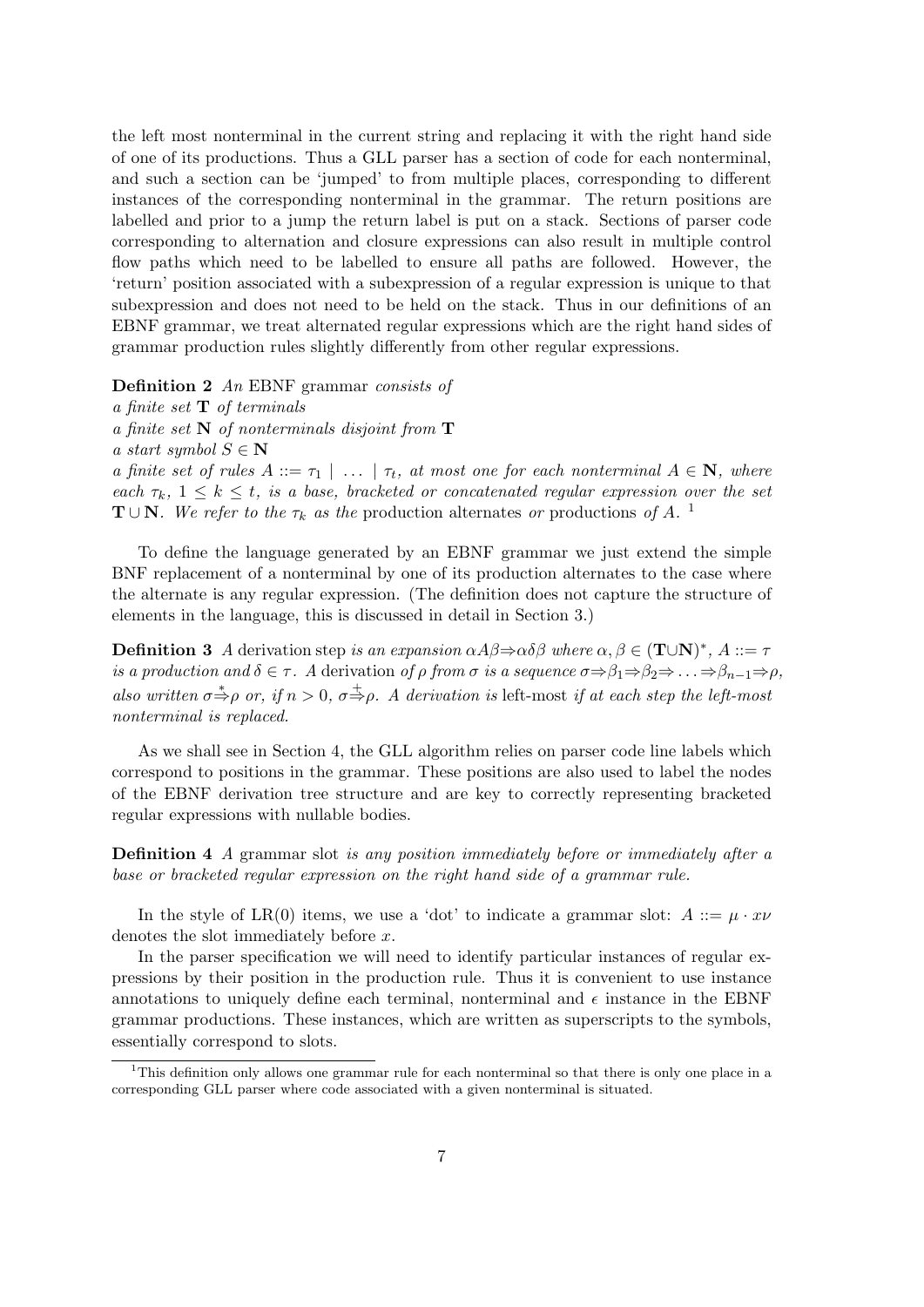**Definition 5 (Symbol instances)** We call  $x^{(j)}$  a symbol (nonterminal, terminal or  $\epsilon$ ) *instance* and say that x is the *underlying symbol* of the instance  $x^{(j)}$ . We call a regular expression, r, whose elements are symbol instances an *expression instance*, and we write  $exp(r)$  for the underlying expression which has the instance superscripts removed.

We refer to an EBNF grammar in which all the symbols on the right hand sides of productions have be uniquely instanced as an instanced grammar. Any expression instance is uniquely defined by any of the symbol instances it contains, and has an associated nonterminal which is the left hand side of the production in which it occurs. We shall use an instanced grammar and its underlying non-instanced grammar interchangeably where no confusion results.

As with traditional recursive descent parsers, GLL parsers exploit FIRST and FOLLOW sets to restrict potential derivation choices. In the next two sections we define FIRST and follow sets for EBNF grammars.

### 2.3 FIRST sets for EBNF grammars

first sets for EBNF grammars are a straightforward extension of the first sets in BNF grammars. The right hand side of the rule for a nonterminal A is a regular expression and effectively the FIRST set of  $\tilde{A}$  is the union of the FIRST sets of all the strings belonging to the regular expression. However, the formal definition we give is recursive on the structure of the regular expression, and hence is constructive in nature.

**Definition 6** For a nonterminal A, a terminal b and regular expressions  $\psi, \tau_1, \ldots, \tau_k$  we define  $FIRST()$  to be the smallest sets satisfying

 $FIRST(\epsilon) = {\epsilon}$  and  $FIRST(b) = {b}$  $FIRST(A) = FIRST(\tau_1) \cup ... \cup FIRST(\tau_k), where A ::= \tau_1 \mid ... \mid \tau_k$ FIRST $(\psi)$  ) = FIRST $(\psi)$ FIRST $(\psi)$  ) = FIRST $(\psi) \cup {\epsilon}$ FIRST $(\{\psi\})$  = FIRST $(\psi) \cup {\epsilon}$  $FIRST( $\psi > 0) = FIRST({\psi}|\psi) = FIRST(\psi)$$ FIRST $(\tau_1 \dots \tau_k) = \begin{cases} \text{FIRST}_{\epsilon}(\tau_1) \cup \text{FIRST}(\tau_2 \dots \tau_k) & \text{if } \epsilon \in \text{FIRST}(\tau_1) \\ \text{FIBST}(\tau_k) & \text{otherwise.} \end{cases}$ FIRST $(\tau_1)$  otherwise FIRST $(\tau_1 \mid \ldots \mid \tau_k)$  = FIRST $(\tau_1) \cup \ldots \cup$  FIRST $(\tau_k)$ where  $\text{FIRST}_{\epsilon}(\tau) = \text{FIRST}(\tau) \setminus \{\epsilon\}.$ For a regular expression instance, r, we define  $FIRST(r) = FIRST(exp(r)).$ 

### 2.4 follow sets for EBNF grammars

The FOLLOW set of a nonterminal,  $X$ , in a BNF grammar is the set of terminals which can occur after X in some sentential form. There is an equivalent inductive definition in which FOLLOW $(X^{(j)})$  of an instance of X in, say, the grammar rule  $Y ::= \alpha X\beta$  is defined to be the union of the sets  $FIRST(\beta x)$ , for  $x \in \text{FOLLOW}(Y)$ , and then  $\text{FOLLOW}(X)$  is defined to be the union of the FOLLOW sets of all instances  $X^{(j)}$ . To extend this definition to EBNF grammars we need to address the problem that for an instance  $Y ::= \alpha X\beta$ ,  $\beta$  may not be a regular expression. For example, in Y ::=  $a ( b | b [ X b ] c ) d$  how should FIRST $( b | c ) d$ be defined? The solution is to define follow sets of nonterminal instances in terms of first sets of Regular Expression slots.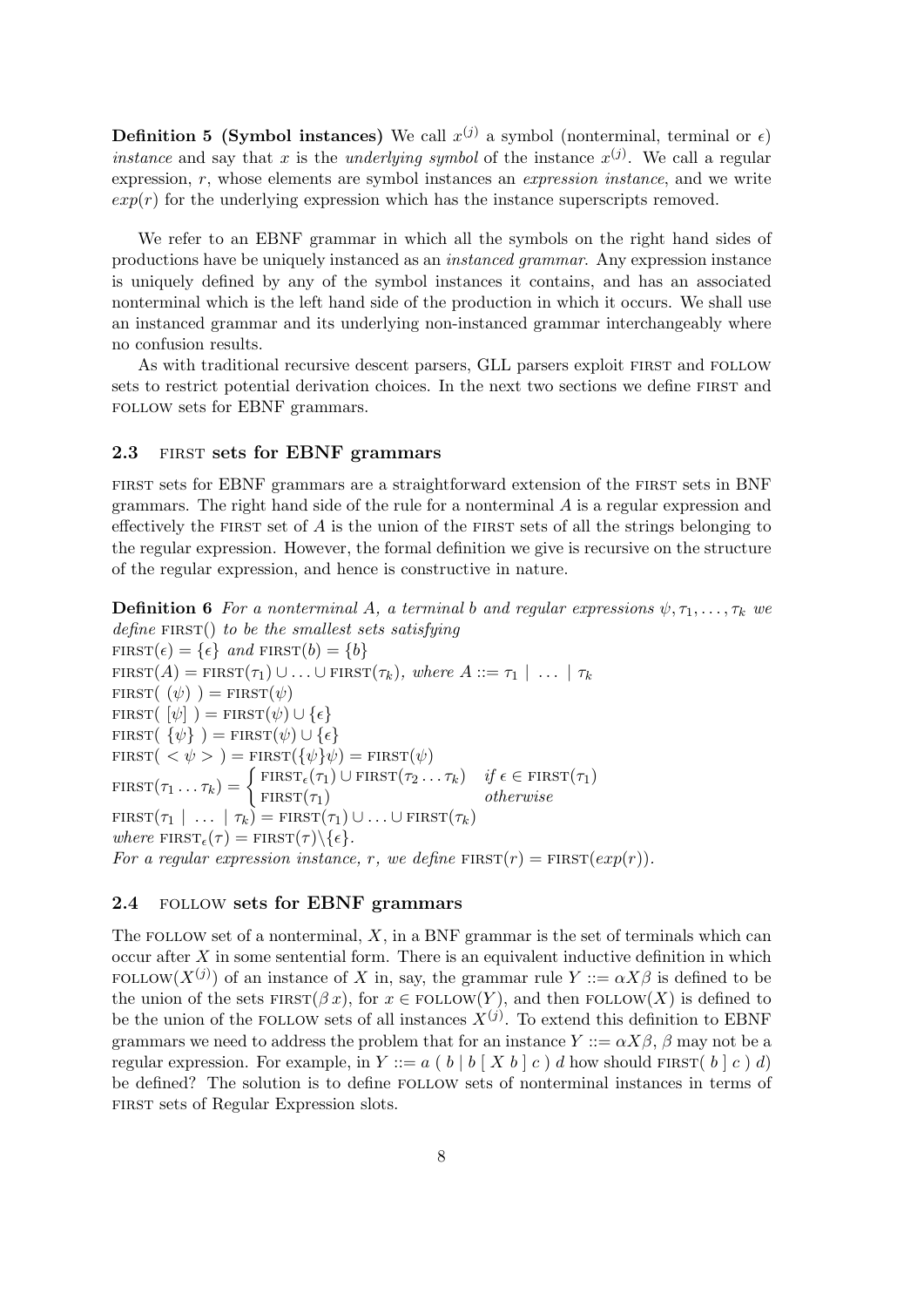Definition 7 An RE slot is any position immediately before or immediately after a base or bracketed expression in a regular expression or an instanced regular expression.

An RE slot has an underlying regular expression obtained by removing the 'dot'. Thus an RE slot is of the form  $\xi \cdot \eta$  where  $\xi \eta$  is a regular expression or in an instanced regular expression.

Next we give the definition of  $FIRST(h)$  where h is an RE slot with underlying regular expression  $\tau$ . If h is of the form  $\tau$  or  $\tau$  then FIRST(h) is defined directly. Otherwise h is of the form  $\xi \cdot \eta$  and  $FIRST(h)$  is defined inductively over the structure of h.

 $FIRST(\tau) = FIRST(\tau)$  $FIRST(\tau \cdot) = {\epsilon}$  $FIRST((\xi \cdot \eta)) = FIRST([\xi \cdot \eta]) = FIRST(\xi \cdot \eta)$  $FIRST({\xi \cdot \eta}) = FIRST({\xi \cdot \eta >})$  $=\begin{cases} \text{FIRST}(\xi \cdot \eta) \cup \text{FIRST}(\xi \eta) & \text{if } \epsilon \in \text{FIRST}(\xi \cdot \eta) \\ \text{span}(\zeta, \eta) & \text{otherwise} \end{cases}$  $FIRST(\xi \cdot \eta)$  otherwise FIRST $(\tau_1 \dots h_i \tau_{i+1} \dots \tau_n) = \begin{cases} \text{FIRST}_{\epsilon}(h_i) \cup \text{FIRST}(\tau_{i+1} \dots \tau_n) & \text{if } \epsilon \in \text{FIRST}(h_i) \\ \text{FIRST}(h_i) & \text{otherwise} \end{cases}$  $FIRST(h_i)$  otherwise FIRST $(\tau_1 | \dots | \tau_{i-1} | \cdot h_i | \dots | \tau_n) =$ FIRST $(h_i)$ For a slot instance,  $r_1 \cdot r_2$ , we define  $\text{FIRST}(r_1 \cdot r_2) = \text{FIRST}(exp(r_1) \cdot exp(r_2)).$ 

We can now define the 'instance' follow set associated with each nonterminal instance on the right hand sides of (instanced) EBNF grammar productions, and from these define the full FOLLOW sets.

**Definition 8** For a nonterminal instance  $X^{(j)}$  with instanced grammar slot  $Y ::= \alpha X^{(j)} \cdot \beta$ we define FOLLOW $(X^{(j)})$  to be the smallest set such that

$$
\text{FOLLOW}(X^{(j)}) = \begin{cases} \text{FIRST}_{\epsilon}(\alpha X^{(j)} \cdot \beta) \cup \text{FOLLOW}(Y) & \text{if } \epsilon \in \text{FIRST}(\beta) \\ \text{FIRST}(\alpha X^{(j)} \cdot \beta) & \text{otherwise} \end{cases}
$$

and FOLLOW(X) is defined to be the union of all the sets FOLLOW( $X^{(j)}$ ), together with the end-of-string symbol,  $\$, if X is the start symbol.$ 

### 2.5 The function TestSelect()

GLL parsers use FIRST and FOLLOW sets to exclude control flow choices. Potential branches in the parser code are 'guarded' by a test against the current input symbol. The basic idea is that at each step in a parse, the parser is attempting to derive a portion of the input string using some production  $Y ::= \xi \eta$ , that a rightmost segment of the currently parsed input has been derived from the  $\xi$  part of the rule, and that the current input symbol is, say, b. This parse attempt will be terminated unless b is in  $FIRST(\xi \cdot \eta)$ , or, if this set contains  $\epsilon$ , b is in FOLLOW $(Y)$ .

In our GLL algorithm these tests will be performed using the function  $testSelect(b, L)$ , where b is a terminal or  $\frac{1}{2}$  and L is an instanced grammar slot. This function is defined as follows

 $testSelect(b, Y ::= r_1 \cdot r_2)$  { **if**( $b \in \text{FIRST}(r_1 \cdot r_2)$  or ( $\epsilon \in \text{FIRST}(r_1 \cdot r_2)$  and  $b \in \text{FOLLOW}(Y)$ )) {return true} else {return false} }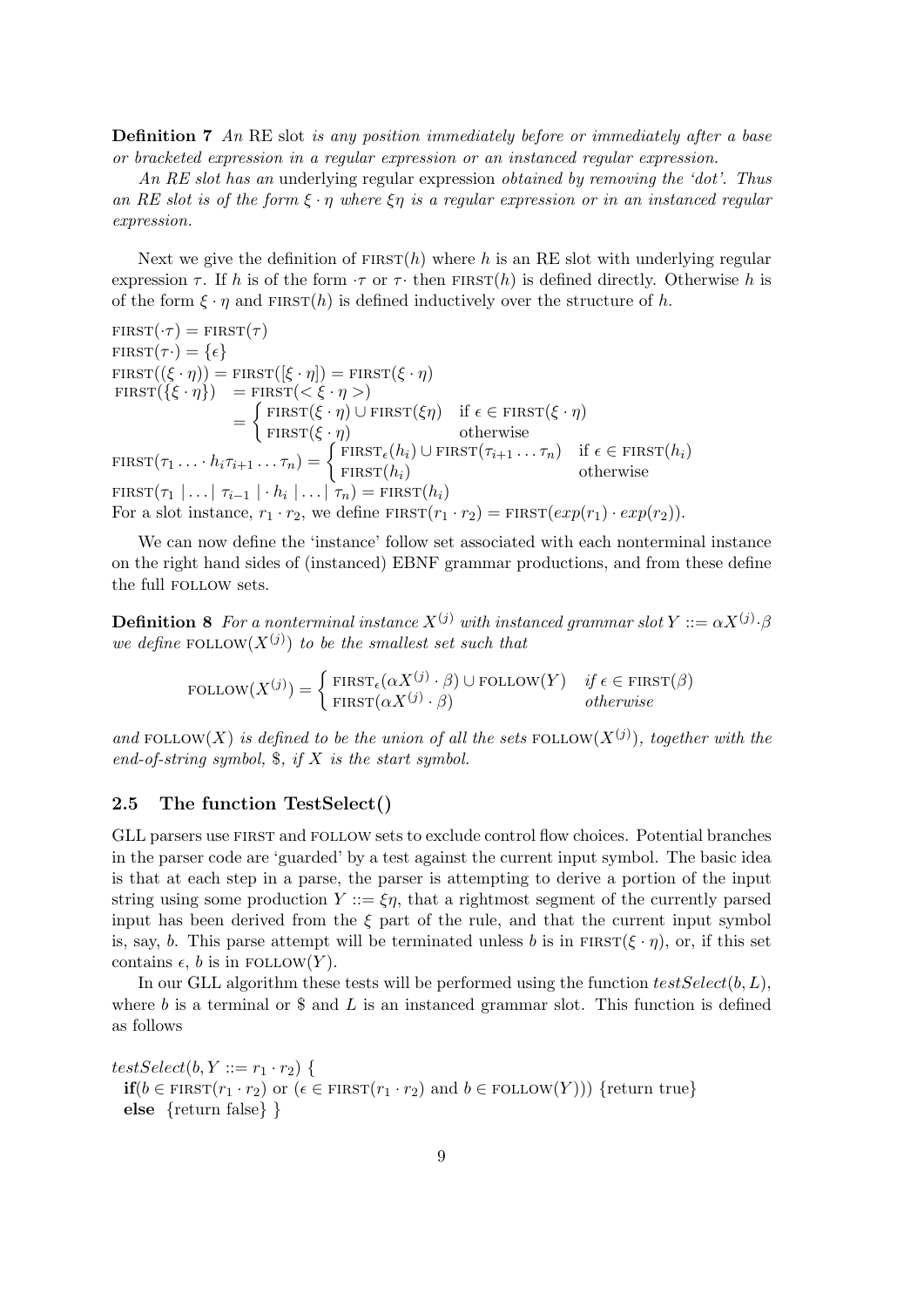# 3 EBNF derivation trees and SPFFs

To define parsers for EBNF grammars we need to define their output structures. It turns out that extending the standard SPPF representation of multiple BNF derivation trees is complicated, particularly because closure expressions can have nullable bodies. In this section we develop EBNF SPPFs, giving motivation for our design choices.

A derivation tree is a graphical representation of a derivation of some sentence  $u$ . Read from left to right the leaves of the derivation tree form a string equal to u. For BNF grammars the structure of a derivation tree for u matches exactly one left-most derivation of u. A node v labelled X corresponds to a particular instance of the symbol X in the derivation and if this instance is replaced using the grammar rule  $X ::= x_1 \dots x_d$  then  $x_1, \ldots, x_d$  label the children of v. We now describe EBNF derivation trees and then define the binarised EBNF SPPFs which efficiently combine all the derivation trees of a given sentence.

### 3.1 EBNF derivation trees

There are several choices to be considered when extending the definition of a derivation tree to EBNF grammars. For example, it is perhaps tempting to put nothing in the derivation tree when an optional expression is not used. Then the rule  $X ::= a[b]c$  would generate the tree fragment on the left, below, from ac. However, this would create problems with a rule of the form  $Y ::= [b]$  as it would result in Y labelling a leaf node, breaching the property that the sequence of leaf nodes forms the input string. Thus we add an  $\epsilon$ -labelled node when an optional expression is not used.



For closure expressions we can choose to add the elements matched in iteration style, in sequence with the previous elements, or to create a new node grouping them together. For example, the rule  $X ::= a\{b\}c$  and input above gives



The root-node based choice (on the right above) creates extra nodes and, more importantly, requires extra stack usage in the GLL algorithm. However, when we come to combine derivation trees into a single SPPF structure the root-node based choice allows correct handling of nullable bodies.

We want the derivation trees also to capture the structure of the regular expressions. This will be achieved naturally as a side effect of the use of binarised derivation trees to ensure worst case cubic size SPPFs.

For deterministic parsers, derivation tree construction is simple in the sense that only one tree is being constructed and the sequence of children of the node about to be constructed is known. Generalised parsers need to construct multiple trees concurrently and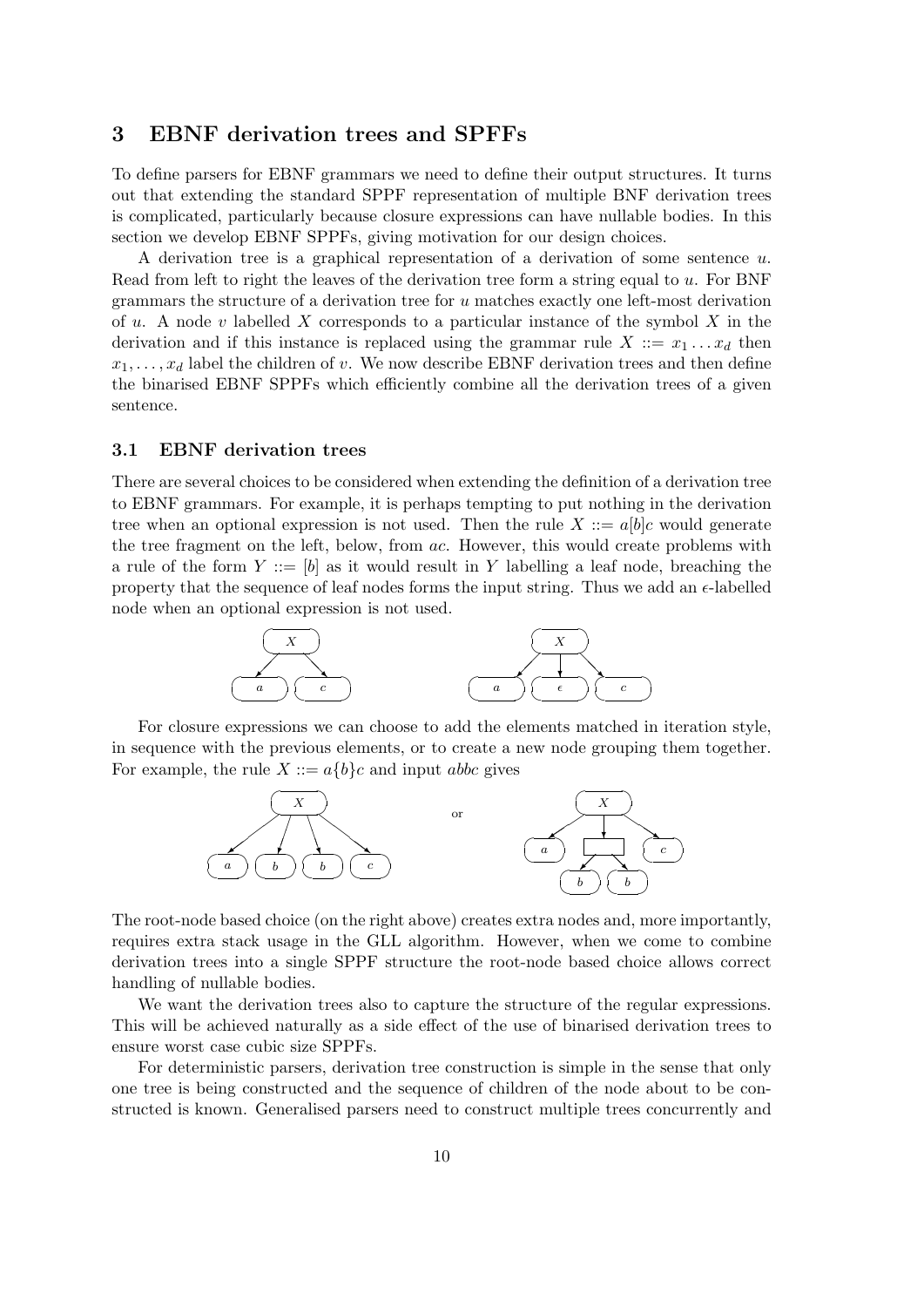the sequences of children of the multiple 'next' nodes need to be stored. To get a cubic bound on the size of the derivation tree representation, and to allow a GLL parser to efficiently construct the derivation trees, the trees are 'binarised' from the left, repeatedly combining the left-most pair of children under a new grammar-slot-labelled intermediate node so that each node has at most two children. For example, the fragment of derivation tree associated with the rule  $X ::= abc$  and its binarised equivalent are:



For a more complex example, the following tree is generated from the grammar  $X ::= a\{b\}c$ and input string abbbc.



By labelling the intermediate nodes, we can distinguish between different matches to a regular expression. For the rule X ::=  $a(a \ b \ | \ a)(b \ c \ | \ c)$  and input aabc we get two derivation trees with the same structure but different labels on the intermediate nodes, reflecting the choices in the regular expression:



(The issue of distinguishing between constructions when a rule has length one or two, and thus does not generate an intermediate node, is covered by labelled packed nodes which are used to represent ambiguity, introduced in the next section.)

### 3.2 SPPFs for EBNF grammars

We now have a formulation of binarised derivation trees for EBNF grammars, and these trees can be constructed by a GLL parser. However, for some grammars an input string will have multiple derivation trees, which need to be represented compactly. Even for unambiguous grammars, nondeterminism causes several partial trees to be constructed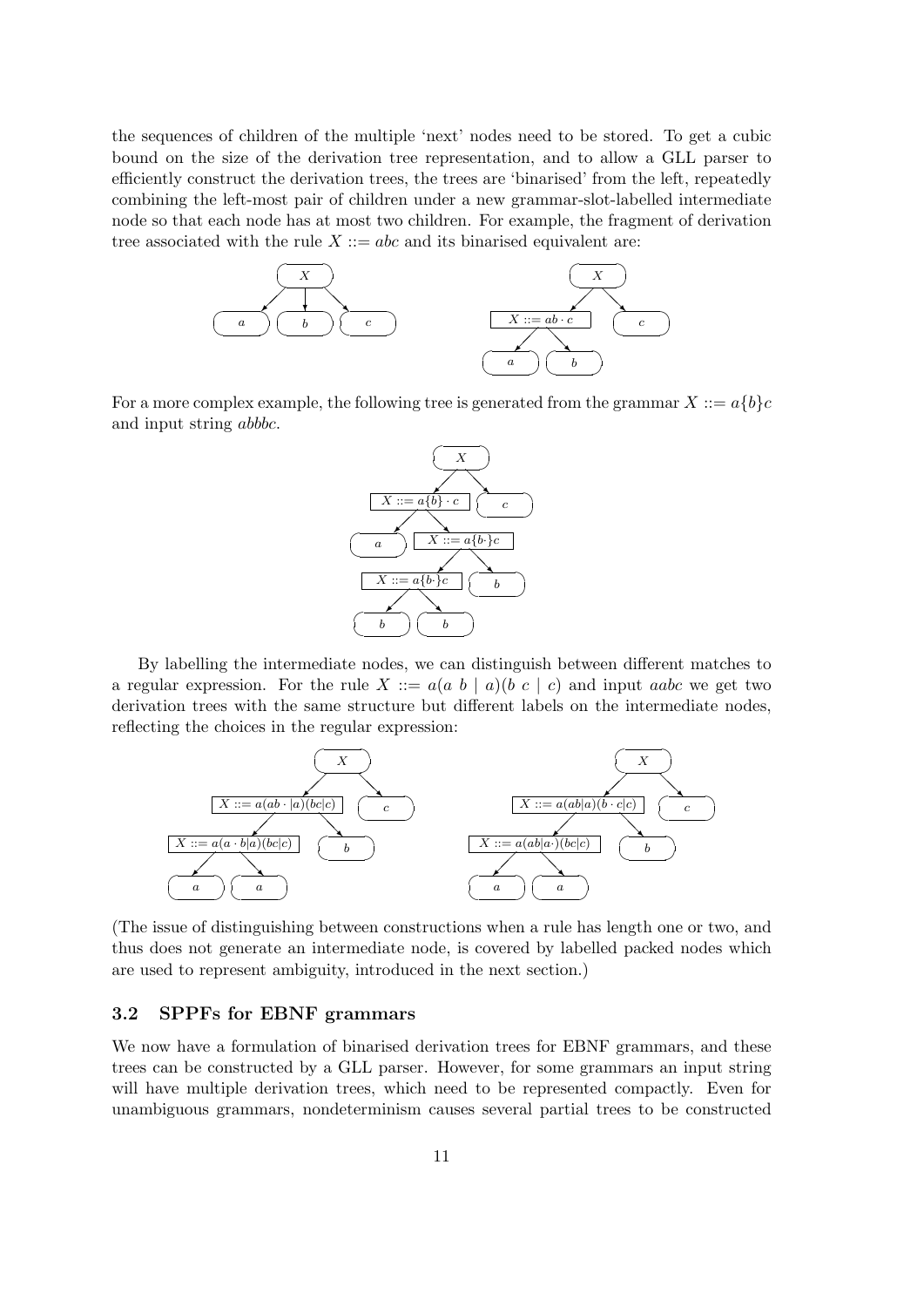before the final derivation is found. Next we give a discussion of the problems that need to be addressed when extending the BNF SPPF approach to EBNF, and then we give the extensions for each of the regular expression constructs.

The basic SPPF principle is to compress several trees by sharing common parts and recording alternative derivations under special packed nodes. Nodes with the same label are merged and have a packed node child to combine each distinct family of former children. Any derivation tree can be recovered by choosing an appropriate packed node child of each symbol node. A binarised SPPF is a combination of binarised derivation trees.

In detail, a binarised SPPF has three types of SPPF nodes: symbol nodes, with labels of the form  $(x, i, j)$  where x is a terminal, nonterminal or  $\epsilon$  and  $0 \leq i \leq j$ ; intermediate nodes, with labels of the form  $(t, i, j)$ ; and packed nodes, with labels of the form  $(t, k)$ , where  $0 \leq k \leq n$  and t is a slot in a grammar rule (see Definition 4). Packed nodes are drawn as ovals but can be distinguished as they have only one integer field. For example, for the grammar  $S ::= a b c | a B c, B ::= b | \epsilon$  and input abc we have the following SPPF



Formally, the slots labelling packed nodes are from the instanced grammar, but for ease of reading we omit the instances when we write the labels out.

For a symbol node  $(x, i, j)$ , if x is a terminal then  $j = i + 1$ , if x is  $\epsilon$  then  $i = j$ , and if x is a nonterminal then  $x \stackrel{*}{\Rightarrow} a_{i+1} \ldots a_j$ , where  $a_p$  is the pth input symbol. A packed node  $(t, k)$  has a single integer, k, called the *pivot*, in its label. For a symbol or intermediate node with label  $(x, i, j)$ , we call  $(i, j)$  the extent of the node  $(i, j)$  are the left and right extents respectively). The SPPF is bipartite in the sense that the children of a symbol or intermediate node are always packed nodes and the children of packed nodes are never packed nodes. An SPPF corresponds to an ambiguous input string if and only if there is an SPPF symbol or intermediate node which is reachable from the root and which has more than one packed node child.

The labelling choice for derivation trees nodes is vital as this forms the basis of the packing and sharing. In an ambiguous grammar, a node with the same label can have more than one set of children, corresponding to different derivations of the same input. Node labels determine when two sets of children can have the same parent and allow the parser to efficiently determine whether a node with a given set of children already exists. In an SPPF, symbol and intermediate nodes are uniquely defined by their labels and packed nodes are uniquely defined by their label and parent node. Packed node labels include the pivot to allow for the possibility that the symbol immediately to the left of the slot may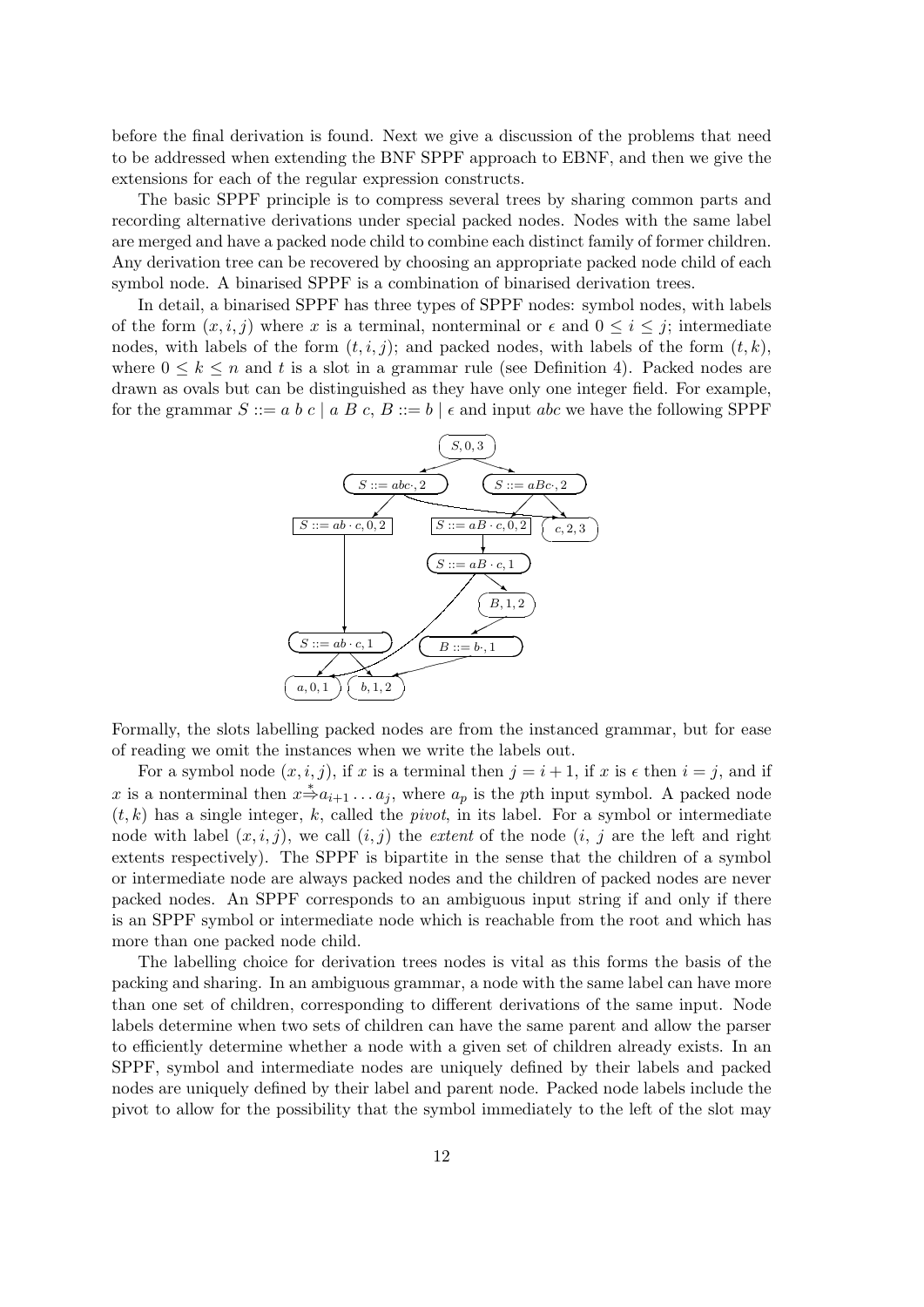derive more than one portion of the substring. For example, for the grammar  $S ::= AA$ ,  $A ::= a|aa$  the string aaa has the following SPPF.



There is one case, involving positive closures with nullable bodies, where an SPPF packed node needs to have two different sets of children, and so we need to duplicate the packed node. To preserve the property that the labels of packed nodes are unique, and thus a parser can efficiently decide whether a particular packed node already exists, we label the duplicate packed node using an alternative slot notation, in which : denotes the slot position. So, for each slot the form  $X ::= \alpha \cdot \beta$ , we have an alternative notation  $X ::= \alpha : \beta$  (which is only used in the labelling of the duplicated packed nodes, see closure expressions II in Section 3.2.3 below).

For a production  $X := \tau$  where  $\tau$  does not contain closure expressions, an associated packed node has labels which correspond in a natural way to the labels of its parent and children. For example, the following subgraphs of an SPPF correspond to derivations from  $X ::= a ( d b | [ b | a )$ 



There are, however, several special cases for general regular expressions. To give a full specification of the EBNF SPPFs we describe the structure in terms of the possible parent and children of a packed node. Then an EBNF SPPF is any directed graph in which (i) intermediate and nonterminal symbol nodes have one or more child nodes, each of which is a packed node

(ii) terminal and  $\epsilon$  symbol nodes have no children

(iii) packed nodes have one parent and one or two children, each of which is a symbol or intermediate node, as specified in the remainder of this section.

For the SPPFs we construct in this paper we require the additional property (iv) there are integers  $0 \leq n_1 \leq n_2$  and for each  $n_1 \leq l \leq n_2 - 1$  there is exactly one

terminal symbol node with extent  $(l, l + 1)$  and the only other leaf nodes are  $\epsilon$  nodes. We also note that our binarisation does not normally create an intermediate node for the leftmost position in a grammar rule or closure body. This saves a significant number of nodes in the SPPF.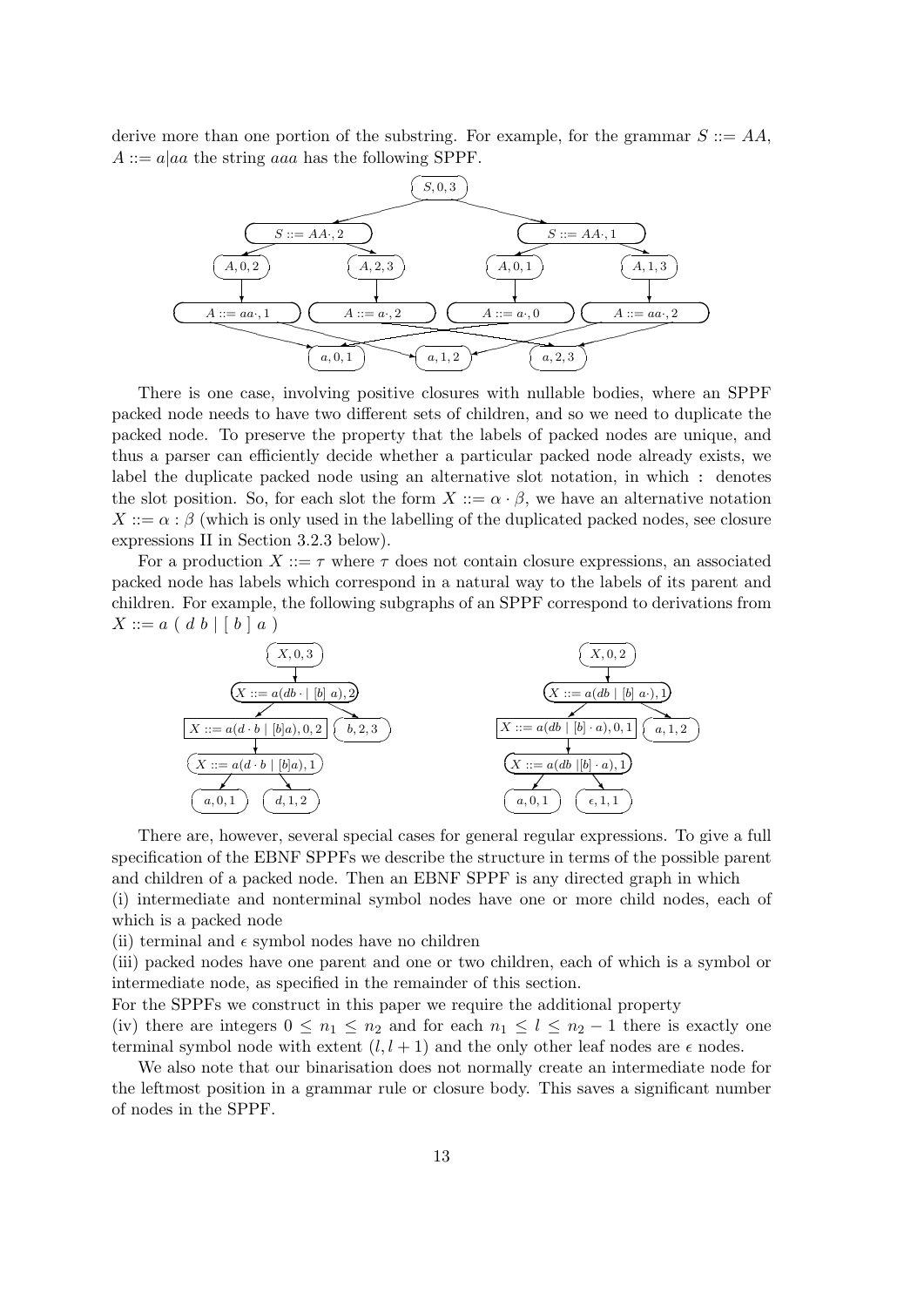#### 3.2.1 Packed node labels and slot notations

Given an SPPF packed node v with label  $(X ::= \xi \cdot \eta, k), X ::= \xi \eta$  must be a grammar rule, and the extents of the parent and children of v must be of the form  $(i, j)$ ,  $(i, k)$ , and  $(k, j)$  respectively. In the case where v has only one child the extent of the child and the parent must be  $(k, j)$ .

For BNF we have the important property, discussed above, that all the (packed node) children of a symbol or intermediate node have unique labels. To maintain the unique label property for EBNF SPPFs, in one special case, described in Section 3.2.3, we use a different version of slot notation in which : indicates the slot position. In fact, an SPPF slot label of  $v$  must be of one of the forms

$$
X ::= \epsilon \cdot X ::= \xi'x \cdot \eta \quad X ::= \xi'\{\tau\} \cdot \eta \quad X ::= \xi' < \tau > \cdot \eta
$$
\n
$$
X ::= \xi'[\tau] \cdot \eta \quad X ::= \xi' < \psi_1 : \psi_2 > \eta'
$$

In the penultimate case  $\tau$  must be nullable, and in the last case we must have that  $\psi_1\psi_2$  is nullable and that  $X ::= \xi' < \psi_1 \cdot \psi_2 > \eta'$  has the first-in-positive-Closure property defined in Section 3.2.3. The slot position may not be immediately after a closing parenthesis or immediately after any opening bracket or alternation symbol; in the latter cases the derivation position is already represented by a slot to the left.

In Sections 3.2.2 and 3.2.3 we specify the permitted parents and children of  $v$  in terms of the possible slot forms above. However, to formally specify the parent labels and to describe the subtle aspects resulting from productions involving closures, we first introduce some notation for EBNF grammar slots which have particular relationships to a given slot, and we define some Boolean valued variables which denote particular grammar slot properties. The reader may choose to skip over these definitions and just refer back to them while reading Sections 3.2.2 and 3.2.3.

 $aL$ : if L is a slot immediately after an alternate in an alternated regular expression, i.e. immediately before some  $\vert$ , then  $aL$  denotes the slot immediately after the last alternate in the expression. Otherwise,  $aL$  is the same as  $L$ . For example

$$
L: X ::= \xi(\beta \cdot |\alpha) \eta \qquad aL: X ::= \xi(\beta|\alpha \cdot) \eta
$$

pL: we let  $nL$  (next slot) denote the slot immediately after a slot L if there is one, and L otherwise. Then, if L is a slot immediately before a closing parenthesis, ), or square bracket, ], we define  $pL = p(nL)$  and if L is a slot immediately before an alternation symbol,  $\vert$ , then  $pL = p(aL)$ . Otherwise pL is L. For example

$$
L: X ::= \xi [x (\beta \cdot |\alpha) | \rho] y \eta \qquad pL: X ::= \xi [x (\beta |\alpha) | \rho] \cdot y \eta
$$

qL: we let bL (before slot) denote the slot immediately before a slot L if there is one, and L otherwise. If  $L$  is a slot at the start an alternate in an alternated regular expression, i.e. immediately after some , then sL (start slot) denotes the slot immediately before the first alternate in the expression. Otherwise,  $sL$  is the same as L. Then if L is a slot immediately after an opening square bracket, [, or parenthesis, (, we define  $qL = q(bL)$ and if L is a slot immediately after an alternation symbol,  $\vert$ , then  $qL = q(sL)$ . Otherwise  $qL$  is L. For example

$$
L: X ::= \xi [(\beta | \cdot \alpha) x | \rho] y \eta \qquad qL: X ::= \xi \cdot [(\beta | \alpha) x | \rho] y \eta
$$
  
*lhs*(L): if L is X ::=  $\xi \cdot \mu$  then *lhs*(L) is X.

 $\underline{L}$ : if L is X ::=  $\xi \cdot \mu$  then L is X ::=  $\xi : \mu$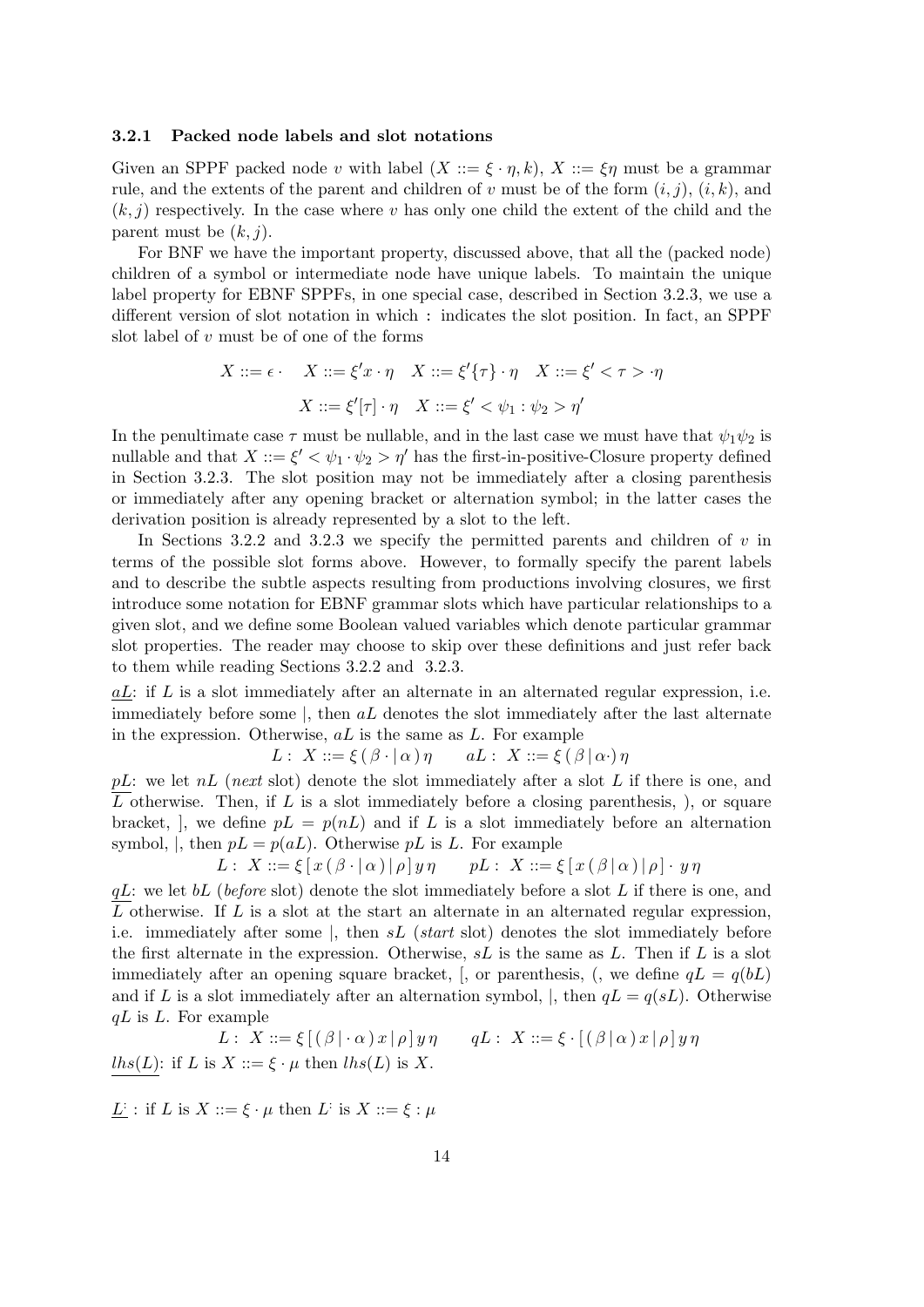(Because derivation trees are built from the bottom up only  $pL$ ,  $L^{\circ}$  and  $lhs(L)$  are used by the GLL algorithm. However, we use  $qL$  in our description of the SPPFs.)

The label of the parent of a packed node depends on whether the slot label  $X ::= \xi \cdot \eta$ is the end of an alternate, bracket or production, and these properties are captured using  $pL$  and the  $eoR$  predicate:

A grammar slot L is eoR, end-of-rule, if it is the end of a production rule,  $X ::= \tau$ .

There is a degenerate case in which a packed node has only one child, and, for clarity and space efficiency, the two left-most leaf nodes of a derivation from  $X$  are usually siblings (there is no additional intermediate node above the left most leaf node). There is also a special case which is needed for a positive closure with nullable body. To formally define these cases we define the  $\hat{f}R$  and  $\hat{f}pC$  grammar slot predicates. These in turn are specified using the RE slot predicates  $\textit{fiRE}$  and  $\textit{ffCE}$ .

An RE slot  $s = \alpha \cdot \beta$  is defined to be fiRE, first-in-Regular-Expression, if either

(i) s is x where x is a terminal, nonterminal, or  $\epsilon$ , or

(ii) s is of the form  $s'\tau$ ,  $(s')$ ,  $\tau|s'$ , or  $s'|\tau$ , where s' is fiRE and  $\tau$  is a regular expression.

A grammar slot L is fiR, first-in-Rule, if it is of the form  $X ::= \alpha \cdot \beta$  where  $\alpha \cdot \beta$  is fiRE and if L is not eoR (in particular  $\beta \neq \epsilon$ ), aL is not a slot immediately before a closing parenthesis, and L is not of the form  $X ::= \psi A \cdot A\phi$  where A is a nullable nonterminal.<sup>2</sup> For example,  $X ::= Y \cdot a \mid Y$  and  $X ::= (a \mid Y \mid (b \cdot a \mid a))$  are fix but  $X ::= (a \mid Y \mid (ba \mid a \cdot))$ is not.

An RE slot  $s = \alpha \cdot \beta$  is defined to be ffCE, first-for-Closure-Expression, if either

(i) s is  $\delta$  where  $\delta$  is a terminal, nonterminal,  $\epsilon$ ,  $[\tau]$ ,  $\{\tau\}$ , or  $\langle \tau \rangle$ , or

(ii) s is of the form  $s'\tau$ ,  $(s')$ ,  $[s']$ ,  $\tau|s'$ , or  $s'|\tau$ , where s' is ffCE and  $\tau$  is a regular expression. A grammar slot L is fipC, first-in-positive-Closure, if it is of the form  $X ::= \alpha < \psi_1 \cdot \psi_2 > \beta$ where  $\psi_1 \cdot \psi_2$  is ffCE.

RE slots which are fiRE have the form  $\xi x \cdot \eta$ , where x is a terminal, a nonterminal, or  $\epsilon$ , and we call x the symbol of the slot.

Where appropriate, we shall apply the notations defined above to instanced grammar rule and regular expression slots in an equivalent way.

#### 3.2.2 Parents of packed nodes

Essentially, when the slot position of a packed node label  $X ::= \xi \cdot \eta$  is at the end of the rule or alternate, or immediately before a terminal or nonterminal then the parent label is the left hand side nonterminal, the slot after the enclosing bracket or the same as the packed node label, respectively.



Formally, if  $pL$  is  $eoR$ , that is if the subgraph rooted at v represents a derivation from the whole expression  $\xi \eta$ , then the parent of v is a symbol node labelled with  $\ln(s/L)$ . There is a special case for the base node of a closure with a nullable body, discussed further

 $2$ This is required to ensure the SPPF does not have two edges between the same pair of nodes, see [17] for an example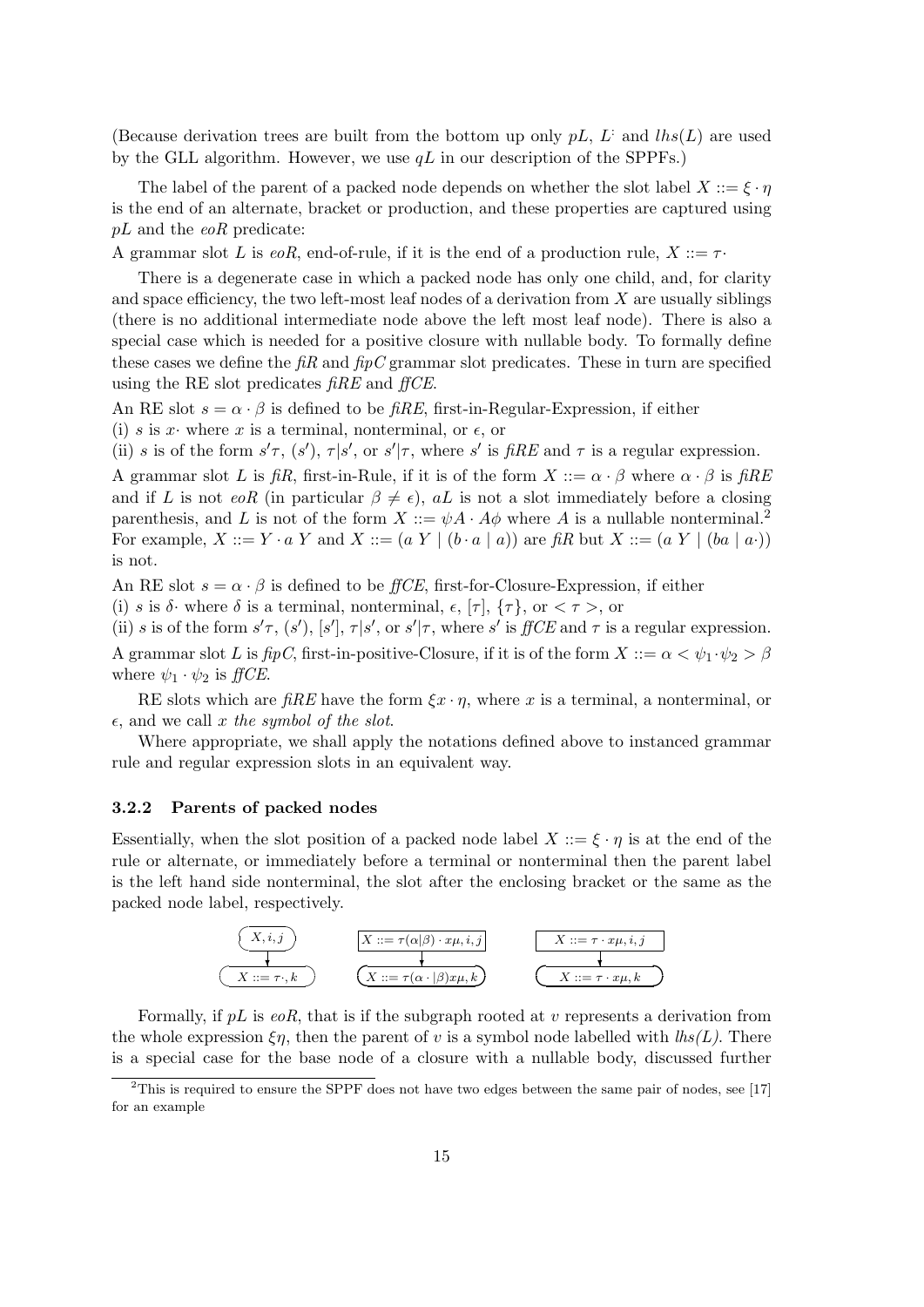below, in which a packed node with slot label  $X ::= \xi' {\tau} \cdot \eta'$  has a parent with slot label  $X ::= \xi' \{\tau \cdot \} \eta'.$  Otherwise the parent of v is an intermediate node with slot label pL.

The parent of a packed node  $(X := \xi : \eta, k)$  is the same as the parent of the node labelled  $(X ::= \xi \cdot \eta, k)$ .

#### 3.2.3 Children of packed nodes

Now we consider the labels of the children of a packed node v with label  $(X := \xi \cdot \eta, k)$ . We assume that the parent of v has extent  $(i, j)$  and consider each of the cases listed in Section 3.2.1. The technical details are somewhat complex, particularly for the closure expressions. We have organised the presentation to have some motivational material first, then an example and then the formal details. The reader can just initially read the motivation and the examples, and then refer to the formal details for clarification if necessary.

# Packed nodes labelled  $(X ::= \xi'x \cdot \eta, k)$  or  $(X ::= \epsilon \cdot, k)$

Motivation: This case is relatively straightforward. The only subtlety is that the binarisation stops one level above the leaf nodes. So a sequence of three node siblings, in string form  $y(u_1, u_2, u_3)$ , is binarised to  $y(z(u_1, u_2), u_3)$  not to  $y(z(w(u_1), u_2), u_3)$ . This is determined by the use of the fiR attribute.

*Example:* For the grammar  $S ::= c A b, A ::= a A | \epsilon$  the string cb has SPPF



Formal details: If  $X ::= \xi \cdot \eta$  is fiR then there is no packed node with this label. Otherwise, if v is labelled  $(X ::= \xi'x \cdot \eta, k)$  then it must have a right child labelled  $(x, k, j)$ .

If  $q(X ::= \xi' \cdot x\eta)$  is of the form  $X ::= \xi\eta$  then v has no left child.

$$
\begin{array}{c}\n\begin{array}{c}\n\overbrace{\left(X::=x.,k\right)} \\
\downarrow \\
\hline\n\end{array}\n\end{array}\n\quad\n\begin{array}{c}\n\overbrace{\left(X::=\epsilon.,k\right)} \\
\hline\n\end{array}\n\end{array}\n\quad\n\begin{array}{c}\n\overbrace{\left(X::=\left(\alpha\mid[\ a\mid x]\mid b\right)\mid b,k} \\
\hline\n\end{array}\n\end{array}
$$

✟ ✠

If  $q(X := \xi' \cdot x\eta)$  is of the form  $X := \zeta \{\cdot \sigma\} \nu$  or  $X := \zeta \langle \cdot \sigma \rangle \nu$  then v can have either no left child or a left child labelled  $X ::= \zeta {\{\sigma \}}\nu$  or  $X ::= \zeta < \sigma > \nu$ , respectively, as discussed in detail later in this section.

If  $q(X := \xi' \cdot x\eta)$  is fiR with symbol y then v must have left child labelled  $(y, i, k)$ , so the intermediate node above the left-most leaf is omitted, see the example on the left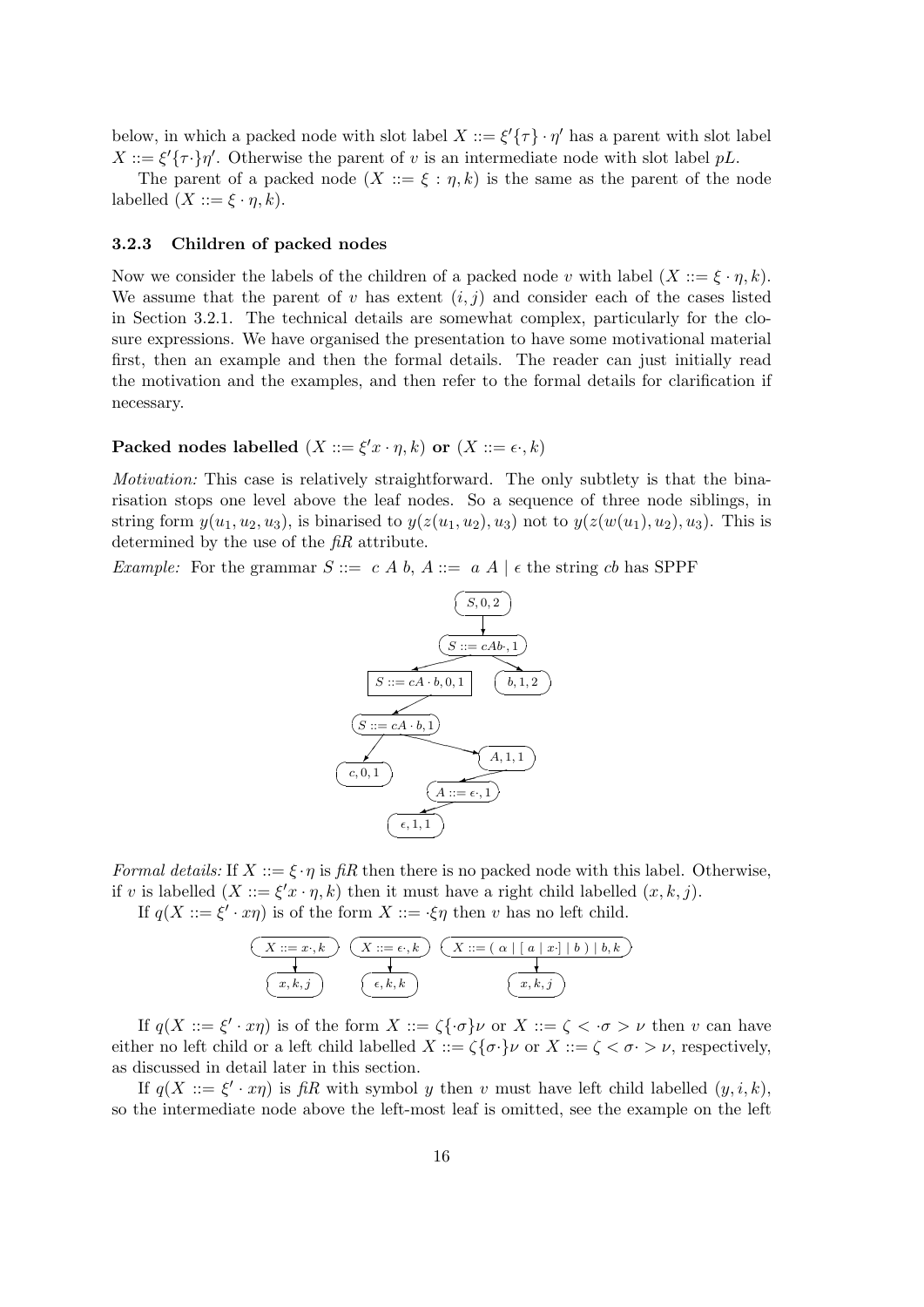below. Otherwise, v must have a left child of which is an intermediate node labelled  $(q(X ::= \xi' \cdot x\eta), k).$ 



Optional expressions  $- X := \xi'[\tau] \cdot \eta$ 

*Motivation:* Packed nodes with labels of the form  $(X ::= \xi'[\tau] \cdot \eta, k)$  are permitted because, if  $\epsilon \in \text{FIRST}(\tau)$ , there are two derivations of  $\epsilon$ . The slot  $X := \xi'[\tau_1|\gamma|\tau_2] \cdot \eta$  is used to label the packed node when the bracket itself has been matched to  $\epsilon$  and  $X := \xi'[\tau_1 | \gamma \cdot | \tau_2] \eta$ when  $\epsilon$  is matched to  $\gamma$ .

*Example:* For the grammar  $S ::= [A] b, A ::= a | \epsilon$  the string b has SPPF



Formal details: A packed node v labelled  $(X := \xi'[\tau] \cdot \eta, k)$  must have right child node labelled  $(\epsilon, k, k)$ . If  $q(X := \xi' \cdot [\tau] \eta)$  is of the form  $X := \xi \eta$  then v has no left child. If  $q(X ::= \xi' \cdot [\tau] \eta)$  is of the form  $X ::= \zeta \{\cdot \sigma\} \nu$  or  $X ::= \zeta \langle \cdot \sigma \rangle \nu$  then v can have either no left child or a left child labelled  $X ::= \zeta {\{\sigma\}}\nu$  or  $X ::= \zeta < \sigma > \nu$ , respectively.

If  $q(X := \xi' \cdot [\tau] \eta)$  is fiR with symbol y then v must have left child labelled  $(y, i, k)$ . Otherwise, v must have a left child which is an intermediate node labelled  $(q(X ::= \xi' \cdot [\tau]\eta), k).$ 

$$
(X ::= \{(z | [A] \cdot x)x\}, k)
$$
\n
$$
(X ::= xy((z | [A] \cdot x)x), k)
$$
\n
$$
(X ::= xy \cdot ((z | [A]x)x), i, k)
$$
\n
$$
(k, k, k)
$$

Similarly, for closures  $\{\tau\}$  we use the packed nodes  $(X ::= \xi'\{\tau\} \cdot \eta, k)$  when the closure bracket has been matched. In the case where  $\tau$  is nullable, this node is used as the base case for the iteration loop, as we shall see later in this section.

Closure expressions  $I - X ::= \xi' \{\tau\} \cdot \eta$ ,  $X ::= \xi' < \tau > \cdot \eta$ 

*Motivation:* Consider the grammar  $S ::= A{b}$ ,  $A ::= bb|b$  and the string bbb. If we were to represent the repeated elements from  $\{b\}$  in sequence and label the packed nodes in the 'obvious' way, we would get the following two derivation trees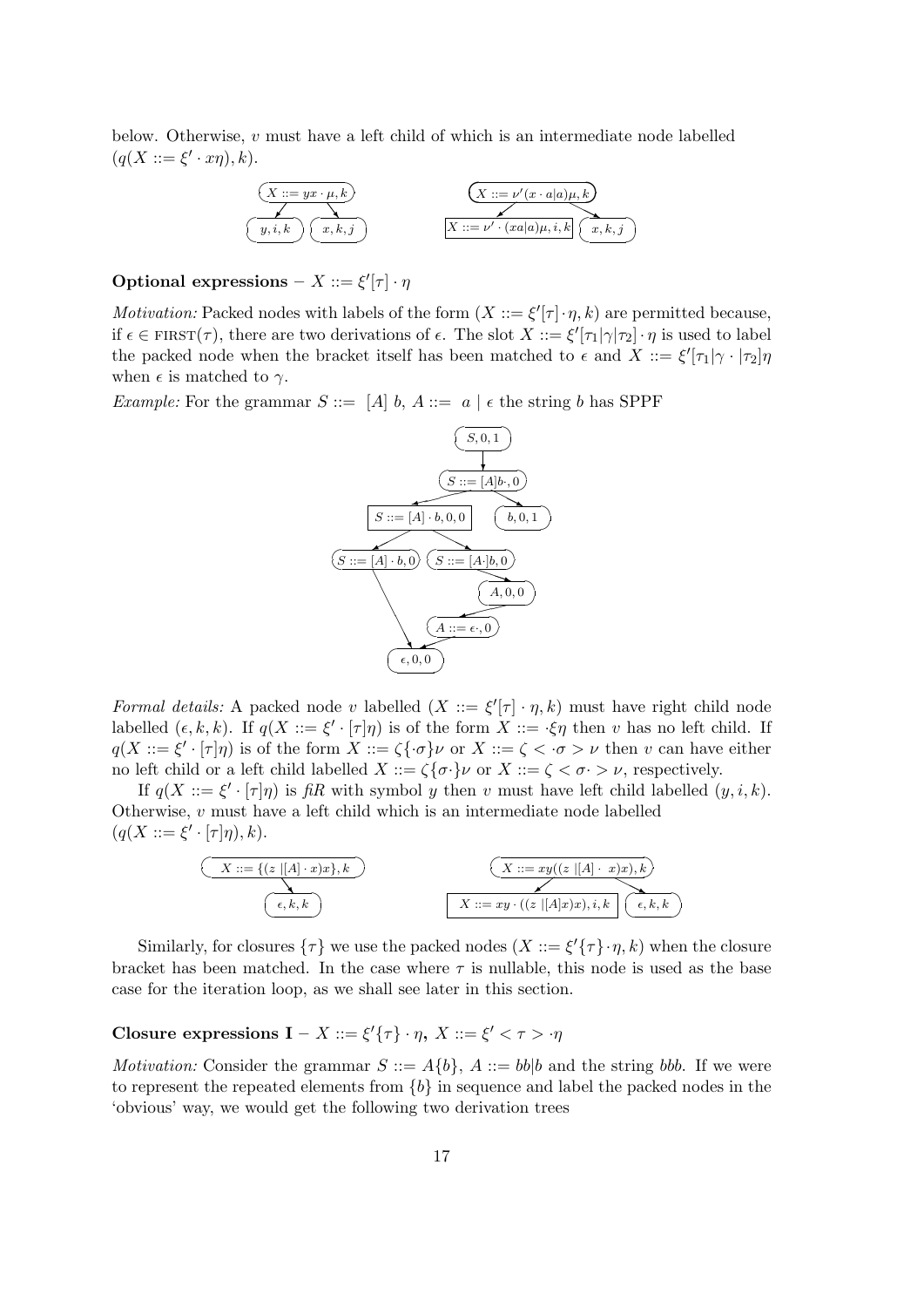

In both cases the packed node children of the node  $(S, 0, 3)$  represent derivations whose last step is to match the third b to the positive closure expression and thus they have the same label. But they have different children, so must be different nodes in the SPPF, breaching the requirement that an SPPF label uniquely defines a packed node child of a given node. There are various schemes that might be used to generate different labels but any scheme must also work for obscure grammars such as  $S ::= \{B | \epsilon\} \{B\}, B ::= Ba | \epsilon$ .

Detecting, for a general grammar, where a different label needs to be used is closely related to the ambiguity problem as we would need to decide for each production  $X ::=$  $\alpha\{\tau\}\beta$  whether there exist  $u, v, w \in \mathbf{T}^*$  such that  $\alpha \stackrel{*}{\Rightarrow} uv$ ,  $\alpha \stackrel{*}{\Rightarrow} u$ ,  $\tau \stackrel{*}{\Rightarrow} vw$  and  $\tau \stackrel{*}{\Rightarrow} vw$ ; in addition, closures with nullable bodies need SPPFs with loops. Our approach, as mentioned in Section 3.1, is to create a local root node for the closure expression, in the same way that a nonterminal-labelled symbol node is the root node of the subtree it generates. This node, which is the right child of  $v$ , is an intermediate node with label of the form  $(X ::= \xi'\{\tau\cdot\}\eta, k, j).$ 

*Example:* The SPPF for  $S ::= A\{b\}$ ,  $A ::= bb|b$  and the string bob is



Formal details: A packed node v labelled  $(X ::= \xi'\{\tau\} \cdot \eta, k, j)$  has right child either  $(\epsilon, k, k)$ (see the optional case above) or  $(X ::= \xi'\{\tau\cdot\}\eta, k, j)$ .

If  $q(X ::= \xi' \cdot {\tau \} \eta)$  is of the form  $X ::= \xi \eta$  then v has no left child. If  $q(X ::= \xi' \cdot {\tau \} \eta)$ is of the form  $X ::= \zeta {\{\cdot \sigma\}}\nu$  or  $X ::= \zeta {\langle \cdot \sigma \rangle}\nu$  then v can have either no left child or a left child labelled  $X ::= \zeta {\sigma \cdot} \nu$  or  $X ::= \zeta < \sigma \cdot > \nu$ , respectively.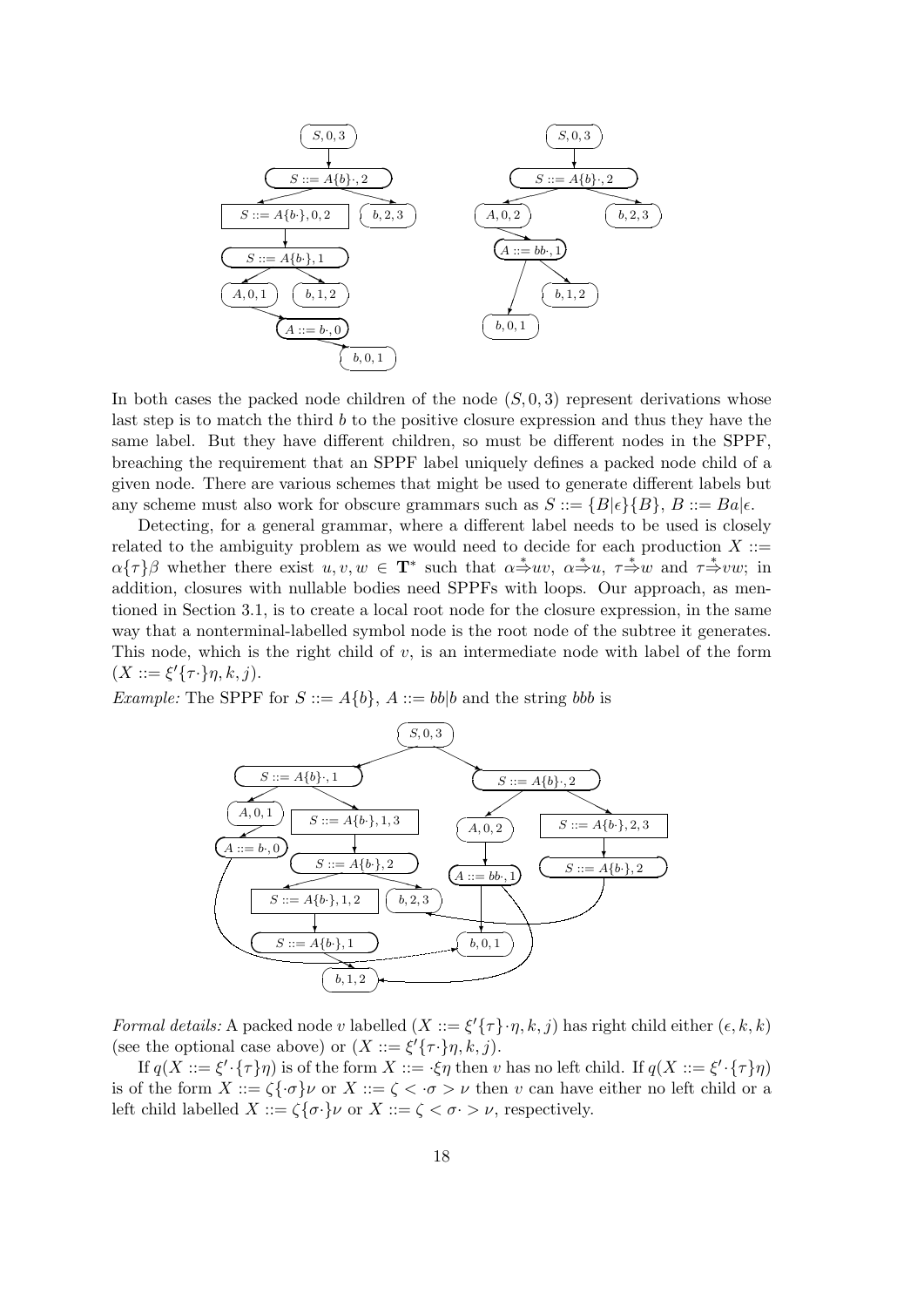If  $q(X ::= \xi' \cdot {\tau} \eta)$  is fiR with symbol x, then v has left child which is a symbol node labelled x. Otherwise v has a left child which is an intermediate node whose slot label is  $q(X ::= \xi' \cdot {\tau} \eta).$ 

| $X ::= y\{z   \{Ab\} \cdot x\}, k$  | $X ::= xy(z   \{Ab\} \cdot x), k$                                          |
|-------------------------------------|----------------------------------------------------------------------------|
|                                     |                                                                            |
| $X ::= y\{z   \{Ab\cdot\}x\}, k, j$ | $X ::= xy \cdot (z   \{Ab\}x), i, k$<br>$X ::= xy(z   \{Ab\cdot\}x), k, j$ |

The same structures apply to nodes with labels of the form  $(X := \xi' < \tau > \eta, k)$ , except that they cannot have a single child  $(\epsilon, k, k)$ .

It might be expected that the closure expression subtree root node should have slot label  $X ::= \xi' {\tau} \cdot \eta$ , the same as its packed node parent. However, for example, for the grammar  $S ::= B\{a\}b, B ::= \epsilon | b$  and the string ab this convention would lead to an SPPF in which two different intermediate nodes have the same label  $(S ::= B\{a\} \cdot b, 0, 1)$ . Thus we label the root node of a closure expression subtree with the slot immediately before the closing bracket.

#### Closure expressions II – nullable bodies

Motivation: For BNF grammars there can be infinitely many derivation trees if the grammar contains a cycle, that is if there is a nonterminal Y such that  $Y \stackrel{+}{\Rightarrow} Y$ . These are compressed into a finite SPPF by introducing loops. For example, for the grammar  $S ::= A S | b A ::= \epsilon | a$ , the top section of the SPPF for b is



EBNF grammars without cycles can also generate infinitely many derivations of a sentence if they include a closure expression whose body derives  $\epsilon$ . The merging of nodes with the same label naturally creates loops in the SPPF but the base cases for the loops need special treatment.

Consider the grammar  $S ::= \{B\}, B ::= b \mid \epsilon$ . The following are the top sections of three of the infinitely many derivation trees of the string b.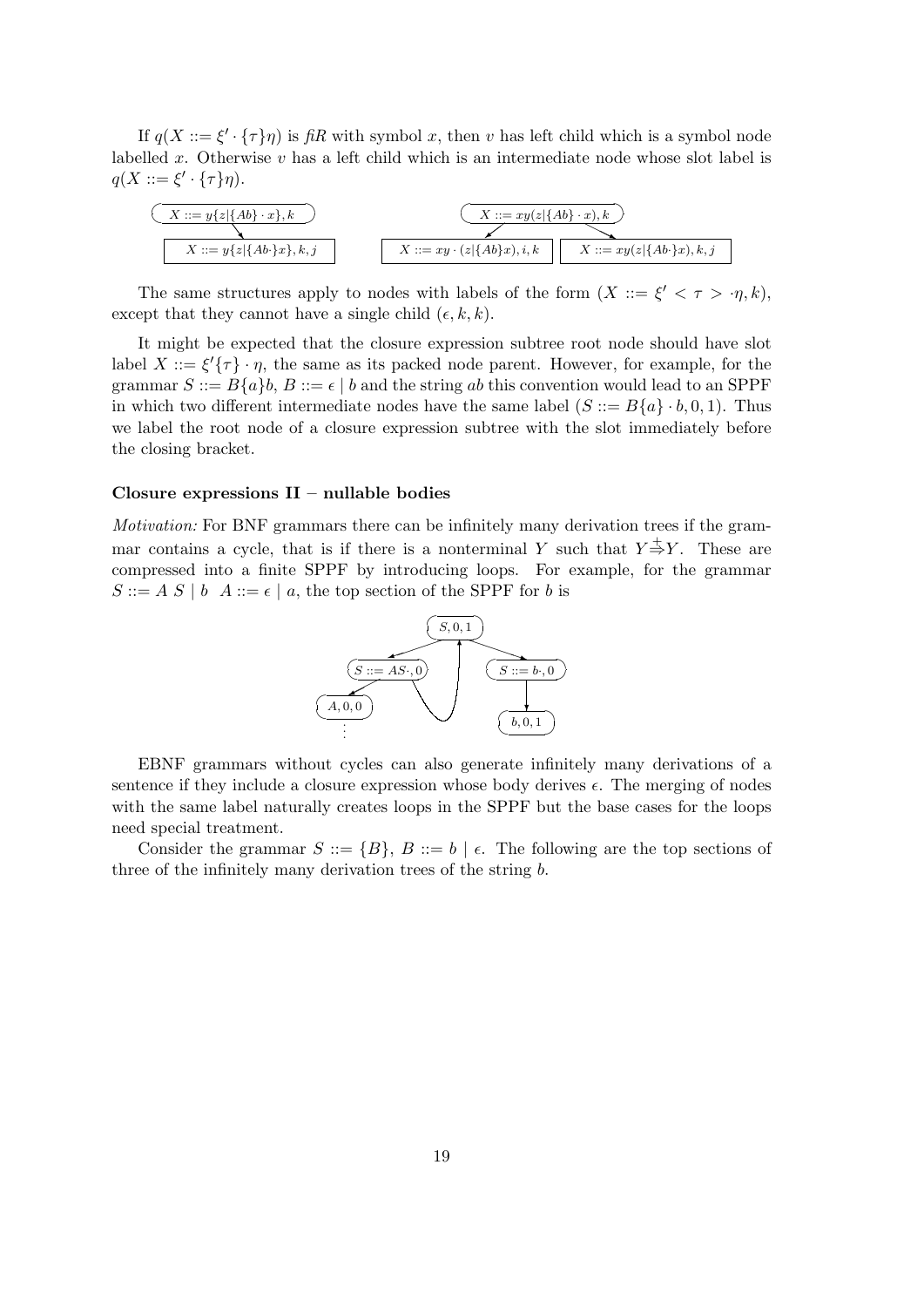

In the rightmost tree the node  $(S ::= {B \cdot}, 0, 0)$  occurs twice and the merger of these nodes in the SPPF creates the loop that represents the infinitely many  $\epsilon$  derivations that are possible at this point. However, in the middle tree the packed node child of  $(S ::= {B.\}, 0, 0)$  forms the base case of the loop. Furthermore, the packed node child of  $(S ::= \{B\cdot\}, 0, 1)$  in the left tree has a different set of children from the same node in the other trees. We address these issues by using the packed node introduced above for optional expressions with nullable bodies as the base case for the loop.

Example: Including further  $\epsilon$  iterations of the closure expression after b has been derived, the full SPPF for  $b$  in the above grammar is



There is no need for an additional optional node for expressions  $\{\tau\}$  when  $\tau$  is nullable, because the iteration base case performs the role.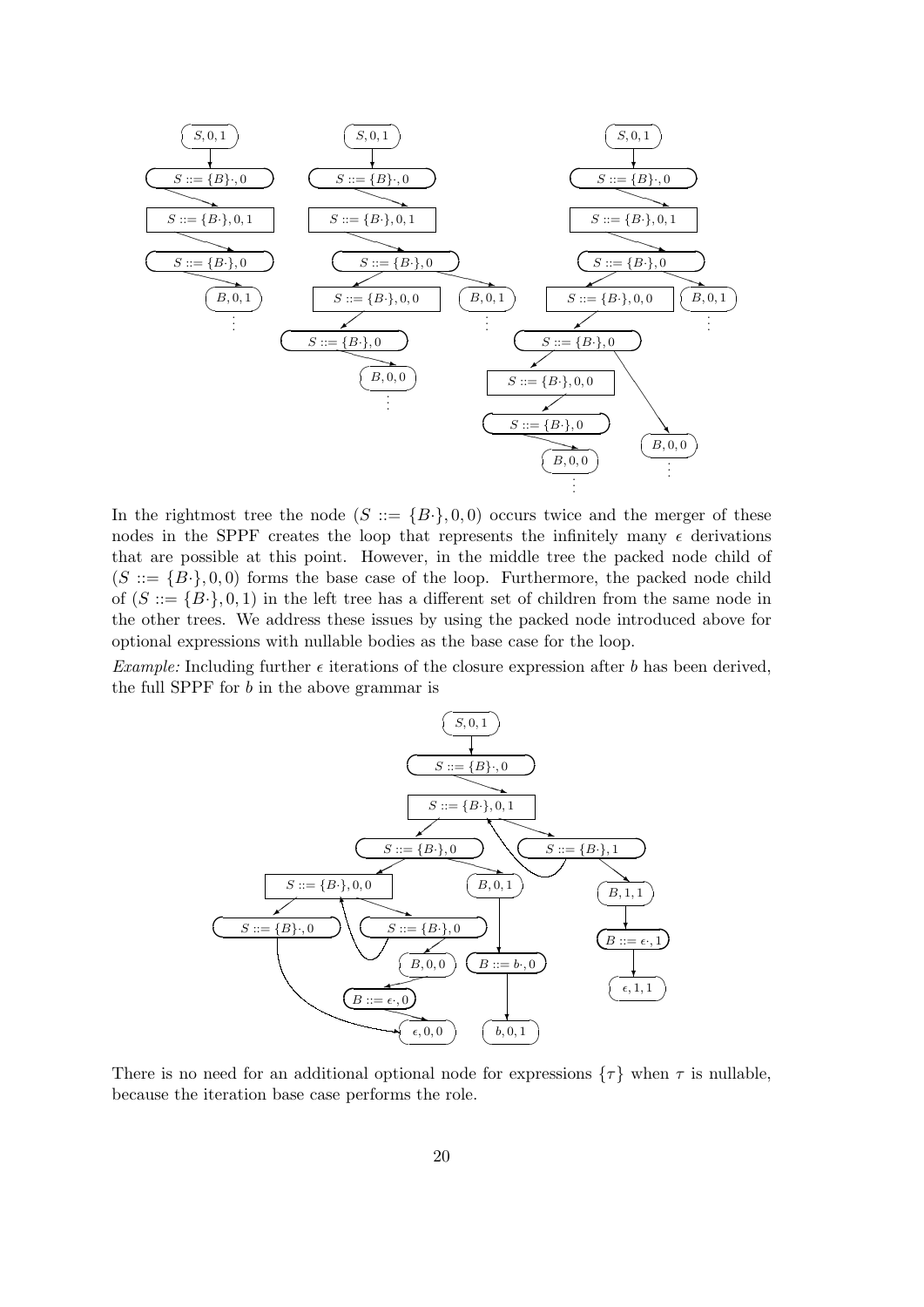*Motivation:* For positive closures  $X ::= \alpha \langle \tau \rangle \beta$  with nullable  $\tau$  the base case for the iteration is the first match of  $\tau$  to  $\epsilon$ , so we represent this separately from the second and subsequent matches. There is no problem with defining such SPPFs, but the labels on the corresponding packed nodes must be different, because they will have the same parent. For a fipC slot X ::=  $\alpha < \psi_1 \cdot \psi_2 > \beta$  where  $\psi_1 \psi_2 = \tau$  is nullable, the packed node corresponding to the first match of  $\tau$  to  $\epsilon$  is labelled  $(X := \alpha < \psi_1 \cdot \psi_2 > \beta, k)$ . The 'duplicate' packed node, corresponding to the second and subsequent matches, is labelled with the version in which the slot symbol is :,  $(X ::= \alpha < \psi_1 : \psi_2 > \beta, k)$ .

*Examples:* The SPPF for  $\epsilon$  in the grammar  $S ::= \langle A|BB \rangle$   $A ::= a | \epsilon B ::= b | \epsilon$  is



To illustrate the delicacy of the SPPF definition in the face of positive closure we give the SPPF for  $\epsilon$  with respect to the grammar  $S ::= < |S| > |a|$ 



In our formulation closure expressions are matched from the left, so  $\{\tau\}$  is treated in the left associative form  $\{\tau\}$ . To see this effect consider the example  $S ::= d\{BBB\}$   $B ::= b | \epsilon$ . The EBNF SPPF for d is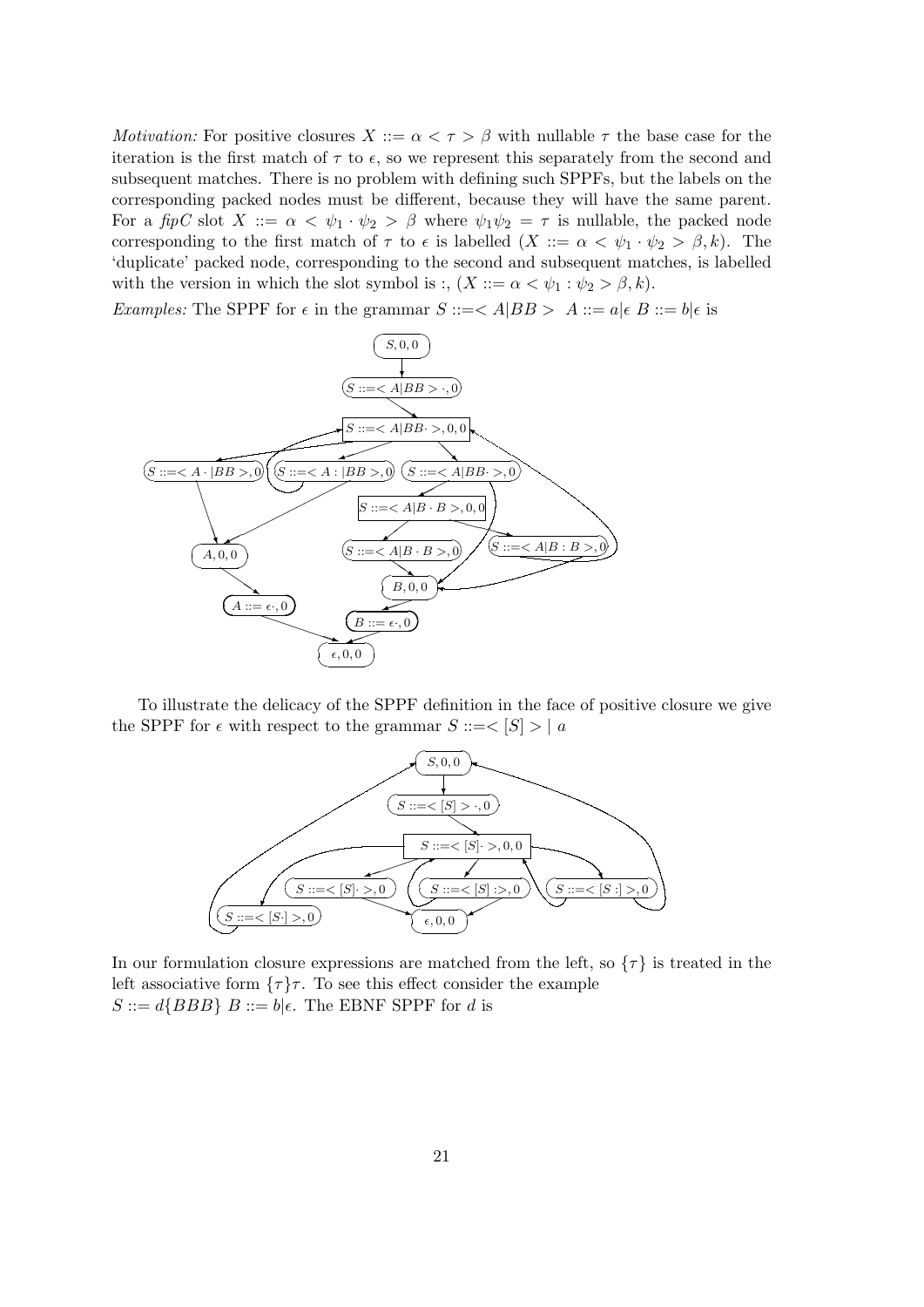

Here the packed node labelled  $(S ::= d\{B \cdot BB\}, 1)$  has right child labelled  $(B, 1, 1)$ , corresponding to the first part of the 'last' derivation of BBB, and left child labelled  $(S ::= d{BBB\cdot}, 1, 1)$  corresponding to the 'previous' derivations from  ${BBB}$ . (The notion of the first part of a closure body is captured by the ffCE property defined in Section 3.2.1.)

Formal details: A packed node with label  $(X := \xi'\{\tau_1 \cdot \tau_2\}\eta', k)$ , were  $\tau_1 \cdot \tau_2$  is nullable and  $\text{ffCE}$ , may have a left child whose label is  $(X ::= \xi'\{\tau_1\tau_2\}\eta', k, k)$  and right child that is the root of an SPPF for  $\epsilon$ .

A packed node v with label  $(X ::= \xi' < \psi_1 : \psi_2 > \eta, k), X ::= \xi' < \psi_1 \cdot \psi_2 > \eta$  must be  $fipC$ ,  $\psi_1\psi_2$  must be nullable, and v must have a left child labelled  $(X ::= \xi' < \psi_1 \psi_2 > \eta, k, k)$  and the same right child as  $(X ::= \xi' < \psi_1 \cdot \psi_2 > \eta, k)$ .

#### 3.2.4 Remarks

The definition of EBNF SPPFs that we have given in this section is deliberately independent of any particular parsing technology which might be used to construct them. In Section 4 we shall give  $qetNode()$  functions which construct packed nodes, with their parents and children, as part of an EBNF version of the GLL algorithm. These functions can be seen as an operational definition of the EBNF SPPFs.

It is easy to show that each symbol node has at most  $O(n)$  packed node children and hence that the size of the SPPF is at most  $O(n^3)$ , where n is the length of the input string.

We note that SPPFs contain more nodes than are really necessary. Packed nodes are only needed for ambiguous subderivations. We expect that, post parse, an ambiguity resolution phase will be applied to select the derivation required by the user, and at this point all packed nodes should be removed anyway.

It is also possible to give a version of the SPPF which has just packed nodes together with intermediate scaffolding ambiguity nodes where required. This is essentially the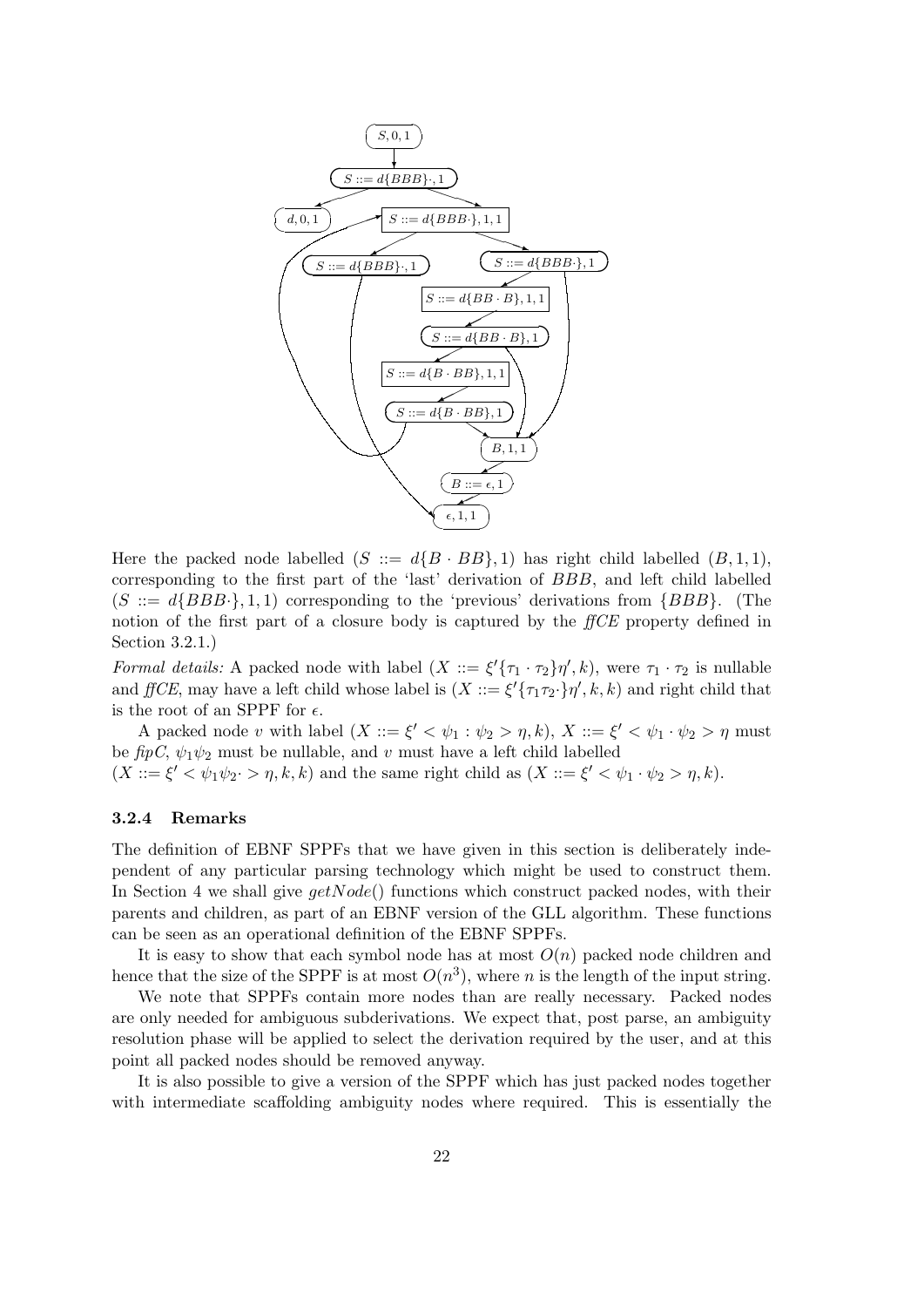internal structure used by ASF+SDF for its BNF SPPFs. The packed nodes would then be labelled with both the extents and the pivot,  $(X ::= \xi \cdot \eta, i, k, j)$ , but the total number of SPPF nodes and edges would be reduced significantly. We have not done this in this theoretically oriented presentation because the resulting graphs are still worst case cubic in size and they are less clearly related to the original derivation trees, making the illustrating examples less clear.

# 4 GLL parsing of EBNF grammars

We now define a version of the GLL parsing approach which constructs SPPFs of the form defined in the previous section.

A GLL parser for an EBNF grammar has a section of code for each production of each nonterminal. The parser effectively traverses the grammar using the input string to guide the traversal. When a terminal symbol is reached it is matched against the current input symbol, when a nonterminal,  $X$  say, is reached the traverser records its current grammar position for subsequent return, and then jumps to the section of code for  $X$ . When the parser reaches the end of the code for  $X$ , the return position is retrieved and the parser jumps back to that point. To allow for nested jumps a chain of return positions is constructed, corresponding to the familiar function call and return stack mechanism. However, the call and return mechanism is handled explicitly to allow multiple traversal threads to be maintained. Thus the lines of the parsing algorithm are labelled. Most of the labels correspond to grammar slots and we shall not distinguish between the labels and the corresponding slots. There are also labels associated with each nonterminal and labels used for loops in the closure expressions.

The input string is assumed to be held in an array I and the GLL parser maintains three global variables, the current input position  $c_I$ , the top of the current call/return chain,  $c_U$ , and the SPPF node,  $c_N$ , which has just been constructed. Although the GLL algorithm is top down in the recursive descent sense, the SPPF is constructed 'on the way back up', so children are built before their parents. The call/return chains are combined into a single graph structure, the GSS, in which the nodes are labelled with the return labels and there are arcs from each node to the node immediately below it in the chain.

We shall describe formally the construction of a GLL parser for a given EBNF grammar by specifying templates based on the structural definition of a regular expression. We shall also give formal specifications of the SPPF and GSS construction functions. Before this we give an informal description and an example. Throughout this section we shall use the end of string symbol \$ as the bottom-of-stack symbol, thus avoiding the need to have special cases when a stack is empty. We shall also use  $\Delta$  to denote a 'dummy' SPPF node which is used when there is no node to consider. Again this removes the need for special cases.

### 4.1 GLL parser behaviour

To illustrate the approach consider the simple grammar

$$
S ::= a b c | a A d \qquad A ::= b | d
$$

and input string  $abd$ . We read the first input symbol  $a$  and begin to traverse the grammar from the start symbol S. Both alternates of the rule for  $S$  have  $a$  in their FIRST sets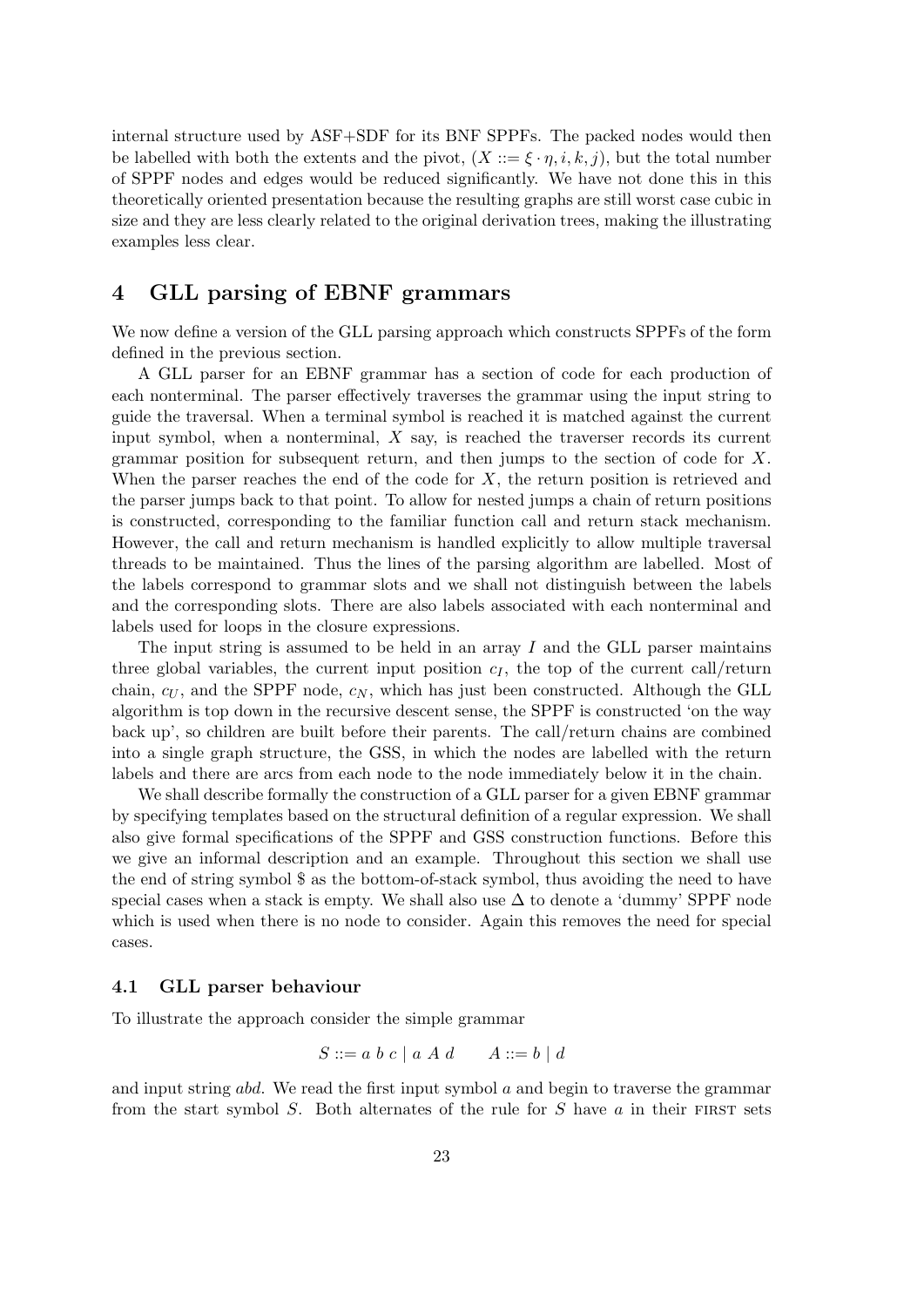so we record the second choice in a descriptor  $(S ::= \cdot aAd, \xi, 0, \Delta)$ , the  $\hat{\xi}$  and  $\Delta$  values indicate that there is no current stack or SPPF node, and the integer 0 records that the input pointer needs to be returned to the start position. Then we proceed to the position  $S ::= abc$ . The symbol to the right of the slot is a terminal so we match it to the current input symbol, create an SPPF node  $w_1$  labelled  $(a, 0, 1)$ , read the next input symbol, b, and move to the next grammar position  $S ::= a \cdot bc$ , with  $w_1$  as the current SPPF node. Again we match the input symbol, create an SPPF node  $w_2$  labelled  $(b, 1, 2)$  and then an intermediate node labelled  $(S ::= ab \cdot c, 0, 2)$  with grandchildren  $w_1$  and  $w_2$ . We then move to the grammar position  $S ::= ab \cdot c$ , at which point this traversal terminates as the input symbol, d, is not matched. The following SPPF fragment has been constructed so far.



Next the recorded traversal  $(S ::= \{aA_d, \{a, 0, \Delta\})$  is resumed. The first input symbol a is read and matched. As the SPPF node labelled  $(a, 0, 1)$  already exists this is made the current node and the traverser moves to position  $S ::= a \cdot Ad$ . Since the symbol to the right is a nonterminal, the return position  $S ::= aA \cdot d$  and current SPPF node  $w_1$ are pushed onto a stack and the traverser jumps to the productions for A. Since the current input symbol is b there is only one viable alternate and the traversal moves to the position  $A ::= b$  where the input symbol is matched. At position  $A ::= b$  an SPPF node  $w_3$  labelled  $(A, 1, 2)$  with grandchild  $w_2$  is created, then the stack is popped, an SPPF intermediate node labelled  $S ::= aA \cdot b$  with grandchildren  $w_1$  and  $w_3$  is created, and the traversal continues from the retrieved position  $S ::= aA \cdot d$ . The last input symbol is matched in the same way and this traversal terminates in success, with the input pointer at the end of the string and an empty stack. All traversal paths have now been explored and the following SPPF constructed.



In general, we can think of the GLL parser as traversing the grammar, associating process configurations with multiple branches in the traversal to allow all traversals ultimately to be explored. At any point in a traversal the parser is at some grammar slot,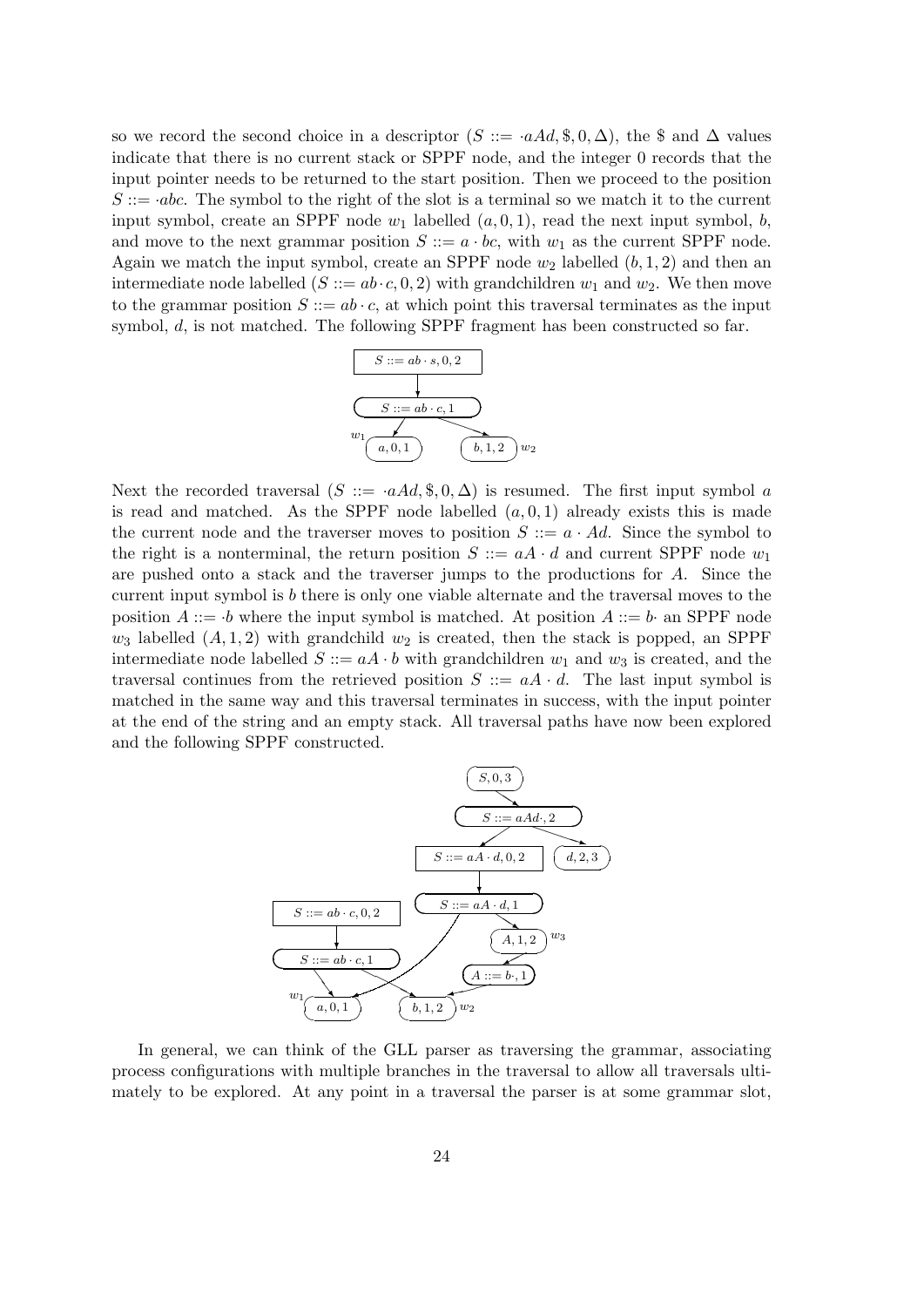L, with current input position  $c_I$ , stack top  $c_U$  and SPPF node  $c_N$ , represented by the process descriptor  $(L, c_U, c_I, c_N)$ .

If the slot is immediately before a terminal which is not the current input symbol then this traversal thread terminates. If the slot is immediately before a terminal which is the current input symbol, or immediately before  $\epsilon$ , an SPPF packed node is created whose left child is the current node and whose right child is labelled with the input terminal, or  $\epsilon$ . This packed node is made a child of a node labelled with the next slot or, if the next slot is the end of an alternate, the left hand side nonterminal of the slot, and the parser moves to the next slot.

If the slot is immediately before a nonterminal,  $A$  say, a GSS node  $u$  is created labelled with the next slot (the 'return' position) and the current input position. An arc labelled with the current SPPF node is created from  $u$  to the current GSS node and then  $u$  becomes the current GSS node. For each production of the rule for A the current input symbol is tested against the selector set for that production. If the test is successful a process descriptor is created which records the slot at the start of that production, the current GSS node and input pointer, and the dummy SPPF node (because the node ultimately created will have its left child retrieved from the GSS arc). These descriptors are recorded in a set  $\mathcal U$  and, if they do not already exist, added to a set  $\mathcal R$  for subsequent processing. This traversal thread then terminates.

If the slot is at the end of a production of a grammar rule then the current GSS node is 'popped'. For each child, v, of the current SPPF node, a descriptor  $(L, v, i, w)$  is created. where  $(L, i)$  is the label of the current GSS node and w is an SPPF node. If z is the label of the arc to v then w is the SPPF node whose packed node child has left child  $z$  and right child the current SPPF node.

For the EBNF bracketed and alternated regular expressions, the parser traverses all the associated control flow paths, illustrated in the following diagrams. Where there are branches in the control flow, process descriptors are created and, if they do not already belong to  $U$ , added to  $U$  and  $\mathcal{R}$ .



In detail, if the traverser is immediately before a bracketed expression  $(r)$ ,  $\{r\}$ ,  $\langle r \rangle$ or  $[r]$  then, provided that  $testSelect()$  returns true, the parser traverses the body r of the expression. In addition, if the slot is immediately before an optional expression  $[r]$  or a closure expression  $\{r\}$ , a descriptor is added to U corresponding to the slot immediately after the expression.

If the traverser is immediately before a closing bracket ) or ], the traversal continues from the slot immediately after the bracket. If the traverser is immediately before a closing bracket  $\}$  or  $>$  then the parser creates a descriptor for the slot immediately after the bracket and then traverses the body  $r$  of the expression again.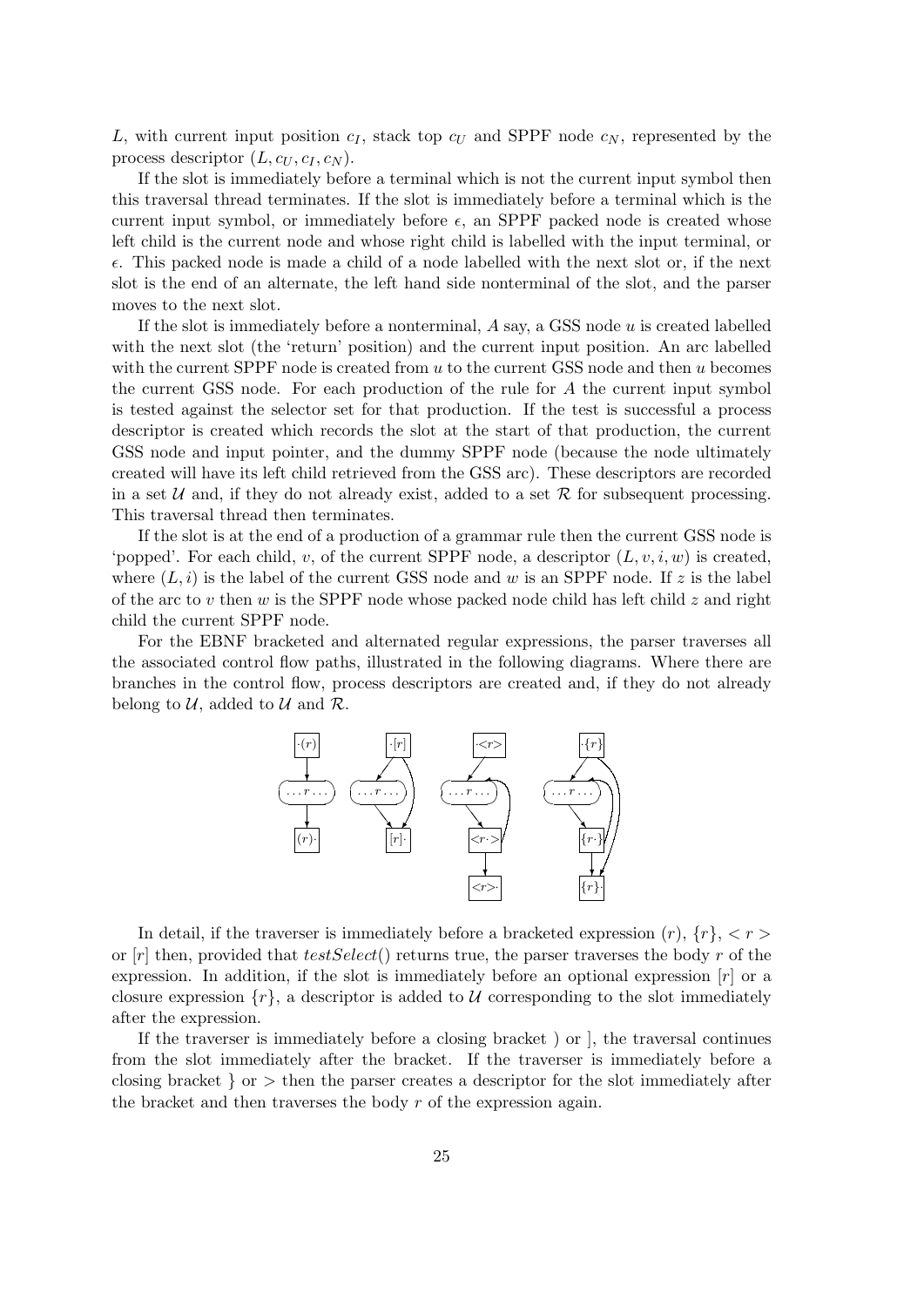As we discussed with respect to SPPFs, there are subtleties around optional and closure expressions whose body is nullable, which will be discussed with the formal specification in Section 5.

If the traverser is immediately before an alternated expression then a descriptor is created for each alternate for which  $testSelect()$  returns true and then the traversal thread is terminated. If the traverser is at the end of an alternate in an alternated expression then it moves to the slot at the end of the expression, where a test for repeated traversal is conducted. If this test detects repetition then the traversal thread terminates, otherwise it continues from this point.

When a traversal thread terminates, an unprocessed descriptor  $(L, u, i, w)$  is selected from R and traversal resumes from L with  $c_U = u$ ,  $c_I = i$  and  $c_N = w$ . If R is empty then the parser terminates. The SPPF will contain all the derivations of the input.

#### 4.2 An example

The following is a GLL parser for the EBNF grammar

$$
S ::= A \langle b \rangle \qquad A ::= (d | A c) d
$$

The function  $add()$  creates descriptors, create() builds the GSS and the  $getNode()$  functions build the SPPF. These functions will be formally defined in Sections 4.3 and 4.4. The line labels have no semantics, however we use E for labels that also label GSS nodes, J for the start of a nonterminal code block, C for the start of closure constructs and A for the end of alternated subexpressions.

read the input into I and set  $I[m] :=$ \$ create GSS node  $u_0 := (L_0, 0)$  $\mathcal{R} := \emptyset$ ;  $\mathcal{U} := \emptyset$ ;  $c_U := u_0$ ;  $c_N := \Delta$ ;  $c_I := 0$ ; goto  $J_S$  $L_0$ : if  $(\mathcal{R} \neq \emptyset)$  { remove  $(L, u, i, w)$  from  $\mathcal{R}$  $c_U := u$ ;  $c_I := i$ ;  $c_N := w$ ; goto  $L \}$ else if (there exists and SPPF node labelled  $(S, 0, m)$ ) report success else report failure  $J_S$ : if  $(testSelect[I[c], S ::= \cdot A < b>)$  add $(L_4, c_U, c_I, \Delta)$ goto L<sup>0</sup>  $L_4: c_U := create(E_0, c_U, c_I, c_N);$  goto  $J_A$  $E_0$ : if  $(testSelect[I[c], S ::= A \lt b>)$  is false) goto  $L_0$  $c_U := create(E_1, c_U, c_I, c_N); c_N = \Delta$ C<sub>1</sub>: **if**(testSelect(I[cI], S ::= A < ·b >) is false) **goto**  $L_0$ 

- $c_R := getNodeT(b, c_I); c_I := c_I + 1$  $c_N := getNode(S ::= A < b >, c_N, c_R)$ if  $(testSelect[I[c], S ::= A < b > \cdot))$  pop $(c_U, c_N)$ goto  $C_1$
- $E_1$ : if( $I[c] \in \text{FOLLOW}(S))$  pop( $c_U, c_N$ ) goto L<sup>0</sup>
- $J_A$ : if(testSelect(I[cI],  $A ::= \cdot (d|Ac)d)$ ) add( $L_5$ ,  $c_U$ ,  $c_I$ ,  $\Delta$ )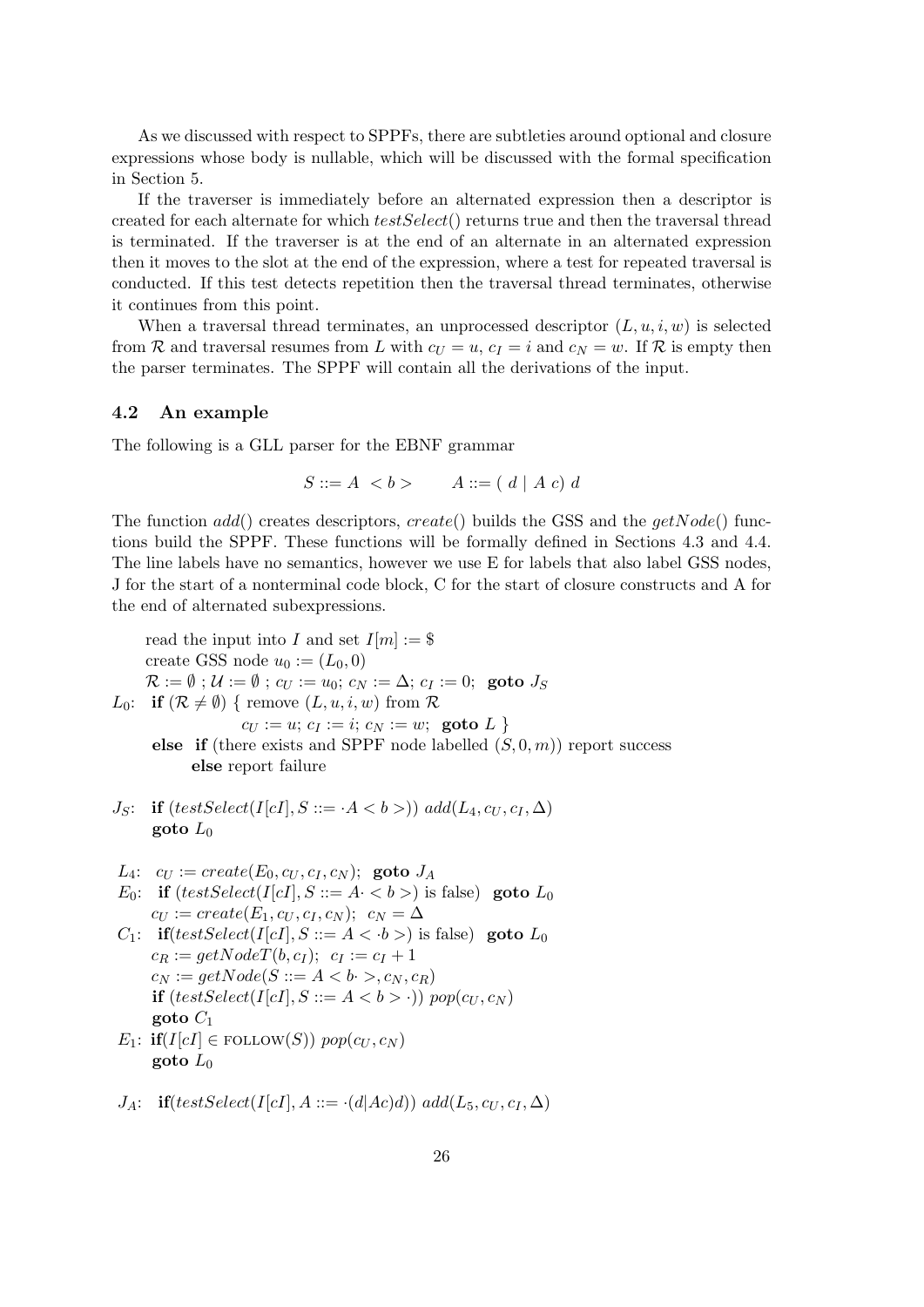goto L<sup>0</sup>

- L<sub>5</sub>: **if**(testSelect(I[cI],  $A ::= (\cdot d | Ac)d$ )) add( $L_6, c_U, c_I, c_N$ )  $\textbf{if}(testSelect[I[c], A ::= (d \mid A[c], A))$  add $(L_7, c_1, c_1, c_N)$ goto L<sup>0</sup>
- $L_6$ :  $c_R := getNodeT(d, c_I); c_I := c_I + 1$  $c_N := getNode(A ::= (d \cdot | Ac)d, c_N, c_R);$  goto  $A_5$
- $L_7: c_U := create(E_2, c_U, c_I, c_N);$  goto  $J_A$  $E_2$ : if(testSelect(I[cI],  $A ::= (d|A \cdot c)d)$  is false) goto  $L_0$  $c_R := getNodeT(c, c_I); c_I := c_I + 1$  $c_N := getNode(A ::= (d|Ac) d, c_N, c_R)$
- A<sub>5</sub>: if $(testRepeat(T_5, c_U, c_I, c_N))$  goto  $L_0$  $\mathbf{if}(testSelect(I[c], A ::= (d|Ac) \cdot d) \text{ is false}) \text{ goto } L_0$  $c_R := getNodeT(d, c_I); c_I := c_I + 1$  $c_N := getNode(A ::= (d|Ac)d \cdot, c_N, c_R)$  $if(I[c] \in \text{FOLLOW}(S))$  pop $(c_U, c_N)$ goto L<sup>0</sup>

### 4.3 The GSS construction functions

The functions which build the GSS are the same as those for the BNF GLL parsers. We note that the function  $add()$  ensures that elements are added to  $\mathcal{R}$  only once so this set can be implemented as a stack or a queue. We also note that it is not possible, in general, to ensure that a GSS node has all its children constructed before any pop action is applied to it. Thus, to ensure that a previously applied pop action is applied to a newly added child, the function  $pop()$  maintains a set P of pop actions already applied to the nodes and create() applies these actions to any new child it constructs.

 $add(L, u, i, w)$  { if  $((L, u, i, w) \notin \mathcal{U} \{ \text{add } (L, u, i, w) \text{ to } \mathcal{U} \text{ and to } \mathcal{R} \} \}$  $pop(u, z)$  { **if**  $((u \neq u_0)$  and  $(u, z) \notin \mathcal{P})$  { add  $(u, z)$  to  $\mathcal{P}$ let  $(L, k)$  be the label of u for each edge  $(u, w, v)$  { let y be the node returned by  $qetNode(L, w, z)$  $add(L, v, h, y)$  where z has right extent  $h \}$ }  $create(L, u, i, w)$  { if there is not already a GSS node labelled  $(L, i)$  create one let v be the GSS node labelled  $(L, i)$ **if** there is not an edge from v to u labelled  $w \nvert$ create an edge from  $v$  to  $u$  labelled  $w$ for all  $((v, z) \in \mathcal{P})$  { let y be the node returned by  $getNode(L, w, z)$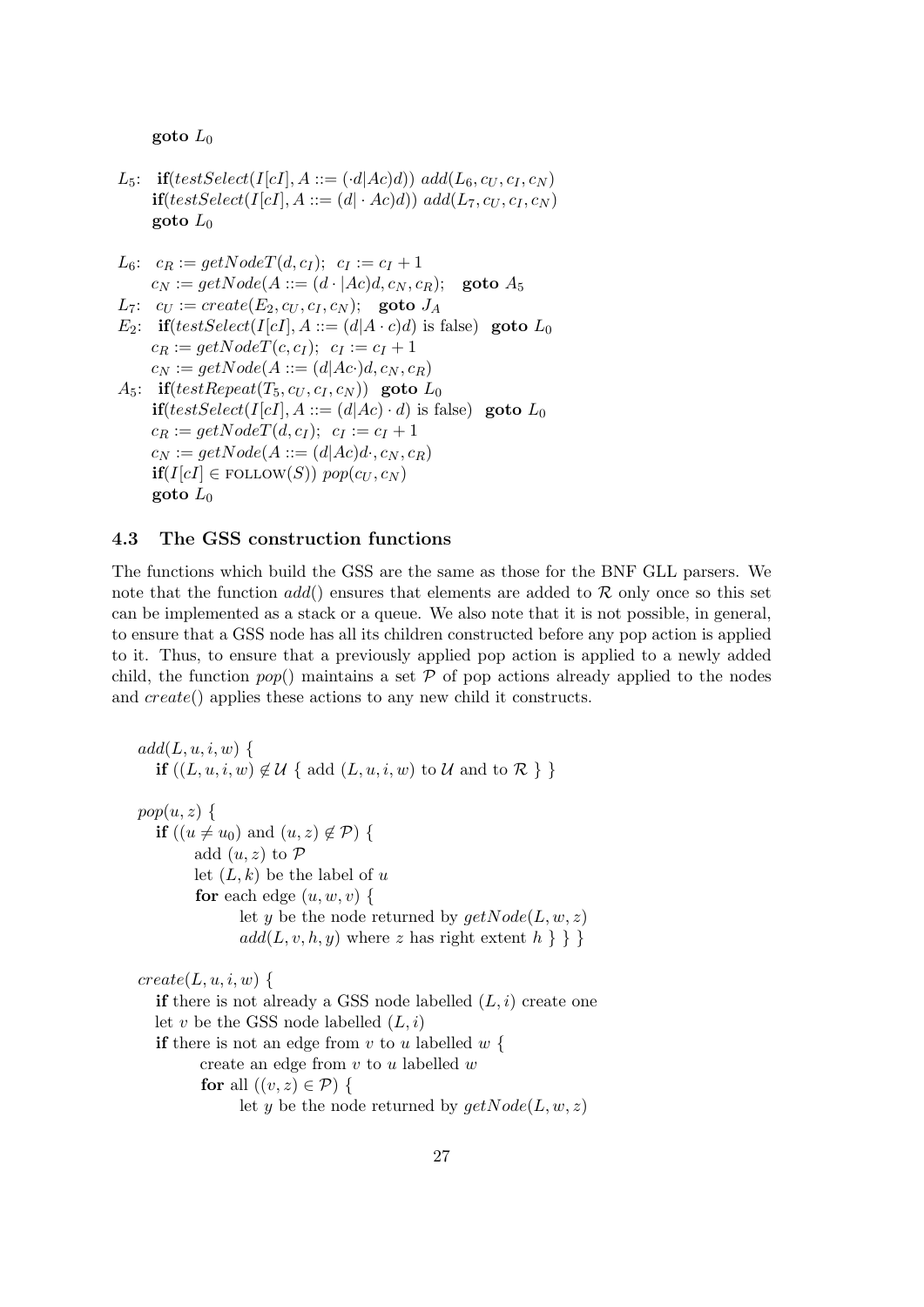$add(L, u, h, y)$  where z has right extent  $h \}$ 

return  $v \}$ 

#### 4.4 SPPF constructing functions

The SPPF is constructed by the  $getNode()$  functions which are called with a grammar slot, L, as a parameter. The functions construct a symbol or intermediate node and a packed node, and the corresponding labels are related to, but not always equal to, L. We use the notation given in Section 3.2.1. As we have said, packed nodes are labelled with instanced slots, while the other nodes are labelled with uninstanced slots and symbols. Where possible, we suppress the difference to make the presentation less cluttered, however in this section the parameters, L, to the  $qetNode()$  functions are instanced grammar slots and we write  $exp(L)$  for the corresponding uninstanced slots.

To illuminate the correspondence between the structure of a grammar and its GLL parser, we put the SPPF construction code into separate functions. In a production parser many of these functions can be 'in-lined'. Further efficiency can be obtained where tests are carried out on the current position (slot) to determine which form of SPPF construction function is used as these could be replaced with a modification to the parser generation process. However, in this paper we are focusing on the general algorithm structure not implementation efficiency so we have functions to build  $\epsilon$  and terminal labelled SPPF nodes and a function,  $getNode()$ , which builds a nonterminal or intermediate node together with a packed node child.

The role of  $getNode(L, w, z)$  is to create a node, y, with a packed node child, v, whose label is determined by L and which has left child w and right child z. The clerical detail in the function is to handle the special cases and ensure that  $v$  has the correct label, as discussed in Section 3. Recall, as discussed in Section 3.2.3, that for slots which are  $f_{\rm}p_{\rm}C$ , we may need two packed nodes labelled with the same slot. We handle this using the label L<sup>:</sup>, which is instantiated by  $getNode()$ . The function  $getBaseNode()$  constructs the parts of the SPPF required for the special case where the body of a closure expression is nullable. The attributes eoR, fiR, fipC, and pL are defined in Section 3.2.1.

 $getNodeE(i)$ if there is no SPPF node y labelled  $(\epsilon, i, i)$  create one return  $y \}$  $getNodeT(a, i)$  { **if** there is no SPPF node y labelled  $(a, i, i + 1)$  create one return  $y \}$  $getNode(L, w, z)$  { if  $(L \text{ is } f \in R) \{ \text{ return } z \}$ else { let k and i be the left and right extent of z if  $w = \Delta$  set  $i := k$  else let i be the left extent of w if  $(pL \text{ is } e \circ R)$  set  $t := lhs(L)$  else set  $t := pL$ if there does not exist an SPPF node y labelled  $(exp(t), i, j)$  create one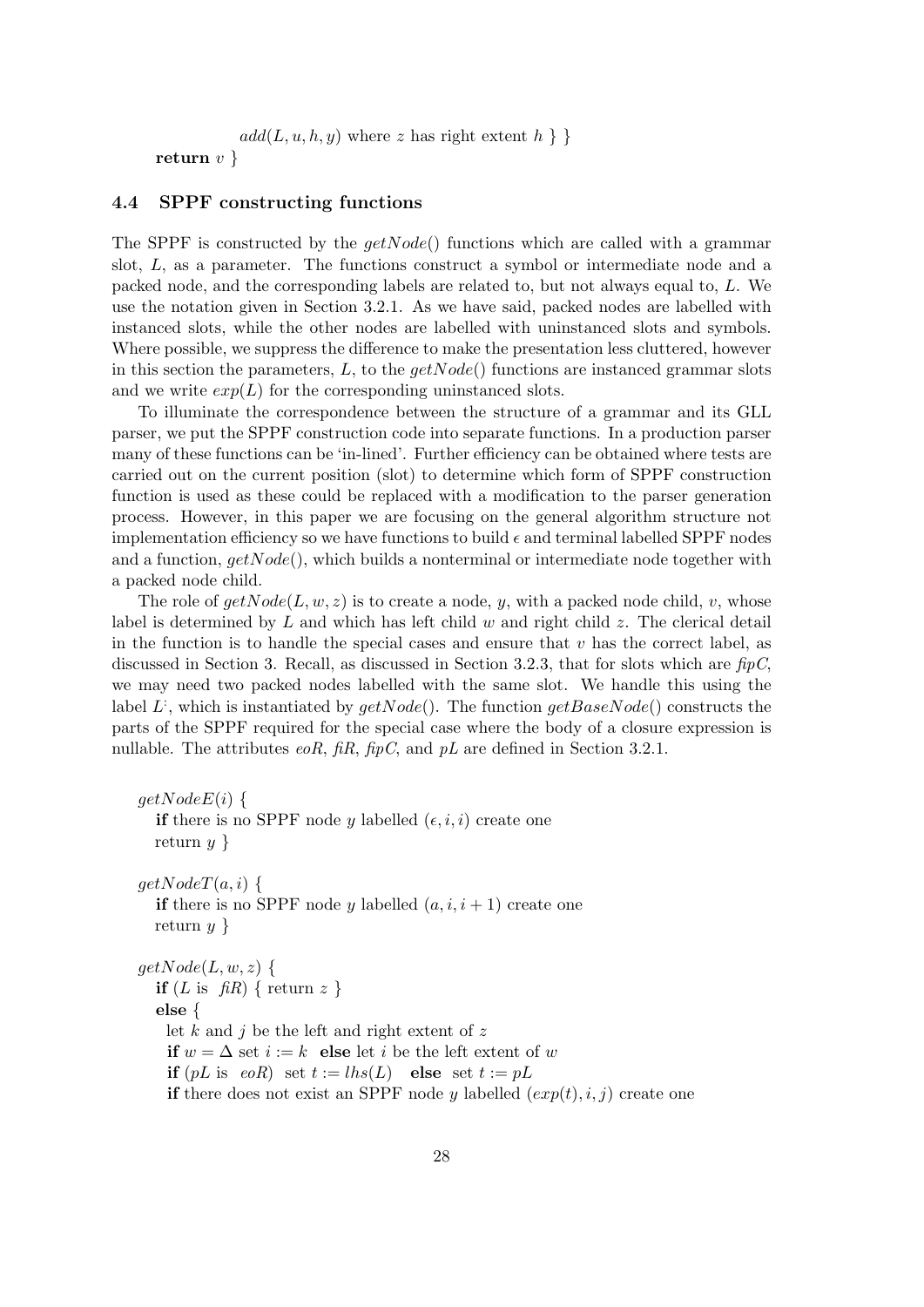if (L is figC and  $w \neq \Delta$  and  $i = k$ ) set  $L' := L^2$  else set  $L' := L$ if y does not have a child labelled  $(L', k)$  {

create one with right child z and, if  $w \neq \Delta$ , left child w } return  $y \}$ 

 $getBaseNode(L, M, i)$  {

if there does not exist an SPPF node y labelled  $(exp(L), i, i)$  create one if y does not have a child labelled  $(M, i)$  { create one with child  $(\epsilon, i, i)$ } return  $y \}$ 

# 5 Formal GLL EBNF parser specification

In this section we give the code templates which specify the GLL parser for any EBNF grammar. A parser is obtained by substituting the specific instanced grammar production rules into the templates.

#### 5.1 Additional grammar slot notation

Recall, from Definition 5, that we use grammars in which each terminal, nonterminal and  $\epsilon$ on the right hand sides of rules is instanced. The instances uniquely identify the position of a subexpression in the right hand side of a production. Also recall that a grammar slot is any position immediately before or immediately after a base or bracketed regular expression on the right hand side of a grammar rule or instanced grammar rule.

The templates essentially define the lines of the parser code which need to be generated for each grammar slot, and the corresponding code will need to refer to related slots.

For a base or bracketed instanced regular expression r we shall write  $L_r$  for the slot immediately before r and  $E_r$  for the slot immediately after r. So, if r lies in the instanced rule  $X ::= h_1rh_2$ , we have

$$
L_r: \quad X ::= h_1 \cdot rh_2 \qquad \qquad E_r: \quad X ::= h_1r \cdot h_2
$$

For a concatenated instanced regular expression  $r = r_1r_2 \ldots r_d$ , we shall write  $L_r$  for the slot immediately before the first expression in  $r$  and  $E_r$  for the slot immediately after the last expression in r. So  $L_r = L_{r_1}$  and  $E_r = E_{r_d}$ .

For an alternated instanced regular expression  $r = r_1 \mid \ldots \mid r_d$ ,  $L_r$  is  $L_{r_1}$  and  $E_r$  is  $E_{r_d}$ . Note that there is only one grammar slot between any two characters in a grammar rule and in some cases  $L_r = L_s$  or  $L_r = E_s$  with  $r \neq s$ .

### 5.2 Avoiding repeated grammar traversal

It is important to ensure both that a GLL parser has reasonable worst case complexity and, for practical efficiency, that traversal paths are not repeated. Symbol and intermediate SPPF nodes are uniquely defined by their labels, so there are at most  $O(n^2)$  of these, where n is the input length. Each such node has at most  $O(n)$  children giving a cubic bound on the size of the SPPF. There are at most  $O(n^2)$  descriptors and the use of the set U ensures that no descriptor is added to R more than once. Thus to ensure that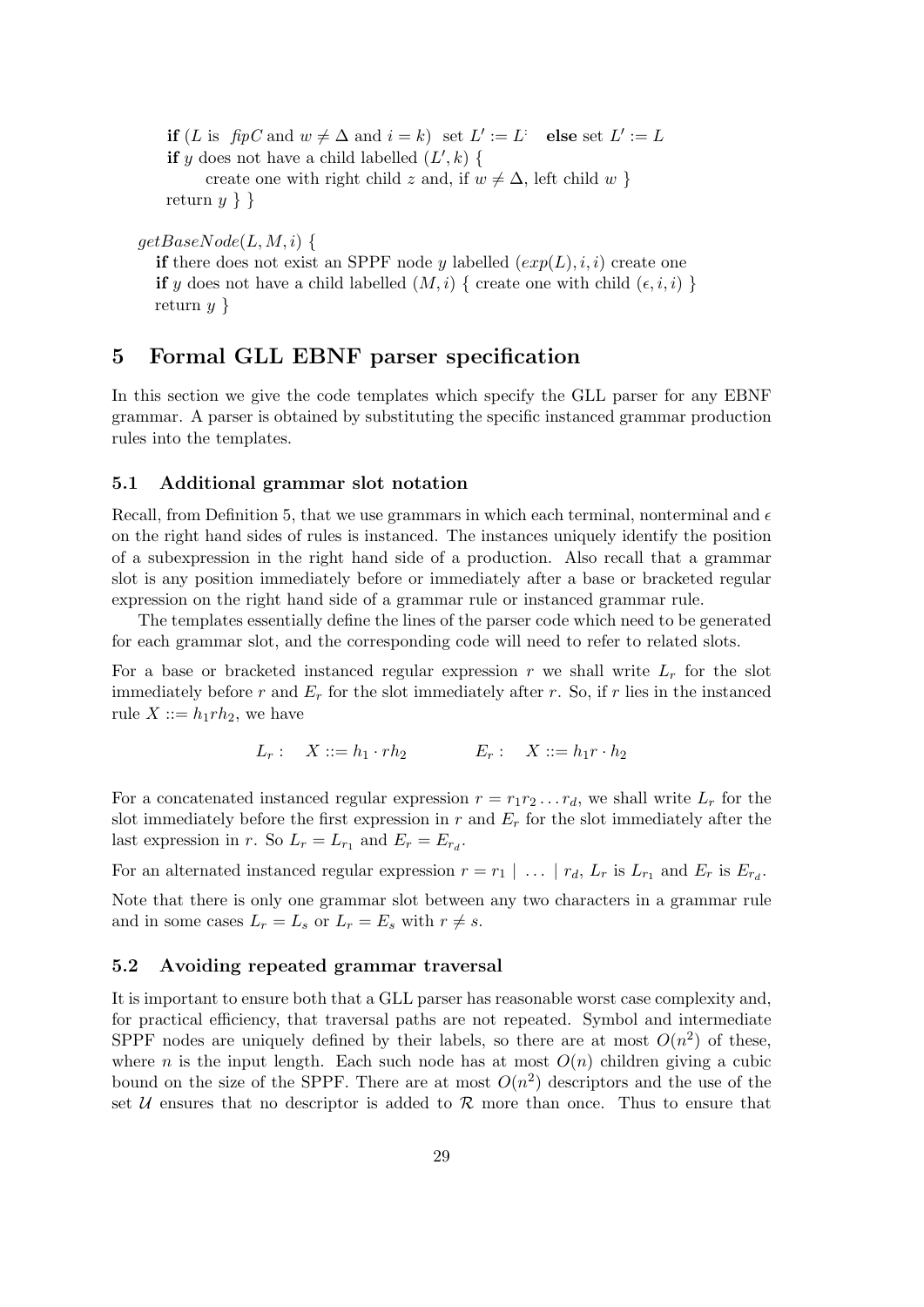the parsers have worst case cubic run-time complexity, we only require that processing a descriptor has order at most  $O(n)$ .

It is possible for a GLL parser to return to the same configuration, i.e. the same point in the code with the same input pointer, stack node and SPPF node, more than once. For BNF grammars this can only happen after a pop action, and the return point is a slot immediately after a nonterminal. For EBNF grammars it can also happen when two alternates of an alternated regular expressions match the same substring or when the body of a closure or optional expression derives  $\epsilon$ . For BNF, recording descriptors in the set U ensures that a path already explored by the algorithm is not repeated. Descriptors are created for the nonterminal return slots as part of the stack activity needed to ensure the correct matching of call and returns. But there is no stack activity associated with the end of an alternate in an alternated regular expression or the repetition of a loop in a closure expression. Thus, in these cases we record the corresponding configurations in a set  $TR$ . Elements of  $TR$  are 4-tuples  $(T, u, i, w)$  where T is a unique label associated with the regular expression,  $u$  is a GSS node,  $i$  is an integer and  $w$  is an SPPF node. The function testRepeat(T, u, i, w) tests whether  $(T, u, i, w)$  is in  $TR$ . If it is then the next descriptor will be processed, if it is not then it will be added and the execution will continue. The function  $testRepeat()$  is defined as follows:

 $testRepeat(T, u, i, w)$  {

if  $((T, u, i, w) \in \mathcal{TR})$  { return true }

else { add  $(T, u, i, w)$  to  $TR$  and return false } }

(Note: the elements of  $TR$  will be of the form  $(T, c_u, c_I, c_N)$  when they are added so in fact we can store 5-tuples  $(T, j, c_U, slot, i, c_N, slot)$  and thus the worst case size of  $TR$  is  $O(n^2)$ .

For alternated expressions, at the end of each alternate there is a call to  $testRepeat()$ and the thread is terminated if the test returns true. For optional expressions  $[r]$  whose body derives  $\epsilon$  we create a part of the derivation tree corresponding to  $\epsilon$  and add a descriptor to continue this thread once the body, r, has been considered. We use  $testRepeat()$  to add the element to  $TR$ , preventing the same thread from being continued in the traversal in which the body derives  $\epsilon$ . The algorithm then continues with r, without creating a descriptor. For closure expressions whose body is nullable it is possible to return to the start of the associated code loop without having read any more input or built any new SPPF nodes. Thus a repeat test is also placed at the start of the loop.

With the tests, EBNF GLL parsers are worst-case cubic in both space and run-time complexity. To avoid unnecessary tests, the repeat test for optional and closure expressions is only included when the body of the expression is nullable.

#### 5.3 Outer level GLL algorithm

We begin by giving the template for generating the outer level of a GLL parser. This initialises the global variables, and contains the outer loop which is executed once for each descriptor created. For each nonterminal  $X$  in the grammar there is a section of algorithm,  $code(X)$ , the template for which is given in the next section. Throughout the algorithm the following notation is used:

 $m$  is a constant integer whose value is the length of the input I is a constant integer array of size  $m + 1$  containing the input string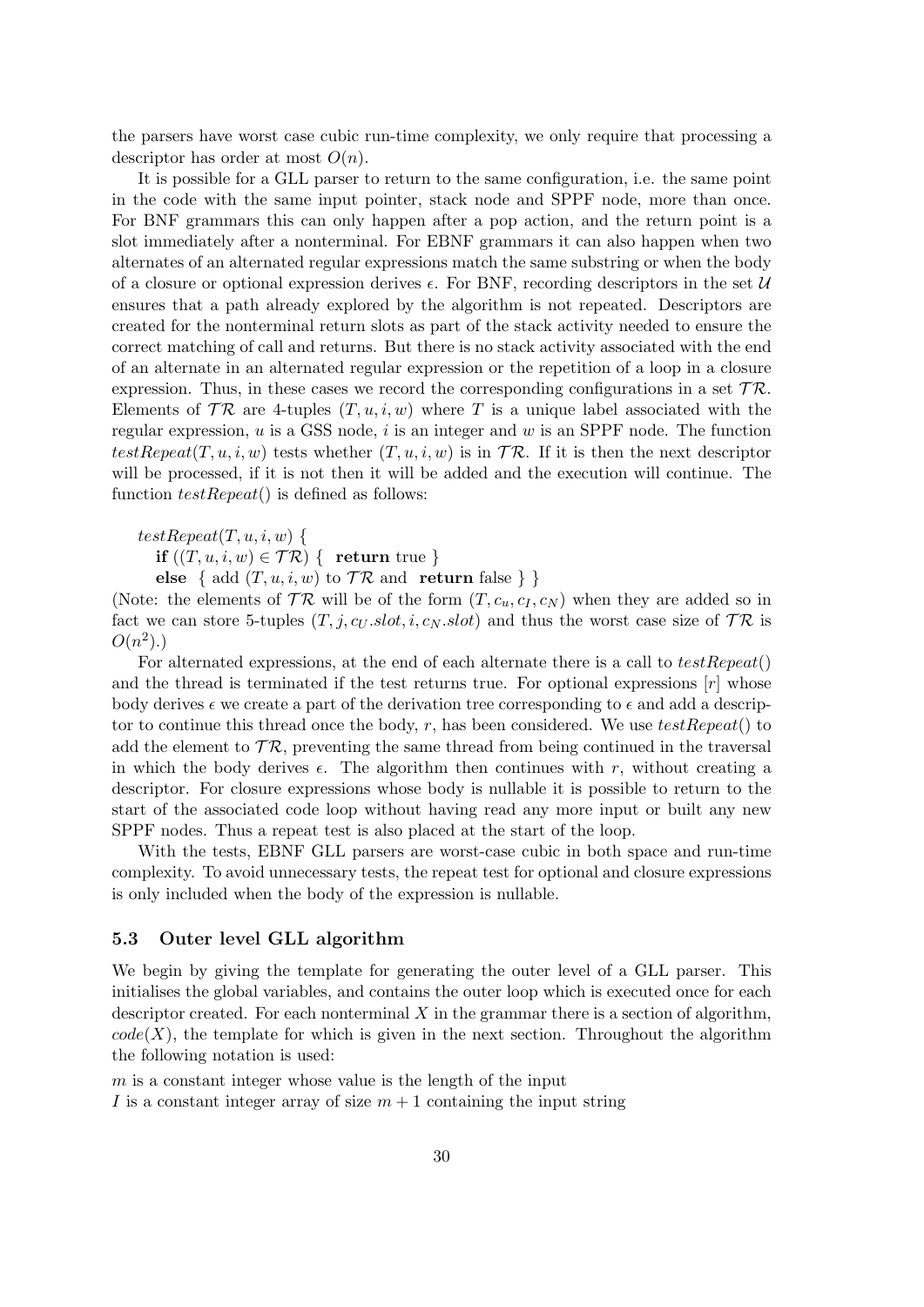$c_I$  is an integer variable holding the current input position

GSS is a weighted digraph whose nodes are labelled with elements of the form  $(L, j)$ where L is a grammar slot or  $L_0$ 

 $c_U$  is a GSS node variable,  $c_N$ ,  $c_T$  and  $c_R$  are SPPF node variables

 $P$  is a set of GSS node, SPPF node, integer triples

 $\mathcal R$  is the set of descriptors waiting to be processed

 $U$  is the set of all parser descriptors constructed so far

∆ denotes a dummy SPPF node, used to avoid special cases

\$ denotes the end-of-string character

In addition to the grammar slots, we require a label  $L_0$  which labels the start of the descriptor selection code and a label  $J_X$ , for each nonterminal X, which labels the start of the code associated with X. We also need labels  $A_r$  for each instanced alternated regular expression r to label the repeat test, labels  $C_r$  for each instanced closure expression r to label the start of the associated loop, and labels  $T_r$  for regular expression instances that employ the repeat test.

When the descriptors have all been dealt with, the test for acceptance is made by checking for the existence of the SPPF node labelled with the start symbol and the extent  $(0, m)$ .

We suppose that the nonterminals of the EBNF grammar  $\Gamma$  are  $A, \ldots, Z$ , with start symbol S. Then the GLL parser for  $\Gamma$  is given by:

set  $m$  to be the length of the input string read the input into I and set  $I[m] :=$ \$ create GSS node  $u_0 = (L_0, 0)$  $\mathcal{U} := \emptyset; \mathcal{R} := \emptyset; \mathcal{P} := \emptyset; c_U := u_0; c_N := \Delta; c_I := 0$ goto  $J_S$  $L_0$ : if  $\mathcal{R} \neq \emptyset$  { remove a descriptor,  $(L, u, i, w)$  say, from  $\mathcal{R}$  $c_U := u$ ;  $c_N := w$ ;  $c_I := i$ ; goto L } else if (there exists an SPPF node labelled  $(S, 0, m)$ ) { report success } else { report failure }  $J_A$ :  $code(A)$ . . .  $J_Z$ :  $code(Z)$ 

#### **5.4** Template for  $code(X)$

Consider the instanced grammar rule  $X ::= r_1 \mid \ldots \mid r_p$ . We give the specification for  $code(X)$  in terms of functions  $code(r_i)$ . We refer to the specifications of  $code(X)$  and  $code(r)$  as the EBNF GLL parser templates.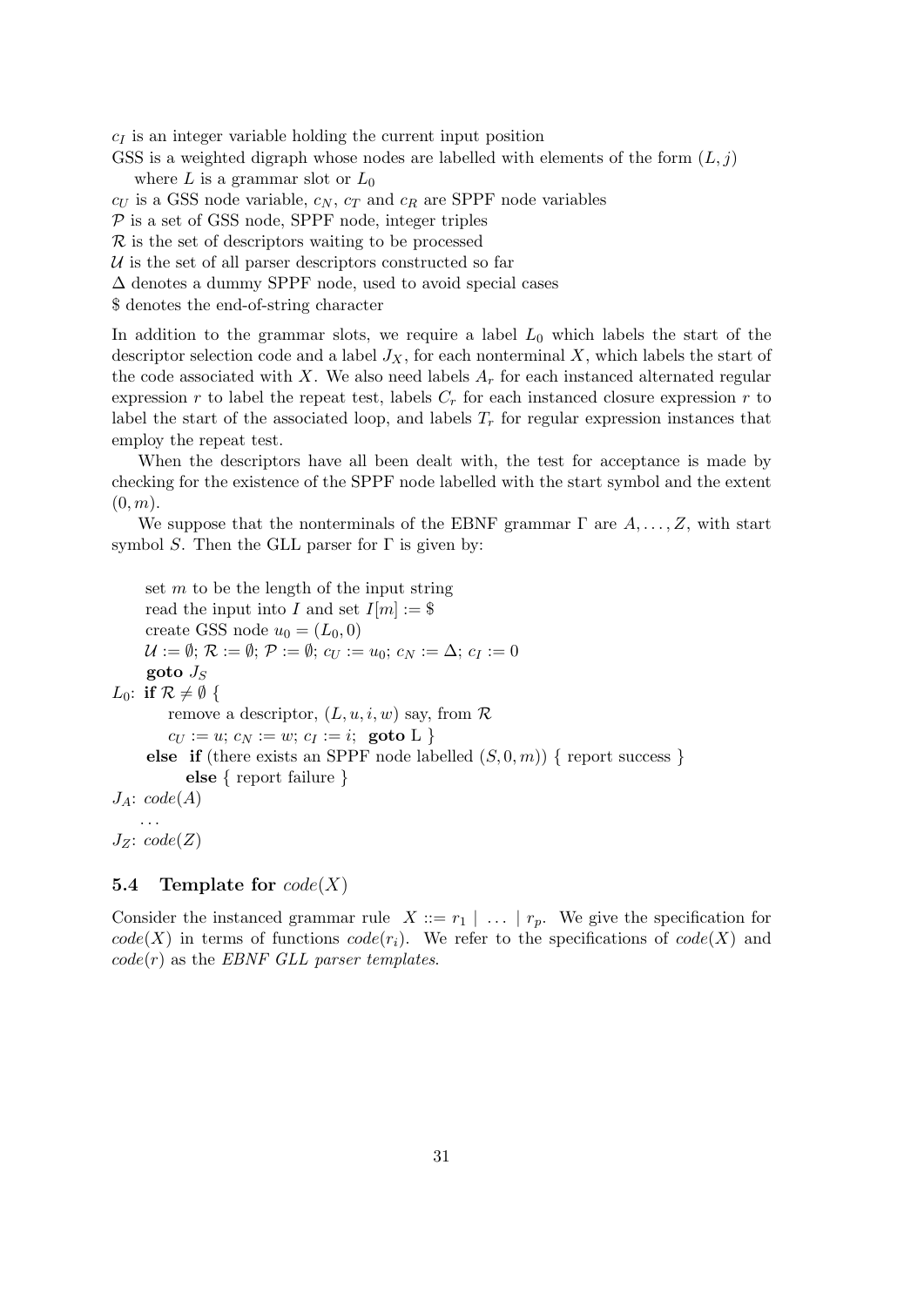$$
code(X) = \textbf{if}(testSelect(I[c_I], L_{r_1})) \{ add(L_{r_1}, c_U, c_I, \Delta) \}
$$
  
\n
$$
\cdots
$$
  
\n
$$
\textbf{if}(testSelect(I[c_I], L_{r_p}) \{ add(L_{r_p}, c_U, c_I, \Delta) \}
$$
  
\n
$$
\textbf{goto } L_0
$$
  
\n
$$
L_{r_1} : code(r_1); \textbf{ if}(I[c_I] \in \text{FOLLOW}(X)) \{ pop(c_U, c_N) \}; \textbf{goto } L_0
$$
  
\n
$$
\cdots
$$
  
\n
$$
L_{r_p} : code(r_p); \textbf{ if}(I[c_I] \in \text{FOLLOW}(X)) \{ pop(c_U, c_N) \}; \textbf{goto } L_0
$$

### 5.5 Templates for regular expressions

For an instanced regular expression r we define  $code(r)$  recursively on the structure of the underlying regular expression  $\tau = exp(r)$ .

### Base expressions

If  $exp(r)$  is  $\epsilon$ 

$$
code(\epsilon^{(j)}) \quad = \quad c_R := getNodeE(c_I); \quad c_N := getNode(E_{\epsilon^{(j)}}, c_N, c_R)
$$

If  $exp(r)$  is a terminal a

$$
\begin{array}{lcl} code(a^{(j)}) & = & c_R := getNodeT(a,c_I); & c_I := c_I + 1 \\ & c_N := getNode(E_{a^{(j)}},c_N,c_R) \end{array}
$$

If  $exp(r)$  is a nonterminal Y

$$
code(Y^{(j)}) = cv := create(E_{Y^{(j)}}, c_U, c_I, c_N);
$$
 **goto**  $J_Y$   

$$
E_{Y^{(j)}}:
$$

# Bracketed expressions

If  $r$  is a bracketed expression  $(s)$ 

$$
code(r) = code(s)
$$

If r is a bracketed expression [s] and  $\epsilon \notin$  FIRST(s)

$$
code(r) = \qquad \qquad \textbf{if}(testSelect(I[c_I], E_r)) \{ \qquad \qquad c_R := getNodeE(c_I); \quad c_T := getNode(E_r, c_N, c_R) \qquad \qquad add(E_r, c_U, c_I, c_T) \} \qquad \qquad \textbf{if}(testSelect(I[c_I], L_s) \text{ is false}) \textbf{goto } L_0 \qquad \qquad code(s) \qquad \qquad E_r:
$$

If r is a bracketed expression [s] with  $\epsilon \in$  FIRST(s)

$$
code(r) = \textbf{if}(testSelect(I[c_I], E_r)) \{ \begin{aligned} &c_{R} := getNodeE(c_I); \ c_T := getNode(E_r, c_N, c_R) \\ & add(E_r, c_U, c_I, c_T); \ testRepeat(T_r, c_U, c_I, c_T) \} \\ & code(s) \\ & \textbf{if}(testRepeat(T_r, c_U, c_I, c_N)) \textbf{goto } L_0 \\ & E_r: \end{aligned}
$$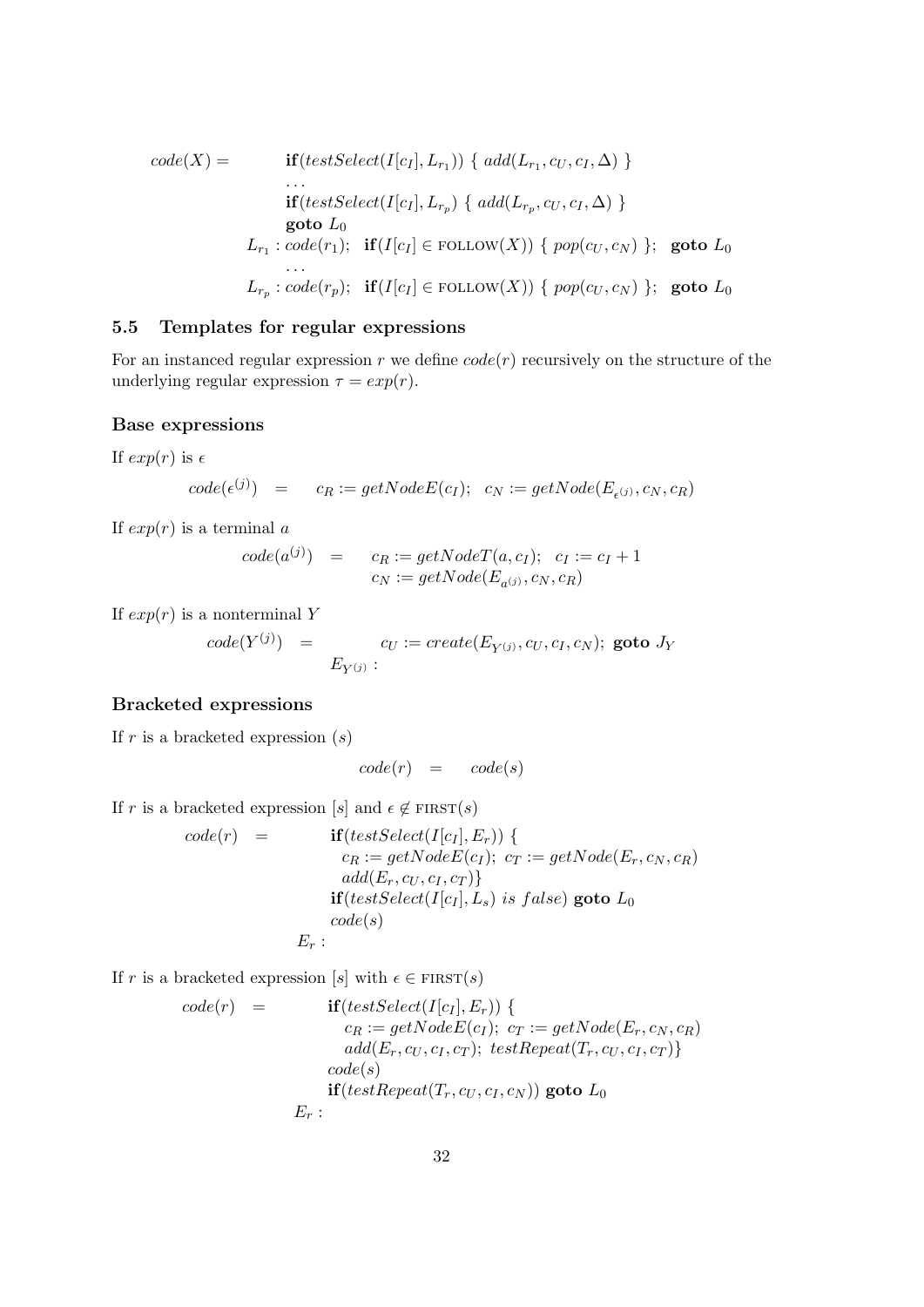As we have already discussed, for closure expressions we have a local root node in the SPPF but we do not need to record the return position at the end of a closure expression because, unlike nonterminal calls, this is uniquely defined. However, we do need to record the SPPF node which will ultimately be the left sibling of the node associated with the closure expression, and nesting and ambiguity mean that this record will need to be some form of GSS. For simplicity we use the GSS already employed and treat closure expressions via the create() function in the same way as nonterminals.

If r is a bracketed expression  $\{s\}$  and  $\epsilon \notin$  FIRST $(s)$ 

$$
code(r) = c_U := create(E_r, c_U, c_I, c_N)
$$
\n
$$
\textbf{if}(testSelect(I[c_I], E_r)) \{ c_N := getNodeE(c_I); \text{ pop}(c_U, c_N) \}
$$
\n
$$
c_N := \Delta
$$
\n
$$
C_r : \textbf{if}(testSelect(I[c_I], L_s) \text{ is false}) \textbf{goto } L_0
$$
\n
$$
code(s)
$$
\n
$$
\textbf{if}(testSelect(I[c_I], E_r)) \text{ pop}(c_U, c_N)
$$
\n
$$
\textbf{goto } C_r
$$
\n
$$
E_r :
$$

If r is a bracketed expression  $\{s\}$  and  $\epsilon \in$  FIRST $(s)$ 

$$
code(r) = c_U := create(E_r, c_U, c_I, c_N);
$$
  
\n
$$
c_N := getBaseNode(E_s, E_r, c_I)
$$
  
\nif (testSelect([c\_I], E\_r)) pop(c\_U, c\_N)  
\n
$$
C_r : if (testRepeat(T_r, c_U, c_I, c_N))
$$
goto  $L_0$   
\nif (testSelect([c\_I], L\_s) is false) **goto**  $L_0$   
\n
$$
code(s)
$$
  
\nif (testSelect([c\_I], E\_r)) pop(c\_U, c\_N)  
\n
$$
E_r :
$$

Note, we may expect the call to  $getBaseNode()$  to be guarded by a follow set test. However, if the body can match  $\epsilon$  then it must, even if it must also match a non-empty string before proceeding, i.e. even if the follow set test fails at the start of the process. For example, for the expression  ${a \in b}$  and string ab there is still an  $\epsilon$  subtree before, and after, the a is matched.

If r is a bracketed expression  $\langle s \rangle$  and  $\epsilon \notin$  FIRST $(s)$ 

$$
code(r) = cv := create(E_r, c_U, c_I, c_N); c_N := \Delta
$$
  
\n
$$
C_r : \textbf{if}(testSelect(I[c_I], L_s) \text{ is false}) \textbf{goto } L_0
$$
  
\n
$$
code(s)
$$
  
\n
$$
\textbf{if}(testSelect(I[c_I], E_r)) \textbf{pop}(c_U, c_N)
$$
  
\n
$$
\textbf{goto } C_r
$$
  
\n
$$
E_r :
$$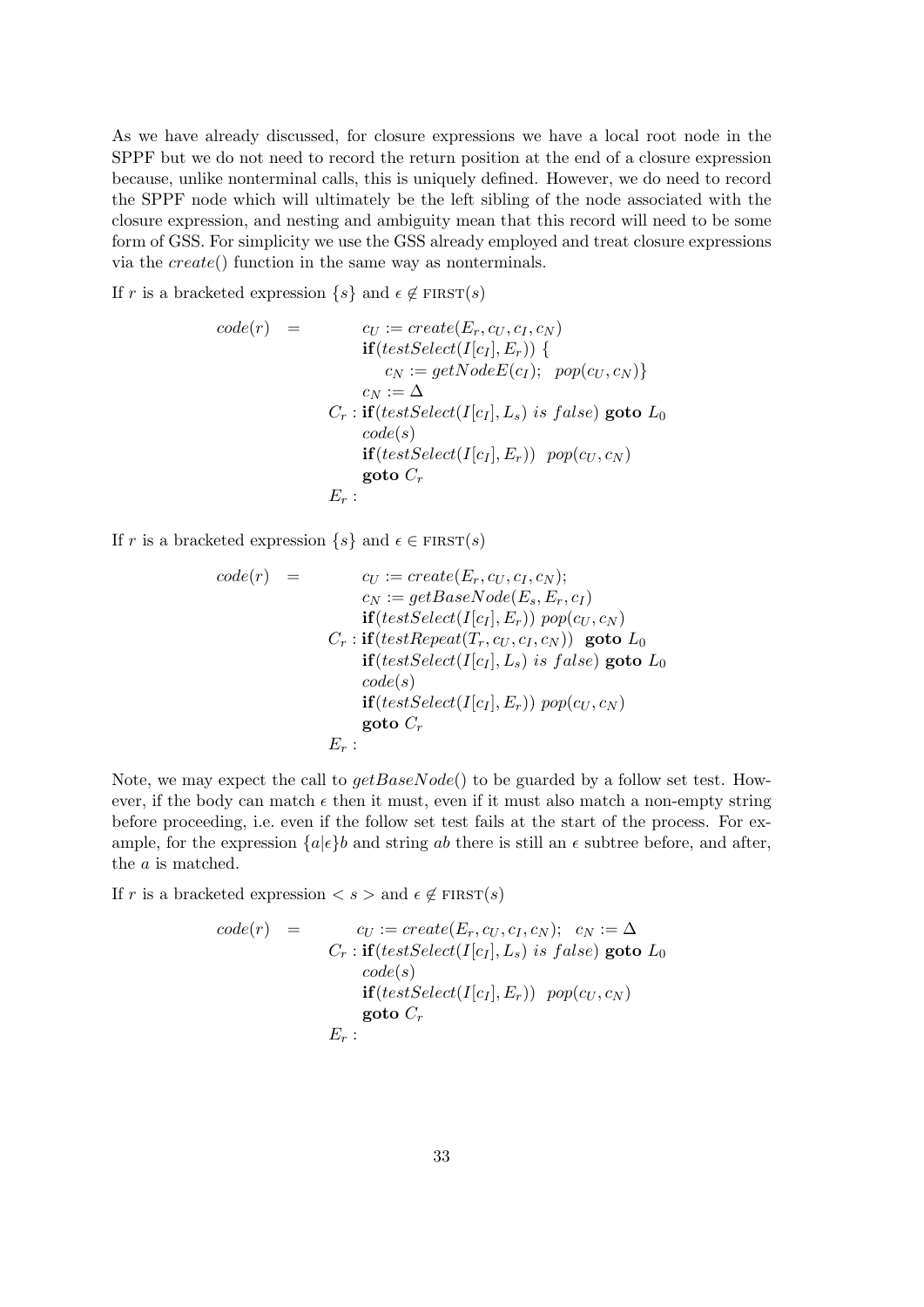If r is a bracketed expression  $\langle s \rangle$  and  $\epsilon \in$  FIRST $(s)$ 

$$
code(r) = cU := create(E_r, cU, c_I, c_N); c_N := \Delta
$$
  
\n
$$
C_r : \mathbf{if}(testRepeat(T_r, cU, c_I, c_N)) \text{goto } L_0
$$
  
\n
$$
\mathbf{if}(testSelect(I[c_I], L_s) \text{ is false}) \text{goto } L_0
$$
  
\n
$$
code(s)
$$
  
\n
$$
\mathbf{if}(testSelect(I[c_I], E_r)) \text{pop}(cU, c_N)
$$
  
\n
$$
\mathbf{goto } C_r
$$
  
\n
$$
E_r :
$$

### Concatenated and alternated expressions

If r is a concatenated expression  $r_1 \ldots r_d$ 

$$
code(r) = code(r_1)
$$
  
\n
$$
\mathbf{if}(testSelect(I[c_I], L_{r_2}) \text{ is false})
$$
 **goto**  $L_0$   
\n
$$
code(r_2)
$$
  
\n...  
\n
$$
\mathbf{if}(testSelect(I[c_I], L_{r_d} \text{ is false})
$$
 **goto**  $L_0$   
\n
$$
code(r_d)
$$

If r is an alternated regular expression  $r_1 | \dots | r_d$ 

$$
code(r) = \qquad \qquad \textbf{if}(testSelect(I[c_I], L_{r_1})) \{ add(L_{r_1}, c_U, c_I, c_N) \} \newline ... \newline \qquad \qquad \textbf{if}(testSelect(I[c_I], L_{r_d})) \{ add(L_{r_d}, c_U, c_I, c_N) \} \newline \textbf{goto } L_0 \newline L_{r_1} : code(r_1); \quad \textbf{goto } A_r \newline ... \newline L_{r_{d-1}} : code(r_{d-1}); \quad \textbf{goto } A_r \newline L_{r_d} : code(r_d) \newline A_r : \textbf{if}(testRepeat(T_r, c_U, c_I, c_N)) \quad \textbf{goto } L_0
$$

Note, we need  $A_r$  to be different from  $E_r$  because the latter is also the end of the last alternate. If this alternate ends with a nonterminal then pop() will have created a descriptor  $(E_r, c_U, c_I, c_N)$  and then  $testRepeat()$  will return true even though no traversal thread may yet have been carried out from  $(E_r, c_U, c_I, c_N)$ .

# 6 Experimental observations

The main focus of this paper is a theoretical exposition of EBNF SPPFs, which compactly encode all derivations of a given string, together with an efficient native-EBNF GLL algorithm which generates those SPPFs; correctness, not performance, is our primary goal. However, in this section we demonstrate the practicality of the algorithm using data generated from our ART implementation.

A native-EBNF implementation of GLL is desirable so as to maintain the close correspondence between a grammar and its parser, which aids the maintenance of large grammar specifications. However, native-EBNF GLL parsers can also be more efficient than pure-BNF parsers because of (a) reduced stack activity and (b) reduced concurrency, as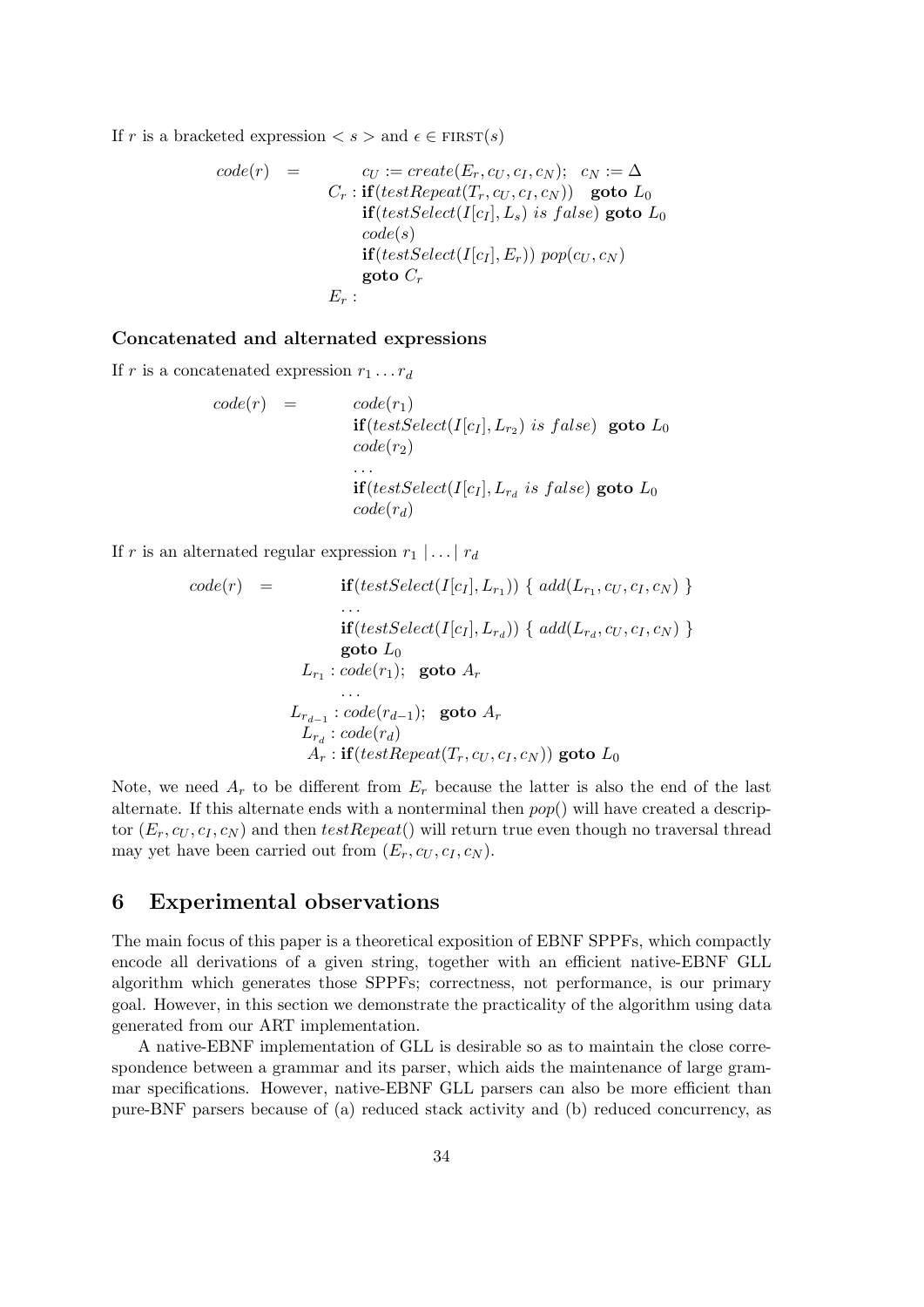measured by the number of descriptors created during a parse. Consider a BNF grammar of the form

 $S ::= a B C$   $B ::= x x | x y$ 

A GLL parser for this grammar generates stack activity (and thus GSS nodes) associated with the nonterminal B, whereas the factorised EBNF equivalent

 $S := a (x x | x y) c$ 

built using the parsing templates described above is effectively implemented in-line, with no stack activity and requiring two rather than three descriptors. Performance improvement is also obtained from the use of closures: during parsing each closure encountered causes a single descriptor to be created, but thereafter the bodies are matched using iteration with no corresponding GSS or descriptor activity. An equivalent recursive BNF grammar would generate GSS nodes and descriptors for each recursive call. We illustrate these effects, and the overall practicality of the approach, by reference to the standard grammar for Java.

The Java Language Specification exists in five editions, usually referred to as JLS1 (August 1996), JLS2 (June 2000), JLS3 (May 2005) and JLS7 (February 2013) and JLS8 (February 2015). Java is an interesting language from our perspective because the authors of the language standard have recognised the tension between the needs of the compiler implementer and the needs of the language user. The language's features are described with the aid of a pedagogic grammar which underpins the informal presentation of the language's semantics, but a different grammar is given to facilitate implementation using well-known near-deterministic parser generators.

The pedagogic grammars are written in BNF enhanced with optional instances. In JLS1, considerable care is taken to isolate the problems in the pedagogic grammar and to show an equivalent LALR(1) grammar (though there is no formal proof of correctness). In JLS2, which is the version we shall use, the  $LALR(1)$  grammar is replaced by an EBNF grammar which is claimed to be the basis for the reference implementation. There is no discussion of the conversion process, and in fact the grammar contains several errors and infelicities.

Of course, we expect the JLS2 BNF grammar to display significant amounts of nondeterminism as its purpose is to elucidate individual language features, not to form a substrate for implementation. As a result, simply displaying a speed up between the JLS2 EBNF and BNF grammars is an inadequate experiment; we might just be measuring the difference between a highly nondeterministic and an equivalent near-deterministic grammar. To help separate out the effects, as well as giving data for the JLS2 BNF grammar we have constructed synthetic BNF grammars from the JLS2 EBNF grammar by converting closures to left- and right-recursive forms, and then multiplying out parentheses. This mimics what would need to be done to use an EBNF grammar with a BNF-only parser generator. On our test strings, these synthetic grammars generate roughly a quarter of the descriptors generated by the rather nondeterministic JLS2 BNF grammar.

To construct our grammars we automatically extracted the grammars from the PDF source of the language documents using tooling which has also been used to process language standards documents for ANSI-C, ANSI-C++,  $C#$  and Pascal. This tooling and the corresponding grammars, including the Java grammar we have used in this paper, can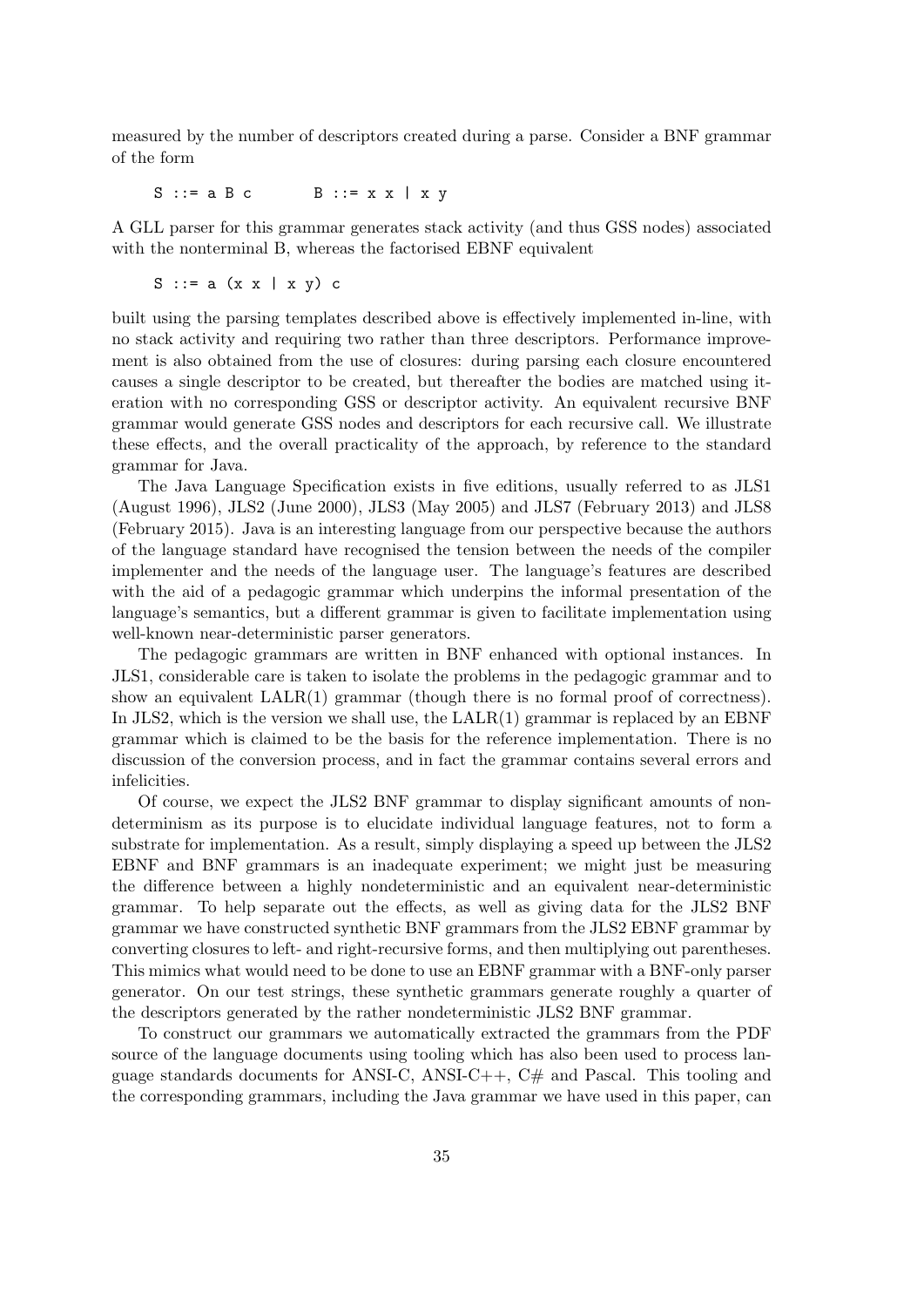be found at

www.cs.rhul.ac.uk/research/languages/projects/grammars/index.html

For the pedagogic BNF grammar, we suppressed repeated rules which arise from the informal presentation of the semantics and added the rule

```
SimpleTypeName ::= Identifier
```
which is missing from the PDF. The resulting grammar is labelled BNF in the results tables.

For the EBNF grammar, we corrected the rules for Expression, Expression3 and MethodOrFieldRest which contain typographic errors in the language standard. Here are the revised rules:

```
Expression ::= Expression1 { AssignmentOperator Expression1 }
Expression3 ::= PrefixOp Expression3 |
                 '(' Expression | Type ')' Expression3 |
                 Primary { Selector } { PostfixOp }
MethodOrFieldRest ::= VariableDeclaratorsRest |
                       MethodDeclaratorRest
```
We also added the following missing rules:

```
ExpressionStatement ::= StatementExpression ';'
ForInitOpt ::= [ ForInit ]
ForUpdateOpt ::= [ ForUpdate ]
```
When we ran the resulting GLL parser, we noted unexpected levels of ambiguity in the EBNF grammar. Recall that the purpose of this grammar is to be near-deterministic, so it is surprising that it generated more ambiguity nodes than the pedagogic grammar. On investigation, in the productions for Expression1 and Expression2 we found instances of optional regular expressions with a nullable body:

```
Expression1 ::= Expression2 [ Expression1Rest ]
Expression1Rest ::= [ '?' Expression ':' Expression1 ]
Expression2 ::= Expression3 [ Expression2Rest ]
Expression2Rest ::= { Infixop Expression3 } |
                    Expression3 'instanceof' Type
```
We rewrote these to equivalent unambiguous forms:

```
Expression1 ::= Expression2 [ Expression1Rest ]
Expression1Rest ::= '?' Expression ':' Expression1
Expression2 ::= Expression3 [ Expression2Rest ]
Expression2Rest ::= < Infixop Expression3 > |
                    Expression3 'instanceof' Type
```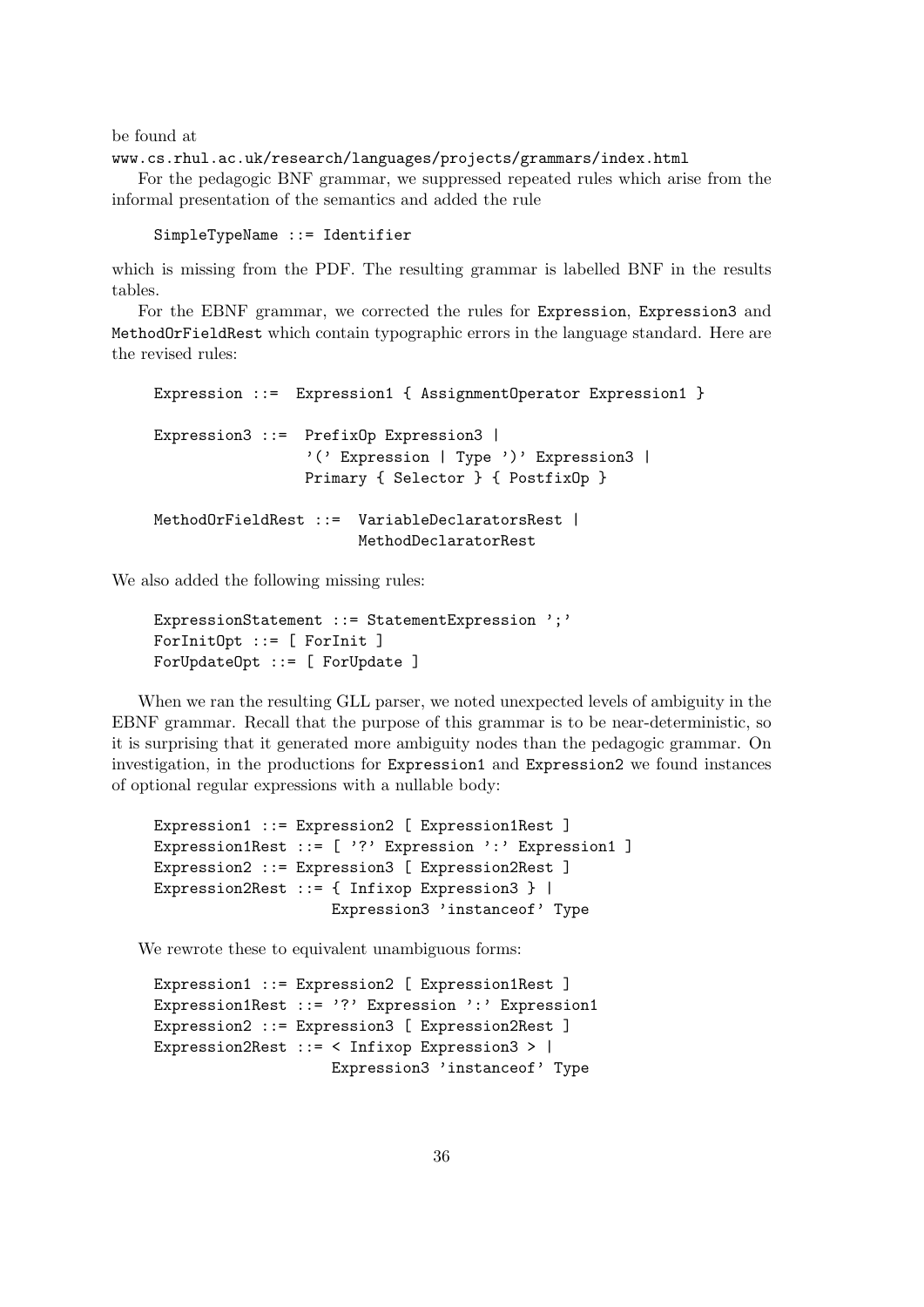| Java        | CPU s | Tokens/s | Descriptors | <b>GSS</b> |         | <b>SPPF</b> |
|-------------|-------|----------|-------------|------------|---------|-------------|
| grammar     |       |          |             | nodes      | edges   | nodes       |
| <b>BNF</b>  | 0.94  | 15,931   | 1,122,895   | 281,983    | 635,873 | 261,991     |
| <b>EBNF</b> | 0.23  | 65,270   | 177,604     | 79,943     | 85,572  | 208,377     |
| RightBNF    | 0.28  | 52,857   | 265,485     | 96,273     | 129,842 | 225,198     |
| LeftBNF     | 0.29  | 50,995   | 294,750     | 93,834     | 136,534 | 232,677     |

Table 1: Life

| Java        | CPU <sub>s</sub> | Tokens/s | Descriptors | <b>GSS</b> |           | <b>SPPF</b> |
|-------------|------------------|----------|-------------|------------|-----------|-------------|
| grammar     |                  |          |             | nodes      | edges     | nodes       |
| <b>BNF</b>  | 1.68             | 17,079   | 2,169,365   | 517,443    | 1,144,133 | 505,661     |
| <b>EBNF</b> | 0.38             | 75,265   | 381,464     | 162,373    | 180,832   | 432,077     |
| RightBNF    | 0.57             | 50,258   | 551,025     | 195,543    | 267,242   | 454,068     |
| LeftBNF     | 0.74             | 38,619   | 612,820     | 190,514    | 281,374   | 468,747     |

Table 2: Simulated annealing

In addition, we rewrote instances of nonterminals with suffix Opt with appropriate regular expressions, so that, for instance, ArgumentsOpt was replaced by [ Arguments ]. The resulting grammar is labelled EBNF in the results tables.

Finally, we used the transformations built into our ART parser generator tool to transform each closure into an equivalent left (or right) recursive form, and multiplied out parentheses. These conversions produce the pure BNF grammars referred to as LeftBNF and RightBNF in the results tables.

As test strings, we used the Java source for two small graphical applications which use the Swing graphics library: (i) an implementation of Conway's Game of Life and (ii) an implementation of several heuristic solutions to the Travelling Salesman Problem including one based on simulating annealing. After lexicalisation, these programs were 1,502 and 2,873 tokens long respectively; the test strings comprised ten concatenated copies of each program to give strings of 15,020 and 28,730 tokens. Each parser was run ten times on each string to ensure timing repeatability. The host computer was a Toshiba Tecra Z50-A with a four CPU Core-i7-4600U processor running at 2.1GHz under Windows-7 64-bit (V6.1 build 7601) with 4GByte of memory. We used Oracle's distribution 1.8.0 121 of Java under Eclipse Neon to compile the generated parsers.

We give counts for the number of descriptors, GSS nodes, GSS edges and SPPF nodes. We do not give a count for SPPF edges since, in our implementation, there is no explicit representation of SPPF edges. However, in an SPPF, the order of the number of edges is the same as the order of the number of nodes.

The results show that the GLL parser for the JLS2 EBNF grammar is significantly faster than the pedagogic BNF grammar, and the internal data structures are significantly smaller. This result is, to some degree, a function of the high nondeterminancy in the pedagogic grammar as shown by the factor four difference in descriptor counts. More realistically, compared to the synthetic BNF grammars directly derived from the EBNF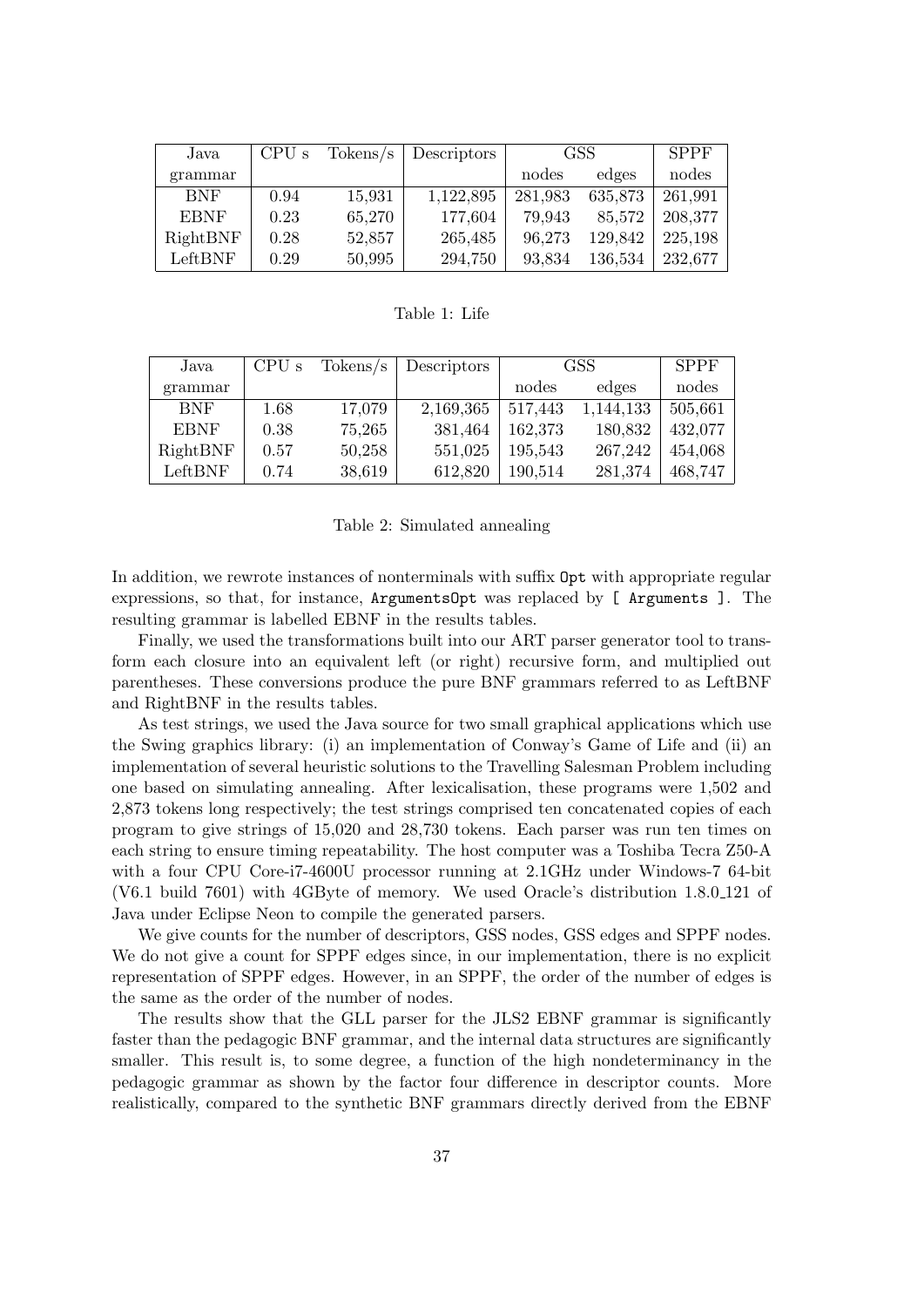grammar, we find speed improvement factors of between 1.2 and 1.94. The absolute run times, corresponding to throughputs using Java of around 65,000–75,000 tokens per second, confirm that our generalised parsing technology is practical. In all cases, the sizes of the data structures also reduces. This is mostly driven by the reduced stack activity arising from the use of iteration within closures: the number of descriptors and the number of GSS edges reduce by 35–40% when using the EBNF grammar.

# 7 Concluding remarks

In this paper we have given a structural definition of regular expressions which can be specified by an  $SLR(1)$  grammar and is hence unambiguous. Furthermore, the sublanguages generated by non-terminals corresponding to each template type are disjoint, so there is a straightforward deterministic method for building parsers from the templates. We have defined SPPFs for EBNF grammars, highlighting the problems that can arise if these structures are designed in what initially seems an obvious way. We have extended the GLL algorithm to EBNF grammars in a way that reflects the regular expression based structure of the grammar, and we have demonstrated the practicality of the approach using the Java Standard grammar.

A primary attraction of EBNF grammars is their compactness and relative expressive simplicity. When complex grammar rework is required to generate an efficient parser then it is unlikely that the same grammar is suitable for describing the language semantics. Generalised parsing technologies do not require deterministic grammars, allowing grammar rework to be limited to straightforward manipulations, for efficiency purposes, which do not impact on pedagogic transparency. Given the difficulties of formally (or even informally) establishing grammar correspondences, if the developers of the Java language standard had access to an EBNF GLL parser generator, would they have given a modified pedagogic grammar and dispensed with a separate implementation grammar? It would be interesting to compare the performance of a 'natural' EBNF grammar for Java with the heavily reworked near-deterministic JLS2 EBNF grammar, to allow the value of the reworking be assessed.

As an alternative to the approach presented in this paper, we could consider the regular expressions to simply be compact specifications of a (possibly infinite) set of alternates. So  $X ::= \tau$  is treated as  $\{X ::= \alpha \mid \alpha \in \tau\}$ . The derivation trees and SPPFs are then defined as for BNF grammars. However, a corresponding parser would need machinery for selecting and managing the choice of strings  $\alpha \in \tau$  at each step in a derivation, and of course the relationship with the particular regular expression  $\tau$  is lost. When considering complexity of parsers the size of the grammar is treated as a constant, but if rules such as  $X ::= \{a\}$ are treated in the above way then there are effectively infinitely many grammar rules and operationally the size of the grammar becomes input string dependent. The theoretical study of EBNF SPPFs presented in this paper allows a relatively straightforward GLL EBNF parser construction process and results in worst case cubic parsers.

Finally we note that the EBNF GLL approach can be used for regular expression 'matching'. The parser for  $S ::= \tau$  will produce all the matches of a string u to the regular expression  $\tau$ , in terms of the structure of  $\tau$ .

We would also like to thank the referees for their very careful reading of this paper and for their helpful comments and corrections.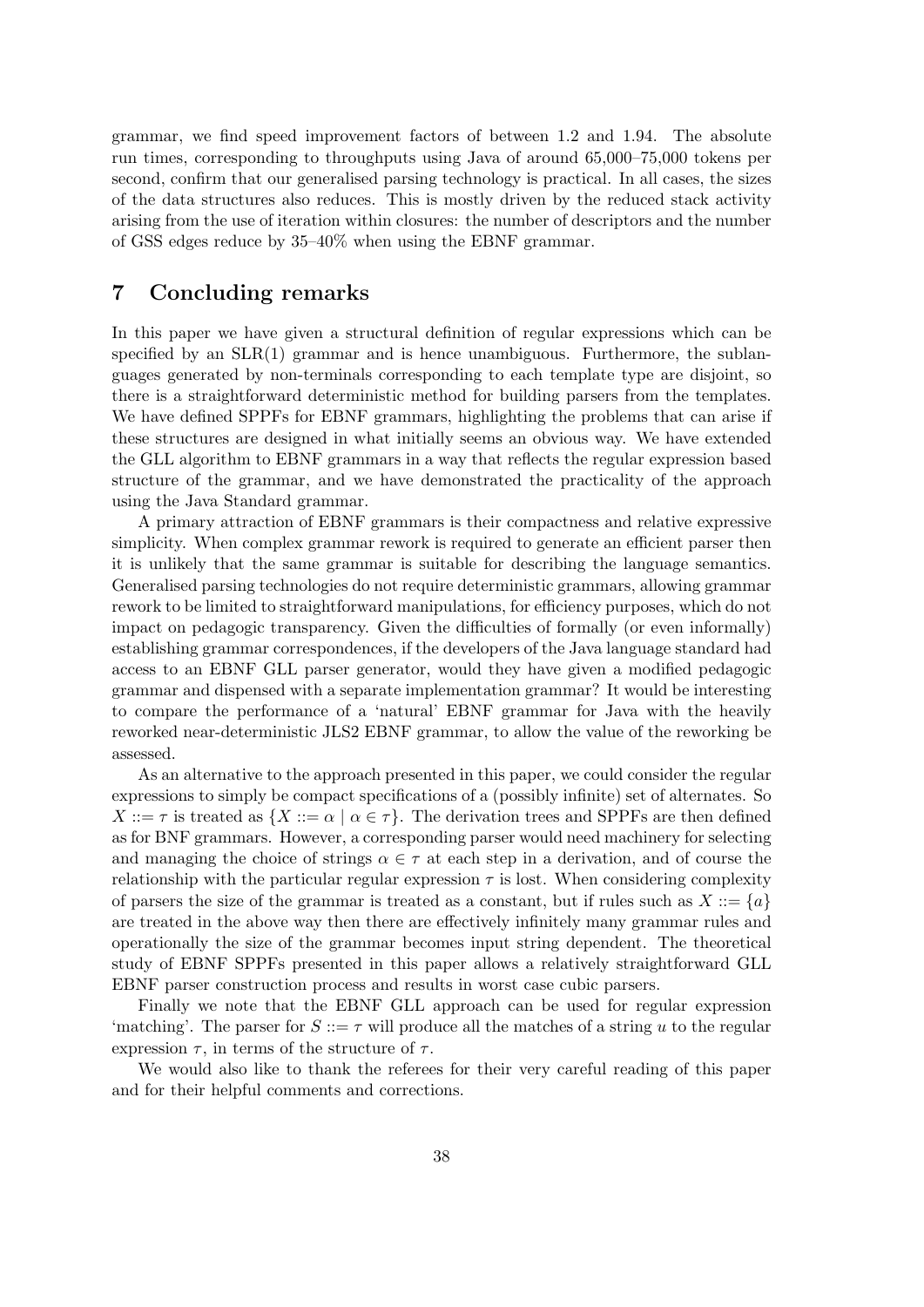# References

- [1] Alfred V. Aho, Ravi Sethi, and Jeffrey D. Ullman. Compilers: principles, techniques, and tools. Addison-Wesley, 1986.
- [2] John Aycock and Nigel Horspool. Faster generalised LR parsing. In Compiler Construction, 8th Intnl. Conf, CC'99, volume 1575 of Lecture Notes in Computer Science, pages 32 – 46. Springer-Verlag, 1999.
- [3] John Aycock, R. Nigel Horspool, Jan Janousek, and Borivo Melichar. Even faster generalised LR parsing. Acta Informatica, 37(8):633–651, 2001.
- [4] Bryan Ford. Packrat parsing: Simple, powerful, lazy, linear time. In Proceedings of the 2002 International Conference on Functional Programming, Oct 2002.
- [5] Bryan Ford. Parsing expression grammars: a recognition-based syntactic foundation. In Neil D. Jones and Xavier Leroy, editors, Proceedings of the 31st ACM SIGPLAN-SIGACT Symposium on Principles of Programming Languages, POPL 2004, Venice, Italy, January 14-16, 2004, pages 111–122. ACM, 2004.
- [6] Robert Grimm. Better extensibility through modular syntax. In Michael I. Schwartzbach and Thomas Ball, editors, Proceedings of the ACM SIGPLAN 2006 Conference on Programming Language Design and Implementation, Ottawa, Ontario, Canada, June 11-14, 2006, pages 38–51. ACM, 2006.
- [7] Adrian Johnstone and Elizabeth Scott. rdp an iterator based recursive descent parser generator with tree promotion operators. SIGPLAN notices, 33(9), September 1998.
- [8] P. Klint, T. van der Storm, and J. Vinju. Rascal: A domain specific language for source code analysis and manipulation. In Source Code Analysis and Manipulation, pages 108–177. IEEE, 2009.
- [9] Lillian Lee. Fast context-free grammar parsing requires fast boolean matrix multiplication. J. ACM, 49:1–15, 2002.
- [10] Scott McPeak and George Necula. Elkhound: a fast, practical GLR parser generator. In Evelyn Duesterwald, editor, Compiler Construction, 13th Intnl. Conf, CC'04, Lecture Notes in Computer Science. Springer-Verlag, Berlin, 2004.
- [11] Mark-Jan Nederhof and Janos J. Sarbo. Increasing the applicability of LR parsing. In H.Bunt and M. Tomita, editors, Recent Advances in Parsing Technology, pages 35–57. Kluwer Academic Publishers, The Netherlands, 1996.
- [12] Peter Norvig. Techniques for automatic memoization with applications to context-free parsing. Computational Linguistics, 17:91–98, 1991.
- [13] Rahman Nozohoor-Farshi. GLR parsing for  $\epsilon$ -grammars. In Masaru Tomita, editor, Generalized LR Parsing, pages 60–75. Kluwer Academic Publishers, The Netherlands, 1991.